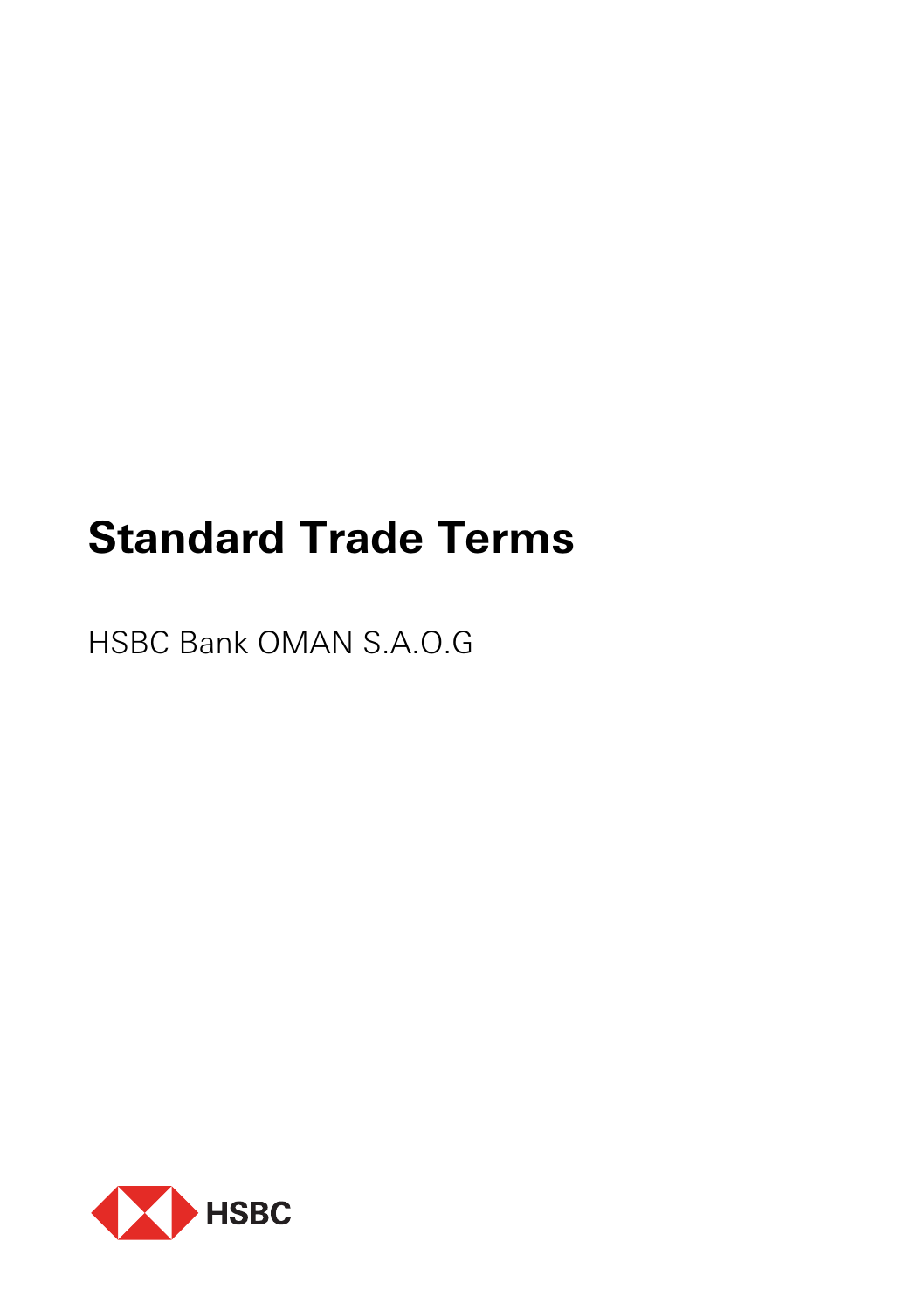## **CONTENTS**

| APPLICATION                                                  | 3  |
|--------------------------------------------------------------|----|
| <b>SECTION 1 - TRADE SERVICES</b>                            | 4  |
| <b>ICC RULES</b>                                             | 4  |
| DOCUMENTARY CREDITS                                          | 4  |
| <b>INSTRUMENTS</b>                                           | 7  |
| <b>COLLECTIONS</b>                                           | 9  |
| <b>FINANCE</b>                                               | 10 |
| <b>TRADE FINANCE LOANS</b>                                   | 11 |
| APPLICATIONS FOR RELEASE OF GOODS, SHIPPING GUARANTEES       |    |
| AND LETTERS OF INDEMNITY                                     | 13 |
| <b>SECTION 2 - REIMBURSEMENT, INDEMNITY AND OTHER RIGHTS</b> | 14 |
| REIMBURSEMENT AND INDEMNITY                                  | 14 |
| CASH COLLATERAL                                              | 15 |
| 11. PLEDGE                                                   | 15 |
| 12. TRUST RECEIPTS                                           | 16 |
| SET-OFF                                                      | 17 |
| SUPPLEMENTARY RIGHTS                                         | 17 |
| <b>SECTION 3 – FEES AND PAYMENTS</b>                         | 17 |
| FEES, COMMISSION, INTEREST AND CHARGES                       | 17 |
| PAYMENTS                                                     | 18 |
| SECTION 4 - REPRESENTATIONS, UNDERTAKINGS AND SANCTIONS      | 20 |
| 17. REPRESENTATIONS AND WARRANTIES                           | 20 |
| 18. UNDERTAKINGS                                             | 21 |
| COMPLIANCE WITH LAWS AND SANCTIONS                           | 23 |
| <b>SECTION 5 - INSTRUCTIONS AND ELECTRONIC PLATFORMS</b>     | 25 |
| <b>INSTRUCTIONS</b>                                          | 25 |
| PLATFORMS                                                    | 26 |
| <b>SECTION 6 - OTHER</b>                                     | 27 |
| 22. LIMITATION ON LIABILITY                                  | 27 |
| 23. DISCLOSURE, CONFIDENTIALITY AND PRIVACY                  | 29 |
| <b>MISCELLANEOUS</b>                                         | 31 |
| <b>GOVERNING LAW AND JURISDICTION</b>                        | 32 |
| <b>SECTION 7 - DEFINITIONS AND INTERPRETATION</b>            | 32 |
| DEFINITIONS AND INTERPRETATION                               | 32 |
| <b>COUNTRY CONDITIONS</b>                                    | 38 |
|                                                              |    |

Copyright. HSBC Bank Oman S.A.O.G. 2020 ALL RIGHTS RESERVED. No part of this publication may be reproduced, stored in a retrieval system, or transmitted, on any form or by any means, electronic, mechanical, photocopying, recording, or otherwise, without the prior written permission of HSBC Bank Oman S.A.O.G.. Issued by HSBC Bank Oman S.A.O.G., P.O.Box 1727, PC 111, CPO Seeb, Sultanate of Oman.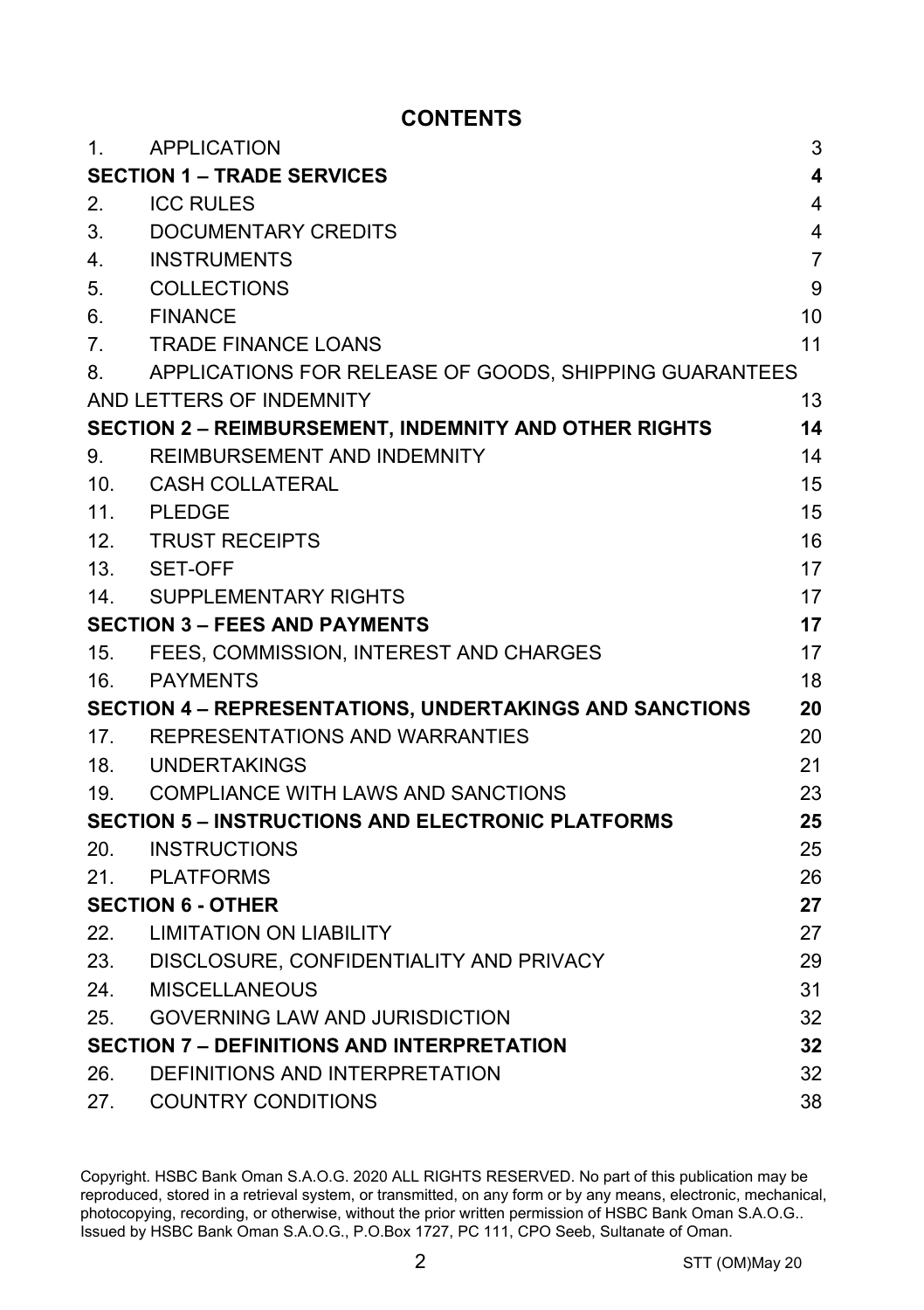# **STANDARD TRADE TERMS (THESE TERMS)**

#### **1. APPLICATION**

1.1 These Terms shall apply to any Trade Service which HSBC may agree to make available or procure at the request of the Customer and shall include any relevant Country Conditions.

1.2 These Terms shall, where applicable, be subject to other terms and conditions in relation to services provided by HSBC to the Customer (including any banking service or account operating agreement) from time to time. In relation to any Trade Service, where any conflict arises between these Terms and any other applicable terms and conditions, the terms and conditions shall apply in the following order of priority:

- (a) the Application;
- (b) the Facility Agreement (if any) and/or any applicable Security Agreement;
- (c) the Country Conditions (if any);
- (d) these Terms; and
- (e) such other terms.

1.3 HSBC does not offer any advice to the Customer in relation to any Trade Service. Whilst HSBC may provide information or express opinions from time to time, such information or opinions are not offered as advice. Before applying for, or accepting, any Trade Service, the Customer shall make such enquiries and assessments as the Customer considers appropriate and the Customer should place no reliance on HSBC to give advice or make recommendations. If the Customer is in doubt of any Trade Service, the Customer should seek independent professional advice.

1.4 Each Trade Service is separate and independent from the Trade Transaction to which such Trade Service relates and HSBC is in no way concerned with, subject to, or bound by, the terms of such Trade Transaction, even if a reference is included in any document relating to that Trade Service.

1.5 HSBC may name, instruct or procure any correspondent bank (including any HSBC Group member) to be the issuing, advising, nominated or confirming bank in respect of any Trade Service (and may restrict such correspondent bank to an HSBC Group member or a correspondent bank acceptable to HSBC) and is authorised to issue a counter-guarantee or counter-SBLC in such form and content as determined by HSBC in favour of the correspondent bank. HSBC may pay to, or receive from any correspondent bank, charges, commissions, fees or other payments.

1.6 Nothing in these Terms shall oblige HSBC to enter into or provide any Trade Service at any time.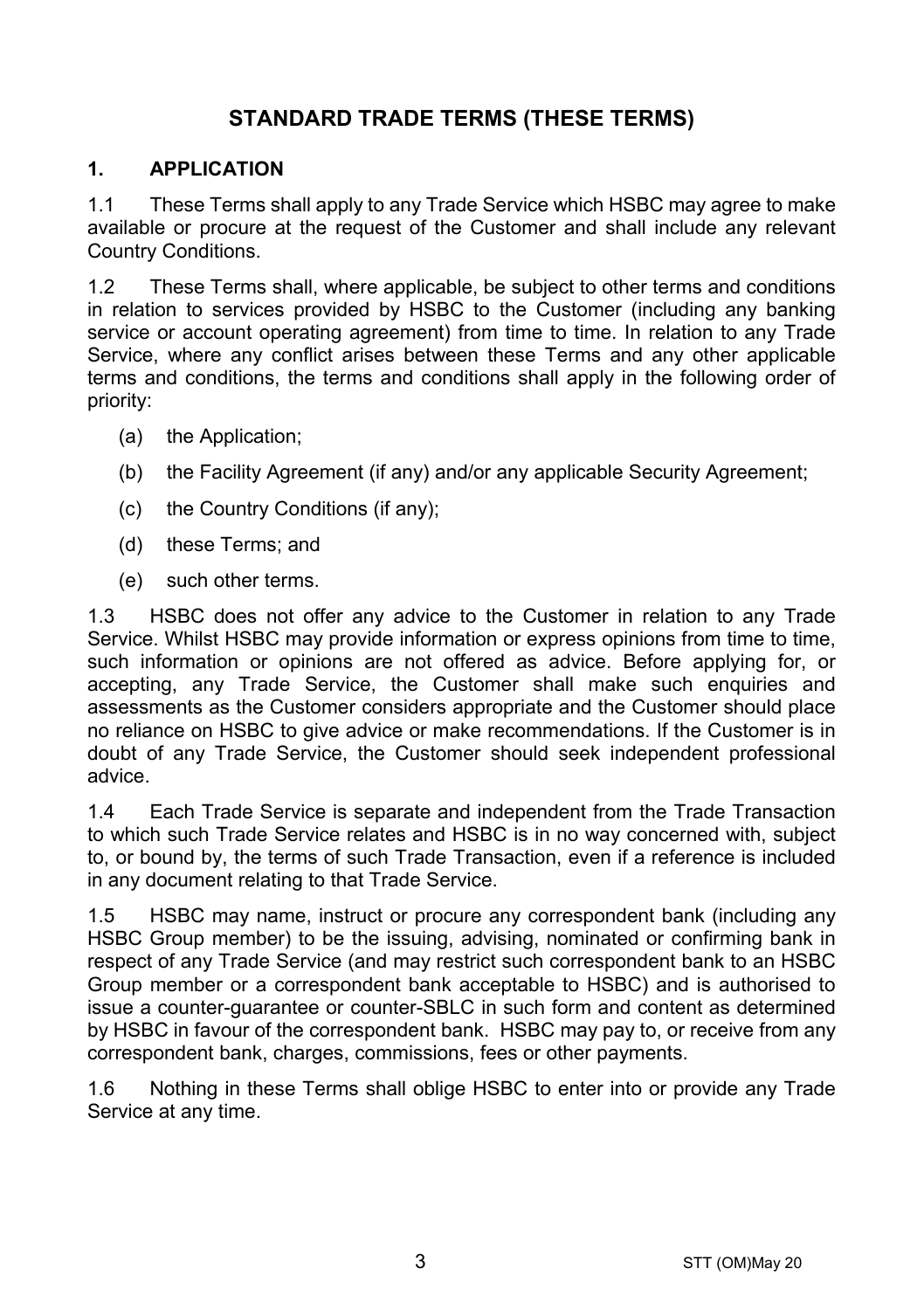# **SECTION 1 – TRADE SERVICES**

#### **2. ICC RULES**

2.1 Unless the Customer otherwise requests (and HSBC agrees with such request):

(a) all Documentary Credits issued by HSBC will be issued subject to the Uniform Customs and Practice for Documentary Credits, 2007 Revision, ICC Publication No. 600 (UCP600) and, if required by HSBC, the Uniform Customs and Practice for Documentary Credits (UCP600) Supplement for Electronic Presentation (eUCP);

(b) all SBLCs issued by HSBC will be issued subject to the International Standby Practices 1998, ICC Publication No. 590 (ISP98);

(c) all bonds and guarantees issued by HSBC will be issued subject to the Uniform Rules for Demand Guarantees, ICC Publication No.758 (URDG 758); and

(d) all Collections will be undertaken subject to the Uniform Rules for Collections 1995, ICC Publication No. 522 (URC 522) and, if required by HSBC, the Uniform Rules for Collections (URC 522) Supplement for Electronic Presentation (eURC),

in each case, as may be revised from time to time (together the ICC Rules), and the rights and obligations of the Customer will be subject to the applicable ICC Rules in addition to these Terms.

2.2 If there is any conflict between any ICC Rule and these Terms, these Terms shall prevail.

#### <span id="page-3-0"></span>**3. DOCUMENTARY CREDITS**

- 3.1 The terms in this Claus[e 3](#page-3-0) apply to any Documentary Credits.
- 3.2 The Customer:
	- (a) undertakes to examine the customer copy of each Documentary Credit issued
	- by HSBC in order to check its consistency with the relevant Application; and
	- (b) agrees to give immediate notice to HSBC of any objection to its contents.

#### **Imports**

3.3 HSBC is authorised to honour and pay any Claim made under a Documentary Credit which appears on its face to comply with its terms and/or any Documents drawn (or purporting to be drawn) and presented under such Documentary Credit in accordance with its terms, without reference to or further authority from the Customer or any other party, and without enquiring whether any Claim has been properly made, and notwithstanding that the validity of any such Claim, or the amount of it, may be in dispute. The Customer accepts any such Claim as conclusive evidence that HSBC was liable to honour and pay it, and any payment made, or any steps taken by HSBC in good faith under or in connection with it, shall be binding on the Customer.

3.4 The presentation of any Documents under a Documentary Credit shall be deemed to be in compliance with the terms of the Documentary Credit if HSBC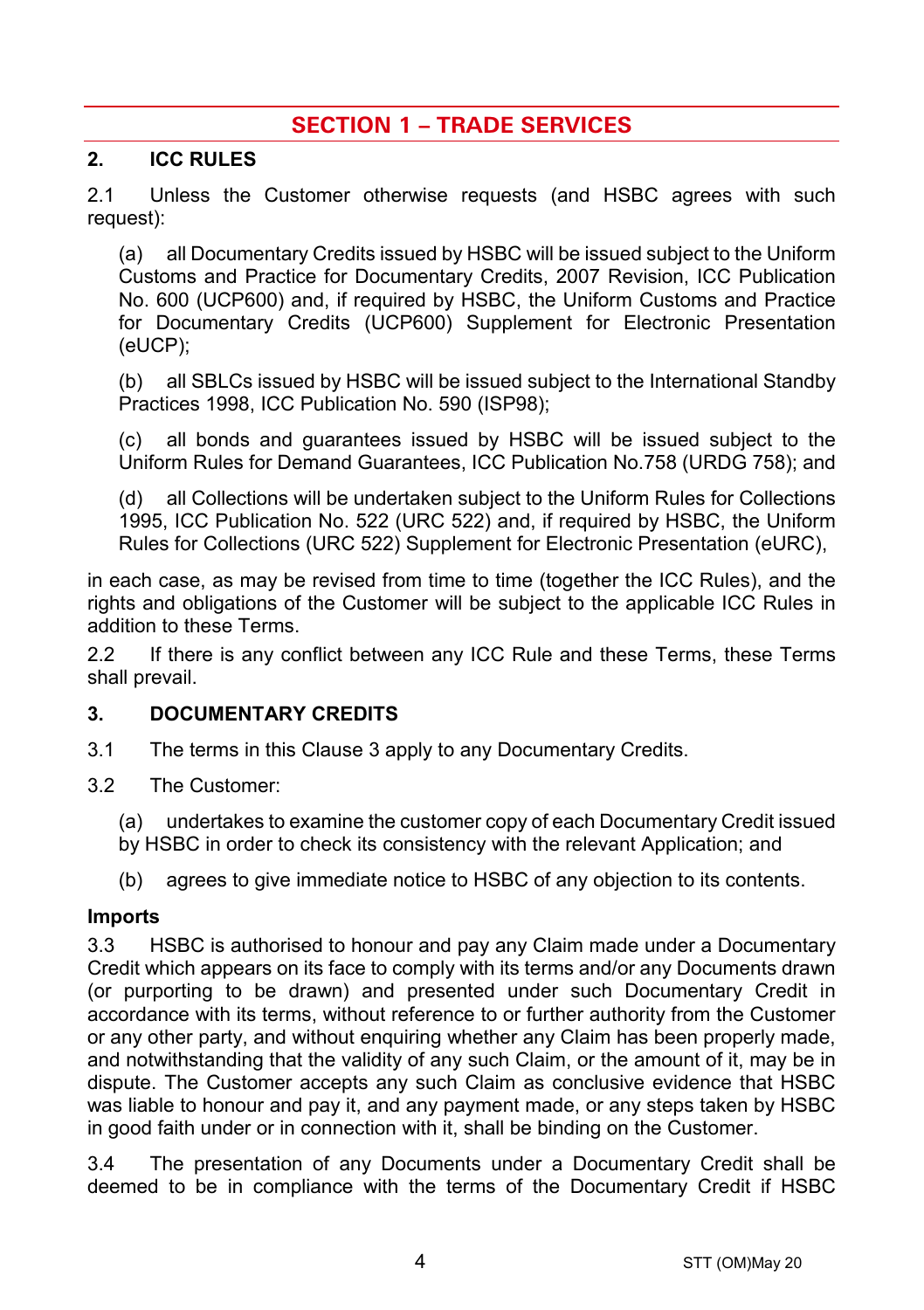determines that they appear to be in order and, taken as a whole, conform with the requirements of the Documentary Credit. The Customer waives all claims against HSBC for any delay that may result in examining such Documents or any failure to identify any discrepancies that may exist.

3.5 Notwithstanding any contrary instruction from the Customer, HSBC may reject any Claim which HSBC determines does not comply with the terms of the relevant Documentary Credit. HSBC is not obliged to notify the Customer or to seek the Customer's waiver of any discrepancy before refusing the Claim. Where HSBC does seek a waiver in respect of any discrepancy, the taking of such action does not oblige HSBC to seek a waiver of any discrepancy at any other time.

3.6 If HSBC notifies the Customer of a discrepancy with respect to a Claim and the Customer requests HSBC and/or its correspondent bank or its agent to:

(a) effect payment under the Documentary Credit, notwithstanding the discrepancy; or

(b) countersign or issue any guarantee or indemnity covering the discrepancy,

the Customer confirms that its reimbursement obligations and the indemnity set out in Claus[e 9](#page-13-0) (*[REIMBURSEMENT AND INDEMNITY](#page-13-0)*) shall apply to such Claim and/or any such quarantee or indemnity.

3.7 HSBC may at any time amend or insert additional terms and conditions into a Documentary Credit as HSBC may consider appropriate, provided that any such amendment or additional terms and conditions shall not increase the Customer Liabilities in relation to such Documentary Credit. HSBC may, subject to the beneficiary's consent, cancel the whole or any unused balance of a Documentary Credit.

3.8 Notwithstanding any instruction in an Application, HSBC may restrict the availability of any Documentary Credit, or any advising or confirming, to its own offices or to any correspondent bank or agent of its choice and, in such case, HSBC may refuse to honour, or make payment for, any Document drawn or purporting to be drawn on any office, bank or other person other than such office, correspondent bank or agent.

3.9 If HSBC effects payment under a Documentary Credit prior to the maturity date of such Documentary Credit:

(a) (in the case where the Documentary Credit beneficiary bears interest) the Customer shall be liable to pay to HSBC the full amount of the Documentary Credit on the maturity date, even if HSBC only paid a discounted amount under the Documentary Credit; and

(b) (in the case where the Customer is required to bear interest under the Documentary Credit pursuant to any other agreement with HSBC) the Customer shall, on the maturity date of such Documentary Credit or such earlier date as may be demanded by HSBC, pay to HSBC the full amount of the Claim together with interest accruing on such Claim for the period from and including the date of HSBC's payment to and including the maturity date, such interest payable in accordance with Clause [15](#page-16-0) [\(FEES, COMMISSION, INTEREST AND CHARGES\)](#page-16-0).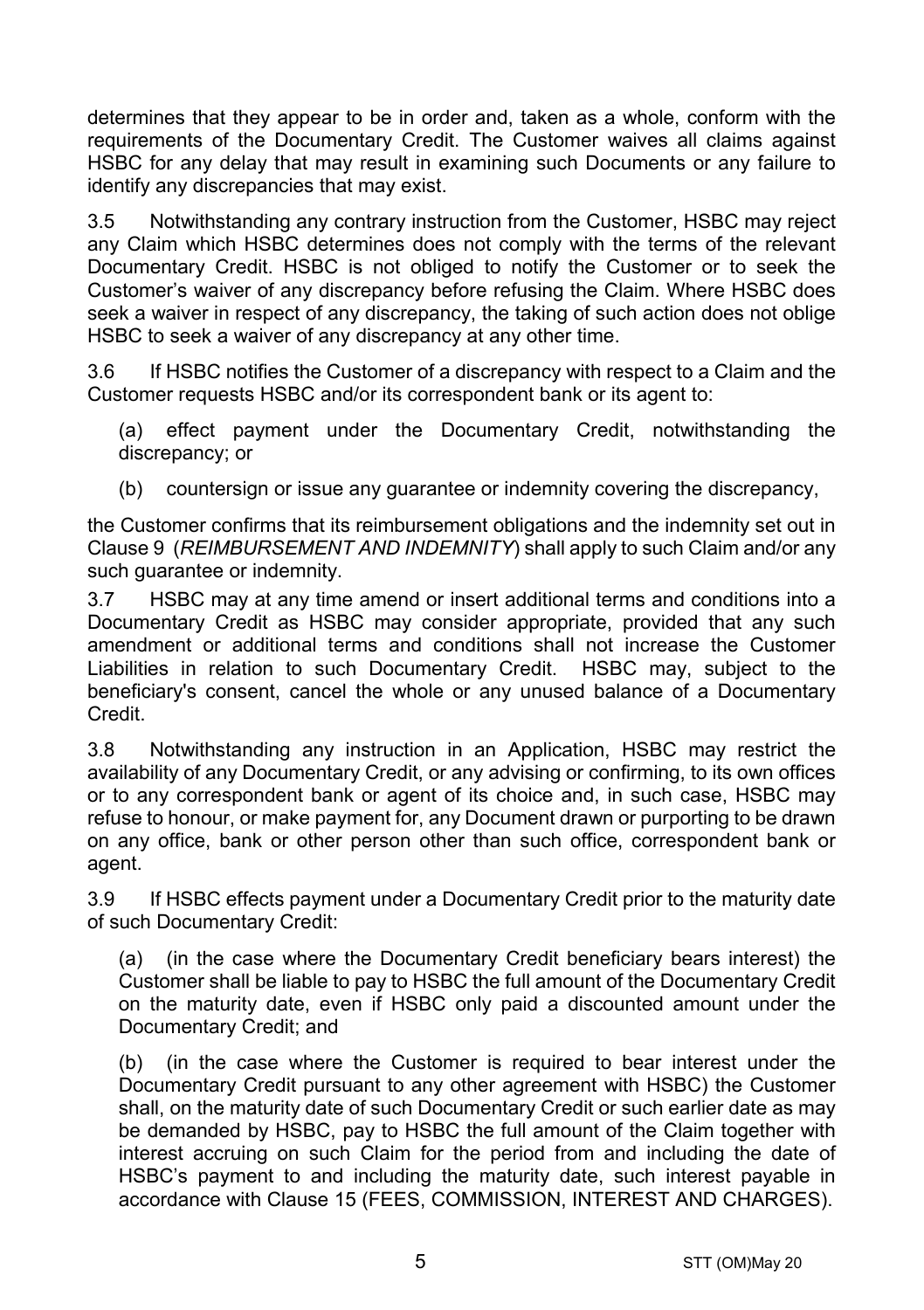3.10 If the terms of a Documentary Credit (whether expressly or impliedly) permits payment to be effected to the beneficiary prior to receipt of the Documents required to be delivered under such Documentary Credit, the Customer shall, on the maturity date of such Documentary Credit or such earlier date as may be demanded by HSBC, pay to HSBC the full amount of the Claim (whether or not the Documents subsequently delivered are compliant with the terms of the Documentary Credit) together with interest accruing on such Claim for the period from and including the date of HSBC's payment to and including the maturity date, such interest payable in accordance with Clause [15](#page-16-0) (*[FEES, COMMISSION, INTEREST AND CHARGES](#page-16-0)*).

3.11 If any Documentary Credit stipulates that certain specific Documents be forwarded by the beneficiary directly to the Customer at or prior to the time the beneficiary makes any Claim, all remaining Documents must be produced to HSBC in respect of any Claim under such Documentary Credit. If the Customer uses the Documents forwarded directly to it to obtain possession of the Goods, HSBC is authorised to accept all Documents presented under such Documentary Credit and pay or accept upon presentation and pay at maturity all Documents drawn in respect of the Goods, notwithstanding any discrepancy or any other matter or thing that might otherwise have relieved or affected the Customer's or HSBC's obligations. The Customer confirms that its reimbursement obligations and the indemnity set out in Clause [9](#page-13-0) (*[REIMBURSEMENT AND INDEMNITY](#page-13-0)*) shall apply to any amount paid by HSBC in respect of such Documentary Credit.

3.12 If any Documentary Credit stipulates that the Goods be insured under insurance policies/certificates containing "Institute Cargo Clauses" or other industry standard clauses, HSBC may accept insurance policies/certificates which contain "American Institute Cargo Clauses" or any other industry standard clauses that HSBC determines appropriate.

3.13 HSBC will not be bound at any time to release any Documents or Goods to the Customer unless the Customer has fully discharged its Customer Liabilities in respect of the Documentary Credit relating to such Documents or Goods.

<span id="page-5-0"></span>3.14 If HSBC issues a Documentary Credit back-to-back (a **Back-to-Back Documentary Credit**) to another Documentary Credit (a **Master Documentary Credit**) the Customer:

(a) acknowledges that its Customer Liabilities in respect of the Back-to-Back Documentary Credit are not dependent or conditional on the performance of the Master Documentary Credit;

(b) unconditionally and irrevocably assigns or transfers absolutely to HSBC all of its payment rights in the Master Documentary Credit;

(c) shall not amend or accept any amendment to the Master Documentary Credit without the consent of HSBC or take any action which might result in HSBC not receiving the full amount under the Master Documentary Credit; and

(d) authorises HSBC to use the Documents presented under the Back-to-Back Documentary Credit to make a Claim under the Master Documentary Credit irrespective of any discrepancies or irregularities in the Documents presented.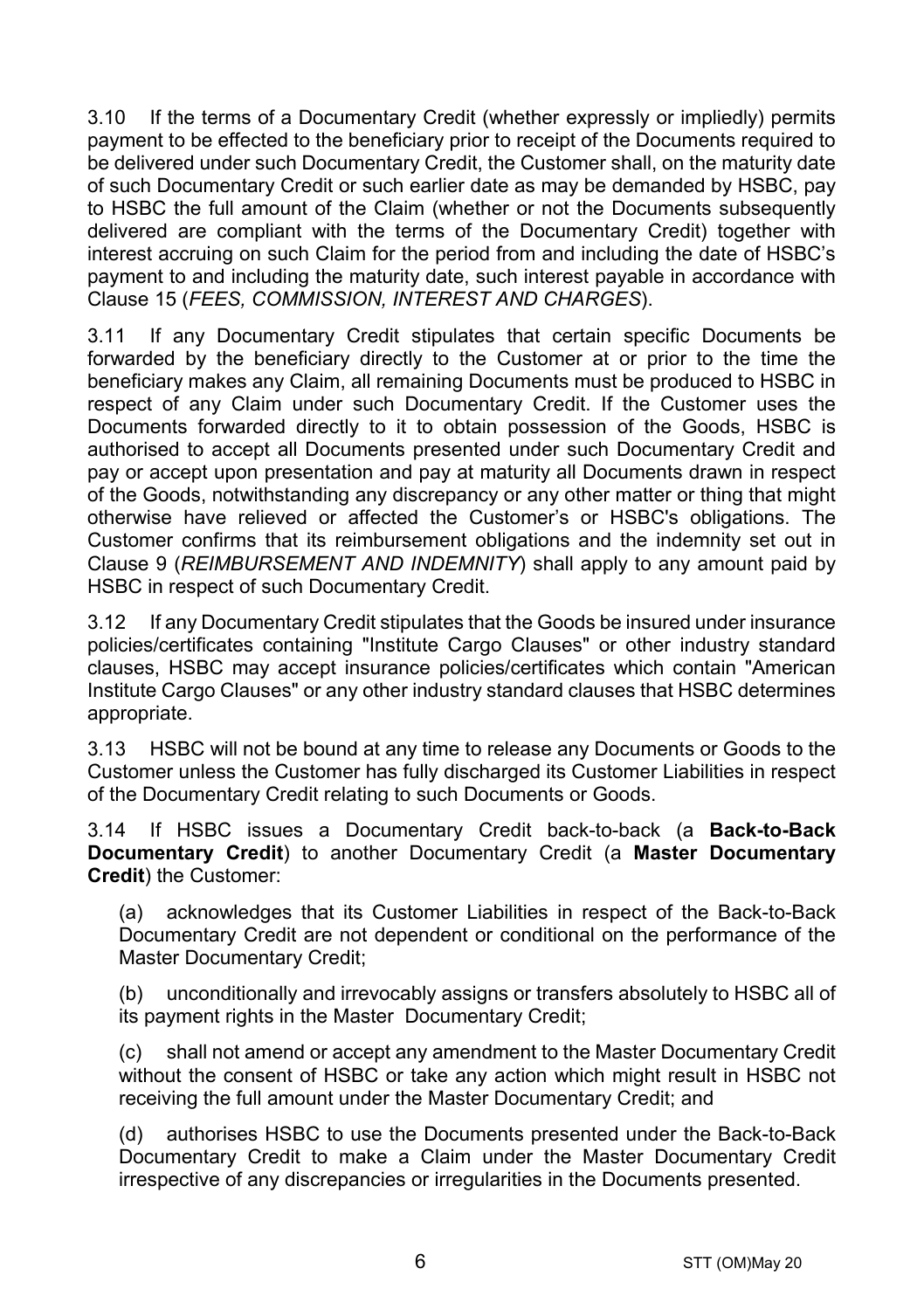3.15 HSBC is not obliged to notify the Customer of any incompatibility between the terms of a Back-to-Back Documentary Credit and the relevant Master Documentary Credit.

# **Exports**

3.16 If HSBC confirms a Documentary Credit or SBLC (whether on a disclosed or undisclosed basis) and payment in full or part is not received by HSBC from the relevant issuing bank, the Customer is only required to reimburse HSBC for amounts not received if the non-payment was due to a Recourse Event. Such reimbursement by the Customer is payable immediately upon HSBC's demand together with any interest payable in accordance with Clause [15](#page-16-0) (*[FEES, COMMISSION, INTEREST](#page-16-0)  [AND CHARGES](#page-16-0)*) and the Customer shall reimburse HSBC for any loss or damage suffered by HSBC as a result of the non-payment.

3.17 HSBC will not be bound by a confirmation (whether on a disclosed or undisclosed basis) and will not be obliged to negotiate a Documentary Credit or SBLC if it is amended without HSBC's consent, the Documents presented do not fully comply with the terms of the Documentary Credit or SBLC, the original Documentary Credit or SBLC is different from the copy of the Documentary Credit or SBLC upon which HSBC based its confirmation, the Customer does not comply with any of its obligations under this Clause [3,](#page-3-0) or if payment in full or part is not received by HSBC (or cannot be accepted by HSBC) from the relevant issuing bank as a result of a Recourse Event.

3.18 If HSBC confirms a Documentary Credit or SBLC on an undisclosed basis, the Customer shall not make a presentation in respect of the Documentary Credit or SBLC to any person other than HSBC and shall promptly provide to HSBC the original Documentary Credit or SBLC, any operative documents and any amendments issued by the relevant issuing bank.

3.19 If HSBC confirms a Documentary Credit or SBLC (whether on a disclosed or undisclosed basis), the Customer:

(a) unconditionally and irrevocably assigns or transfers absolutely to HSBC all of its payment rights in such Documentary Credit or SBLC; and

(b) shall not take any action which might result in HSBC not receiving the full amount under the Documentary Credit or SBLC.

## <span id="page-6-0"></span>**4. INSTRUMENTS**

4.1 The terms in this Clause [4](#page-6-0) apply to any SBLC, demand guarantee (including an avalisation, co-acceptance or acceptance of a Document), bond, counter-guarantee, counter-SBLC, or similar independent payment obligation (including any extension, renewal or amendment of the same)(each an **Instrument**) issued, confirmed or provided by HSBC.

4.2 The Customer:

(a) undertakes to examine the customer copy of each Instrument issued or entered into by HSBC in order to check its consistency with the relevant Application; and

(b) agrees to give immediate notice to HSBC of any objection to its contents.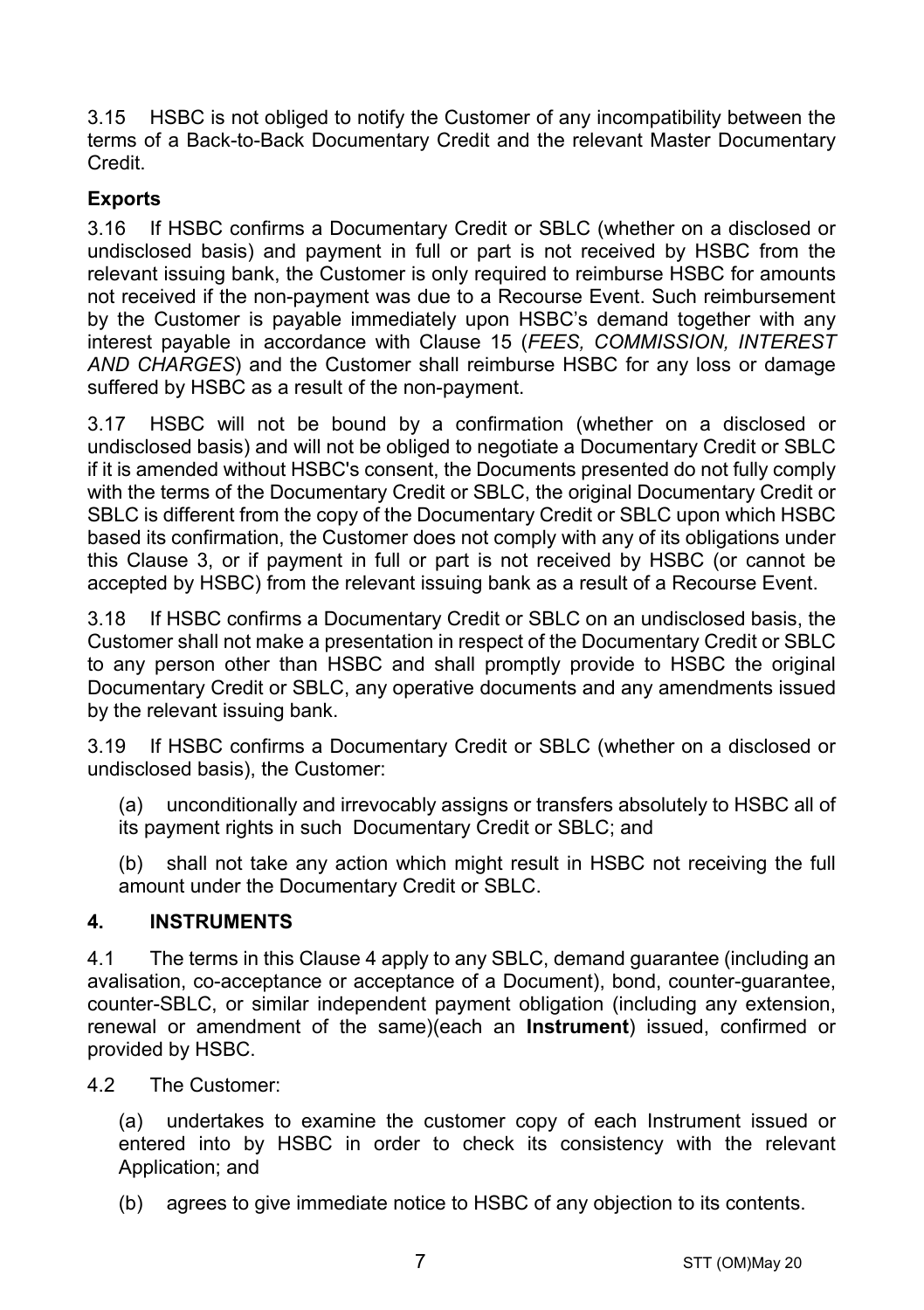4.3 HSBC is authorised to accept, pay or honour any Claim made under any Instrument which appears on its face to comply with its terms, without reference to or further authority from the Customer or any other party, and without enquiring whether any such Claim on HSBC has been properly made, notwithstanding that the validity of any such Claim, or the amount of it, may be in dispute. The Customer accepts any such Claim as conclusive evidence that HSBC was liable to pay or comply with it, and any payment made, or any steps taken by HSBC in good faith under or in connection with it, shall be binding upon the Customer.

4.4 The presentation of any documents under an Instrument shall be deemed to be in compliance with the terms of the Instrument if HSBC determines that they appear on their face to be in order and, taken as a whole, conform with the requirements of the Instrument. The Customer waives all claims against HSBC for any delay that may result in examining such documents or any failure to identify any discrepancies that may exist.

4.5 Notwithstanding any contrary instruction from the Customer, HSBC is entitled to reject any Claim which HSBC determines does not comply with the terms of the relevant Instrument. HSBC is not obliged to notify the Customer or to seek the Customer's waiver of any discrepancy before refusing the Claim. Where HSBC does seek a waiver in respect of any discrepancy, the taking of such action does not oblige HSBC to seek a waiver of discrepancy at any other time.

4.6 If HSBC notifies the Customer of a discrepancy with respect to a Claim and the Customer requests HSBC and/or its correspondent bank or its agent to:

- (a) effect payment under the Instrument, notwithstanding the discrepancy; or
- (b) countersign or issue any guarantee or indemnity covering the discrepancy,

the Customer confirms that its reimbursement obligations and the indemnity set out in Clause [9](#page-13-0) (*[REIMBURSEMENT AND INDEMNITY](#page-13-0)*) shall apply to such Claim and/or any such guarantee or indemnity.

4.7 HSBC may at any time amend or insert additional terms and conditions into an Instrument as HSBC may consider appropriate, provided that any such amendment or additional terms and conditions shall not increase the Customer Liabilities in relation to such Instrument. HSBC may, subject to the beneficiary's consent, cancel the whole or any unused balance of an Instrument.

4.8 Notwithstanding any instruction in an Application, HSBC may restrict the availability of any SBLC, or any advising or confirming, to its own offices or to any correspondent bank or agent of its choice and, in such case, HSBC may refuse to honour, or make payment for, any Document drawn or purporting to be drawn on any office, bank or other person other than such office, correspondent bank or agent.

4.9 If the terms of an SBLC (whether expressly or impliedly) permits payment to be effected to the beneficiary prior to receipt of the documents required to be delivered under such SBLC, the Customer shall, on the maturity date of such SBLC or such earlier date as may be demanded by HSBC, pay to HSBC the full amount of the Claim (whether or not the documents subsequently delivered are compliant with the terms of the SBLC) together with interest accruing on such Claim for the period from and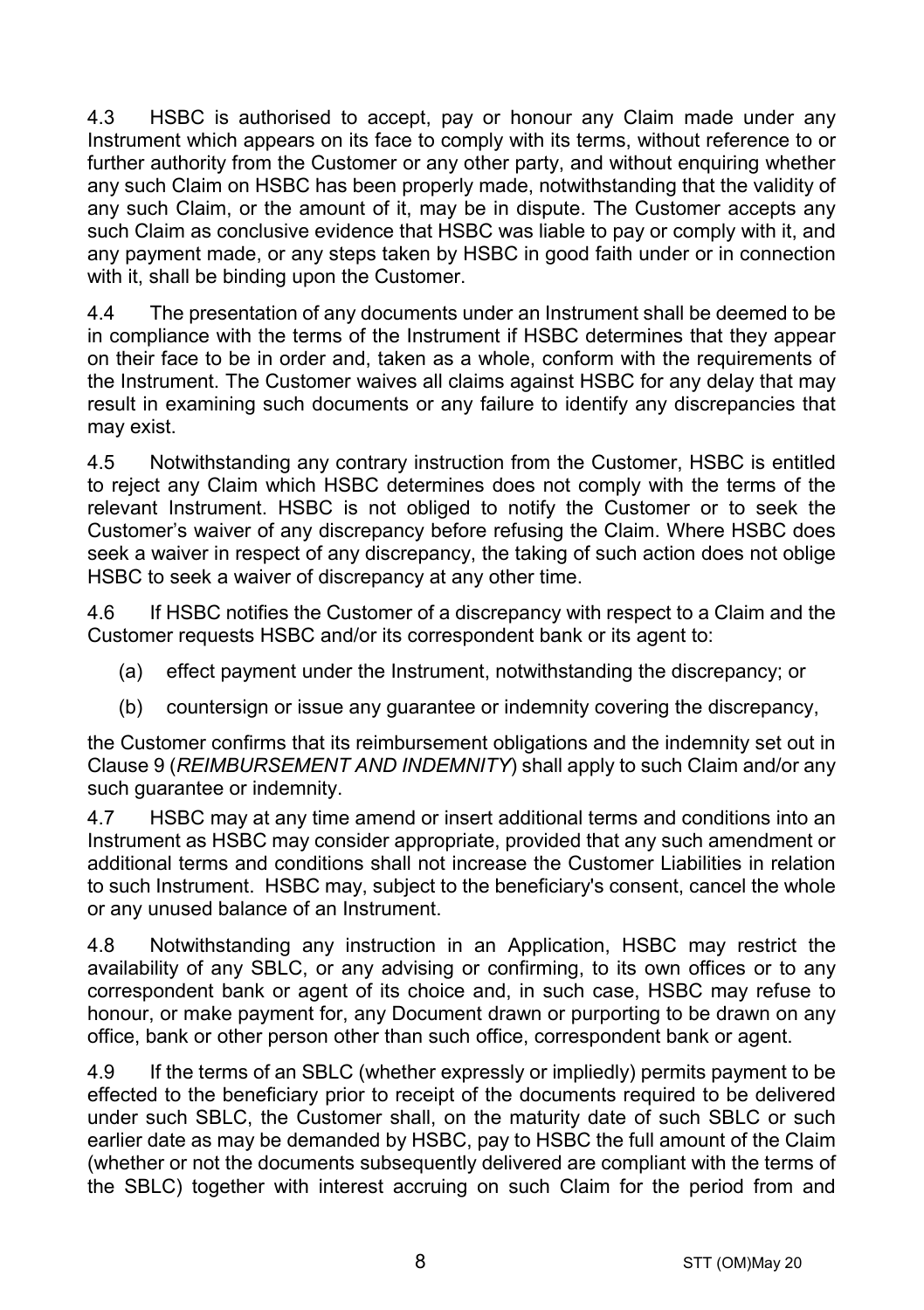including the date of HSBC's payment to and including the maturity date, such interest payable in accordance with Clause [15](#page-16-0) (*[FEES, COMMISSION, INTEREST AND](#page-16-0)  [CHARGES](#page-16-0)*).

4.10 Notwithstanding the foregoing, if the Customer has requested HSBC to issue or arrange for the issuance of an Instrument by a correspondent bank for which a counter-guarantee or counter-SBLC must be issued by HSBC, HSBC may include such terms in the counter-guarantee or counter-SBLC that HSBC considers are required to support the issuance of such Instrument. Without limitation, the validity period and Claim period (if applicable) of the counter-guarantee or counter-SBLC shall be longer than the validity period and Claim period (if applicable) of the Instrument and other terms may be added to reflect the laws under which the Instrument is governed.

4.11 If any Instrument contemplates renewal or extension and the Customer does not advise HSBC at least 5 Business Days prior to the time required for HSBC to provide notice of cancellation as required by the Instrument, HSBC may renew or extend for an additional year or such other term as HSBC may so select. HSBC shall however be under no obligation to issue, extend or renew any Instrument and may at any time:

(a) cancel or revoke any Instrument without prior notice to or authorisation from the Customer if such Instrument or the beneficiary of such Instrument permits cancellation or revocation; or

(b) pay any Instrument without prior notice to or authorisation from the Customer if the Instrument or any relevant law permits or requires payment to be made if such Instrument is cancelled, withdrawn, not extended or not renewed.

4.12 Any cancellation, payment or revocation by HSBC of any Instrument at any time shall be without prejudice to the rights and obligations of HSBC and the Customer under these Terms.

4.13 Unless an Instrument expressly provides that the original Instrument must be presented to HSBC to support a Claim, HSBC may pay and/or comply with any Claim, whether or not the original of the Instrument is presented to HSBC.

4.14 Notwithstanding that the Customer may claim that an Instrument has been reduced, cancelled or terminated, HSBC may determine that, due to the governing law of the Instrument, it is has not been reduced, cancelled or terminated, or HSBC may determine that it is necessary to obtain or require the relevant beneficiary's confirmation of the reduction, release or discharge of HSBC's and/or any correspondent bank's liabilities under such Instrument. Subject to such determination, or until such confirmation is received by HSBC, such Instrument shall not be treated or deemed as reduced, cancelled or terminated.

# <span id="page-8-0"></span>**5. COLLECTIONS**

5.1 The terms in this Claus[e 5](#page-8-0) apply to any Collection transaction.

5.2 If HSBC is requested by the Customer to handle a Collection as the remitting bank, HSBC shall be under no obligation to make any payment to the Customer in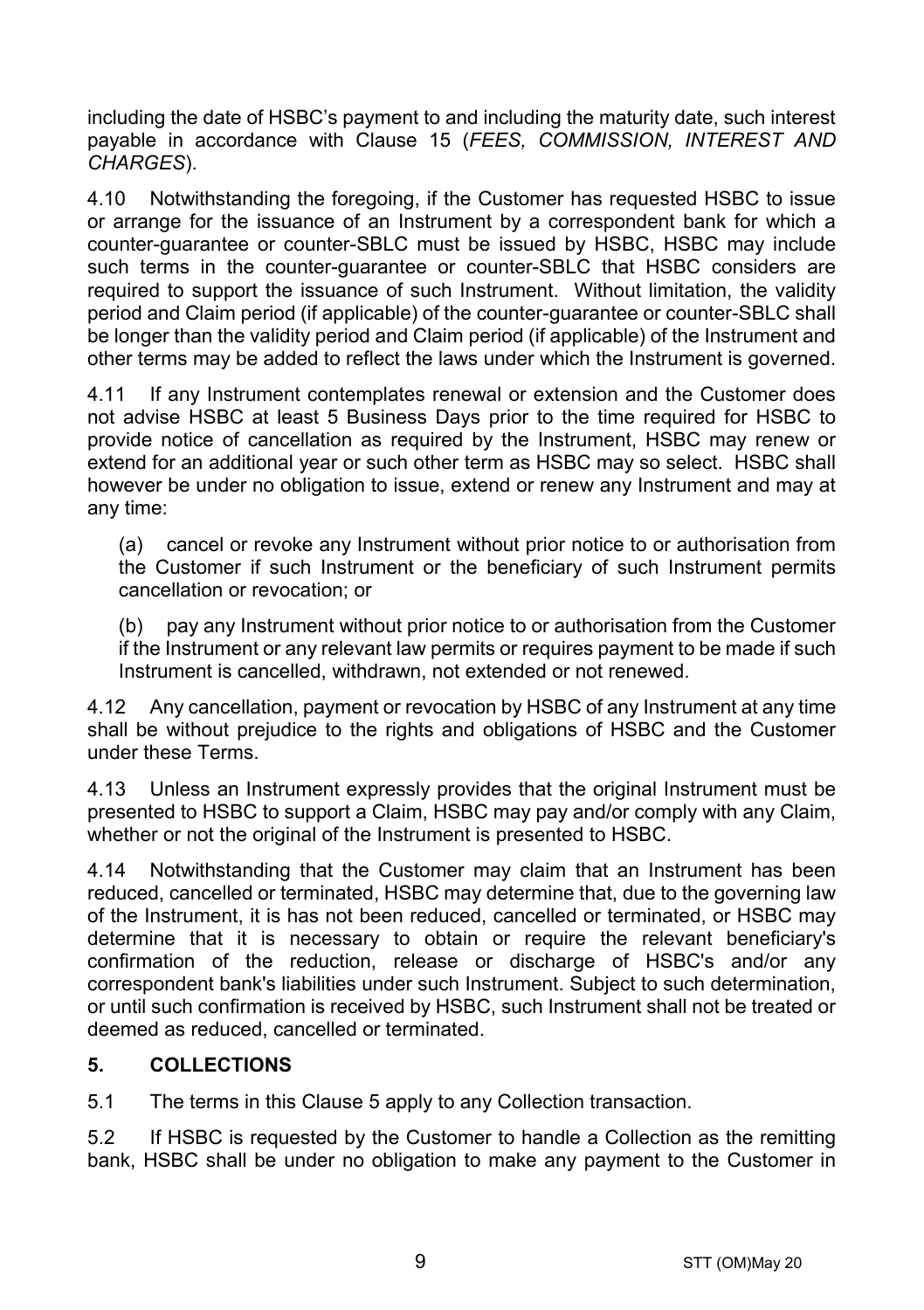respect of the Collection until HSBC has received full payment from the collecting or presenting bank.

5.3 HSBC is not obliged to check the Documents before sending them to the collecting or presenting bank.

5.4 HSBC is not obliged to check the Documents that it receives from a remitting bank.

# <span id="page-9-0"></span>**6. FINANCE**

6.1 The terms in this Clause [6](#page-9-0) apply where HSBC Finances any Document or Documentary Credit.

6.2 Upon HSBC Financing a Document or Documentary Credit, the Customer unconditionally and irrevocably:

(a) transfers ownership of the Document or Documentary Credit to HSBC and undertakes to endorse the relevant Document in favour of HSBC (if not already endorsed in favour of HSBC as a condition to such Finance) and deliver the original endorsed Document to HSBC;

(b) assigns or transfers absolutely to HSBC all of its rights to receive the proceeds of such Documentary Credit or Document; and

(c) assigns or transfers absolutely to HSBC all of its rights, title and interest in the associated underlying receivable (and related rights and proceeds) (if any) arising from the underlying Trade Transaction,

and where the amount of the Finance was calculated by applying an advance rate to the face value of the Document or Documentary Credit, upon receipt by HSBC of any proceeds of that Document or Documentary Credit in excess of the amount of the Finance, HSBC shall pay those proceeds to the Customer (after deducting any outstanding Customer Liabilities).

6.3 If HSBC has Financed a Document or Documentary Credit and payment in full or part is not received by HSBC for any reason (or cannot, for any reason whatsoever, be accepted by HSBC) from the relevant issuing bank, confirming bank, collecting bank, presenting bank, drawee or obligor (as applicable), then unless otherwise agreed in writing by HSBC:

- (a) such Trade Service is provided with full recourse against the Customer; and
- (b) the Customer is required to reimburse HSBC for amounts not received.

Such reimbursement is payable immediately upon HSBC's demand together with any interest payable in accordance with Clause [15](#page-16-0) (*[FEES, COMMISSION, INTEREST](#page-16-0)  [AND CHARGES](#page-16-0)*) and the Customer shall reimburse HSBC for any loss or damage suffered by HSBC as a result of the non-payment.

6.4 If HSBC has agreed to Finance a Document or Documentary Credit on a nonrecourse basis and payment in full or part is not received by HSBC (or cannot be accepted by HSBC) from the relevant issuing bank, confirming bank, collecting bank, presenting bank, drawee or obligor (as applicable), the Customer is only required to reimburse HSBC for amounts not received if the non-payment was due to a Recourse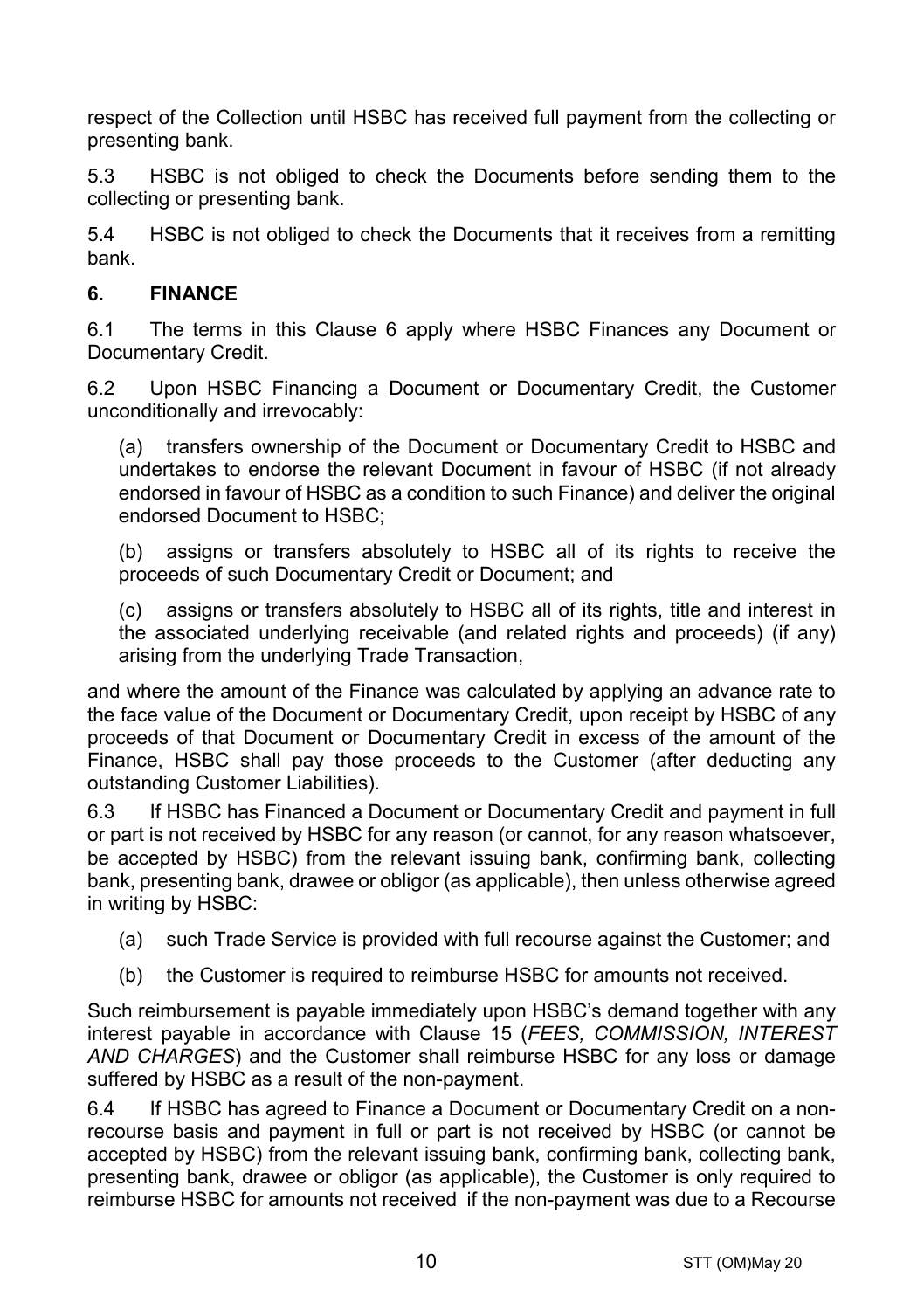Event. Such reimbursement is payable immediately upon HSBC's demand together with any interest payable in accordance with Clause [15](#page-16-0) (*[FEES, COMMISSION,](#page-16-0)  [INTEREST AND CHARGES](#page-16-0)*) and the Customer shall reimburse HSBC for any loss or damage suffered by HSBC as a result of the non-payment.

6.5 Where HSBC has Financed a Document or Documentary Credit, HSBC may at its discretion:

(a) take conditional acceptances and/or acceptances for honour and/or to extend the due date for payment in relation to any such Document or Documentary Credit;

(b) accept payment from any drawee or acceptor before maturity under rebate or discount;

(c) accept part payment before maturity and deliver a proportionate part of the Goods to any drawee or acceptor of such Document or Documentary Credit or the consignee of the related Goods;

(d) at the request of any drawee, delay presentation of such Document or Documentary Credit for payment or acceptance without affecting the liability of the Customer to HSBC in respect of such Document or Documentary Credit;

(e) give an indemnity against any loss arising from any discrepancies in order to obtain acceptance or payment of a Document and the Customer confirms that its reimbursement obligations and the indemnity set out in Clause [9](#page-13-0) (*[REIMBURSEMENT AND INDEMNITY](#page-13-0)*) shall apply to any such indemnity; and

(f) institute proceedings and take steps for the recovery from the acceptors or endorsers of any such Document or Documentary Credit of any amount due in respect of such Document or Documentary Credit, despite HSBC having debited the bank account of the Customer with the amount of such Document or Documentary Credit.

## <span id="page-10-0"></span>**7. TRADE FINANCE LOANS**

7.1 The terms in this Clause [7](#page-10-0) apply to any Trade Finance Loans which HSBC may provide to the Customer from time to time.

7.2 Subject to the terms of any applicable Facility Agreement which may apply, any Trade Finance Loan which HSBC provides to the Customer shall be on an uncommitted basis and HSBC may terminate or cancel such Trade Finance Loan at any time without providing reasons to the Customer.

7.3 Interest shall accrue on the Trade Finance Loan and shall be payable in accordance with Clause [15](#page-16-0) (*[FEES, COMMISSION, INTEREST AND CHARGES](#page-16-0)*).

7.4 The Customer shall repay each Trade Finance Loan together with accrued interest and any outstanding fees, commissions, charges and expenses incurred by HSBC on demand unless HSBC agrees otherwise in writing. In any event the Customer shall repay a Trade Finance Loan no later than:

(a) its maturity date;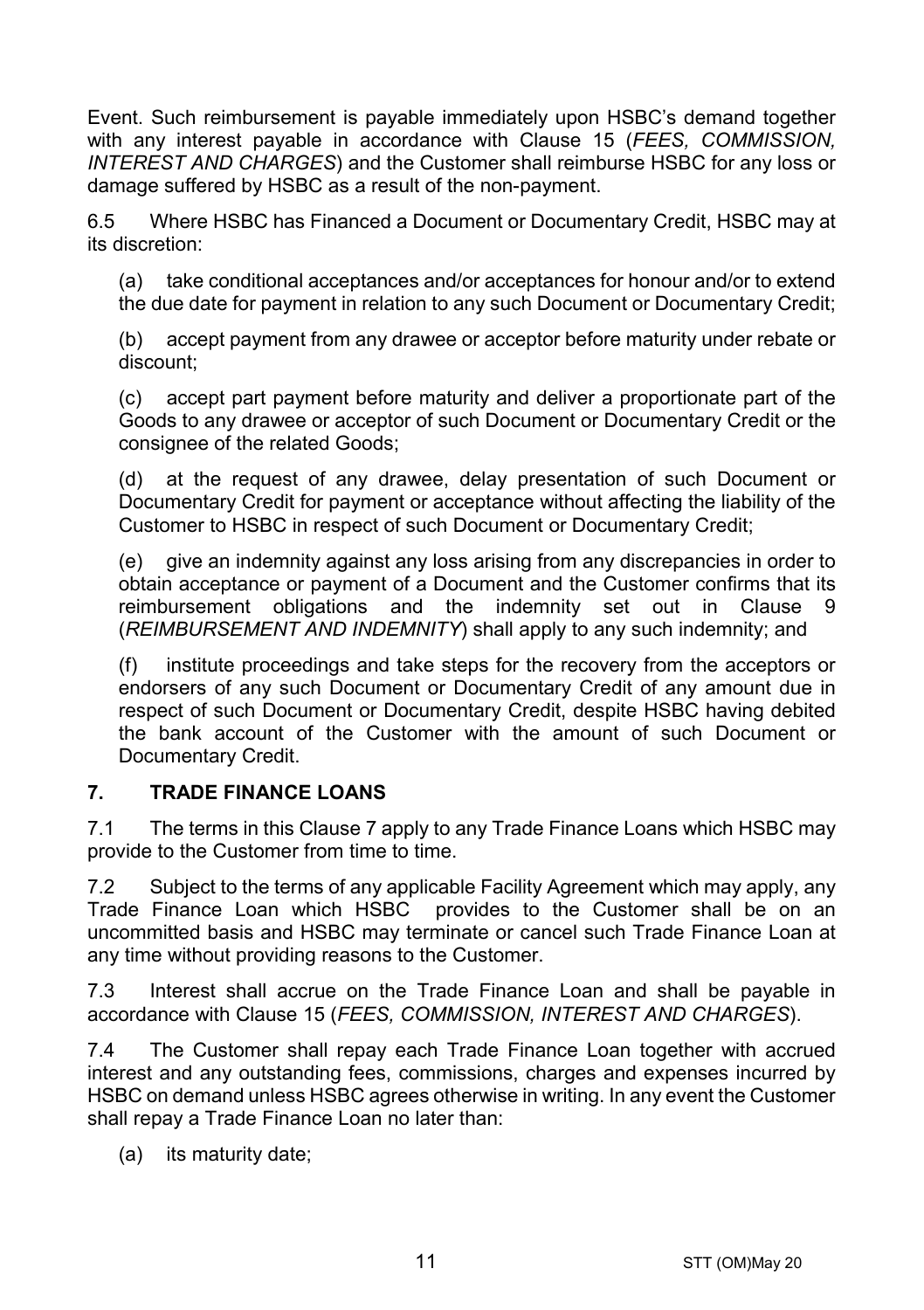(b) if it is for financing goods or services, the date on which the Customer receives the proceeds of sale of those goods or services (in full or part); and/or

(c) if it is for the financing of a debt owed to the Customer, the date on which the Customer receives payment of the debt (in full or part),

and, upon the request of HSBC, the Customer will arrange for all monies payable to the Customer under or in connection with the relevant Trade Transaction to be paid directly to a bank account as specified by HSBC to be used towards the repayment of that Trade Finance Loan and any other outstanding Customer Liabilities.

7.5 If a Trade Finance Loan is due for repayment on a day when the Customer is entitled to make a drawing under another Trade Finance Loan, HSBC may require:

(a) the amount of the Trade Finance Loan that is to be repaid to be deducted from the amount of the drawing to be made; and

(b) only the difference in amounts (if any) to be paid to the Customer.

7.6 Where the Customer requests a Trade Finance Loan and it is to be backed by a Documentary Credit or a confirmed purchase order, pro-forma invoice or such other supporting document specified in the Application, the Customer shall, at or before the time when the Customer submits the Application for that Trade Finance Loan, lodge with HSBC the original Documentary Credit (including all amendments (if any)) or a copy of the confirmed purchase order, pro-forma invoice or other such supporting document referred to in the Application (as applicable), in each case in the format required by HSBC (the **Supporting Document**).

7.7 Where HSBC provides to the Customer a Trade Finance Loan backed by a Supporting Document, the Customer shall:

(a) only use the proceeds of that Trade Finance Loan for the purpose of purchasing, producing, processing, manufacturing, storing, insuring and/or preparing for the sale or shipment of the Goods referred to in the Supporting Document;

(b) not accept any amendment to or cancellation of the Supporting Document without HSBC's prior written consent;

(c) promptly notify HSBC if the value of the relevant Goods or the proceeds due under the Supporting Document at any time falls below the amount of the Trade Finance Loan;

(d) promptly notify HSBC if the relevant Goods are not shipped in accordance with the terms of the Supporting Document;

(e) where the Supporting Document is a Documentary Credit, present all Documents to HSBC in strict compliance with the terms and conditions of the Documentary Credit before the expiry of the time limit(s) prescribed in the Documentary Credit; and

(f) where the Supporting Document is not a Documentary Credit, promptly following shipment of the relevant Goods, provide HSBC with the invoice and other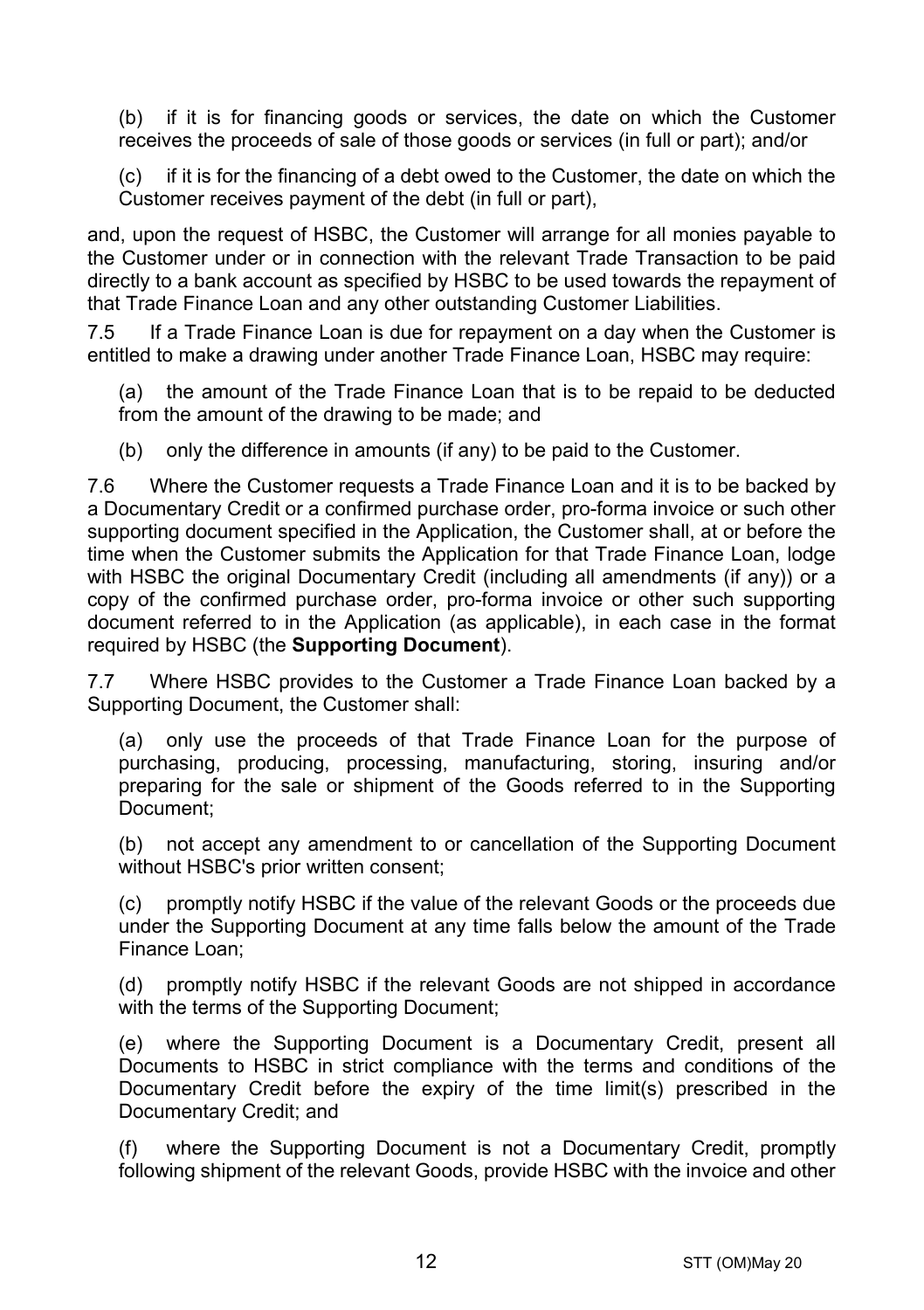documents evidencing that the relevant Goods have been supplied to the relevant buyer in accordance with the terms and conditions of the relevant sales contract.

7.8 Where HSBC provides to the Customer a Trade Finance Loan backed by a Documentary Credit and HSBC presents the required Documents to the issuing bank for payment or approval and/or HSBC Finances that Documentary Credit or any Document presented under that Documentary Credit, HSBC is authorised to apply the proceeds of the Documentary Credit or the amount of the Finance towards the repayment of that Trade Finance Loan and any other outstanding Customer Liabilities (including accrued interest).

#### <span id="page-12-0"></span>**8. APPLICATIONS FOR RELEASE OF GOODS, SHIPPING GUARANTEES AND LETTERS OF INDEMNITY**

8.1 The terms in this Clause [8](#page-12-0) apply to any Application for the release of Goods, shipping guarantee or letter of indemnity.

8.2 If the Customer requests HSBC to sign or countersign any letter of indemnity or shipping guarantee or (as the case may be) sign, endorse or release any air waybill, bill of lading, parcel post receipt or delivery order (collectively, the **Transport Documents**) to facilitate the release of Goods:

(a) HSBC is authorised (but not obliged):

(i) to honour any Claim (including the acceptance of any Document presented) made under any Documentary Credit, Collection or Document relating to any released Goods and to pay the invoiced amount of the Goods or the value of the Goods (whichever is higher) without examining any of the presented Documents and whether or not aware of any discrepancies; and

(ii) to utilise any Transport Documents in HSBC's possession for the redemption of any letter of indemnity or shipping guarantee; and

(b) the Customer shall promptly accept any Document presented for the payment of the relevant Goods (whether discrepant or not) and shall indemnify HSBC and each other Indemnified Party in accordance with Clause [9.2](#page-13-1) (*[REIMBURSEMENT](#page-13-0)  [AND INDEMNITY](#page-13-0)*).

8.3 Goods and/or Documents are released to the Customer for the purpose of taking delivery of and selling the Goods.

8.4 HSBC may compromise, settle, pay or resist any Claim arising from or in connection with the issuance of any letter of indemnity or shipping guarantee or HSBC signing, endorsing or releasing any Transport Document in such manner as HSBC determines appropriate, without releasing the Customer's obligation and liability to reimburse and indemnify HSBC hereunder.

8.5 The Customer shall redeem and deliver each letter of indemnity or shipping guarantee (if any) to HSBC for cancellation immediately upon receipt of the relevant original Transport Documents.

8.6 The Customer agrees that its Customer Liabilities in respect of a letter of indemnity or shipping guarantee shall continue and shall not be reduced until such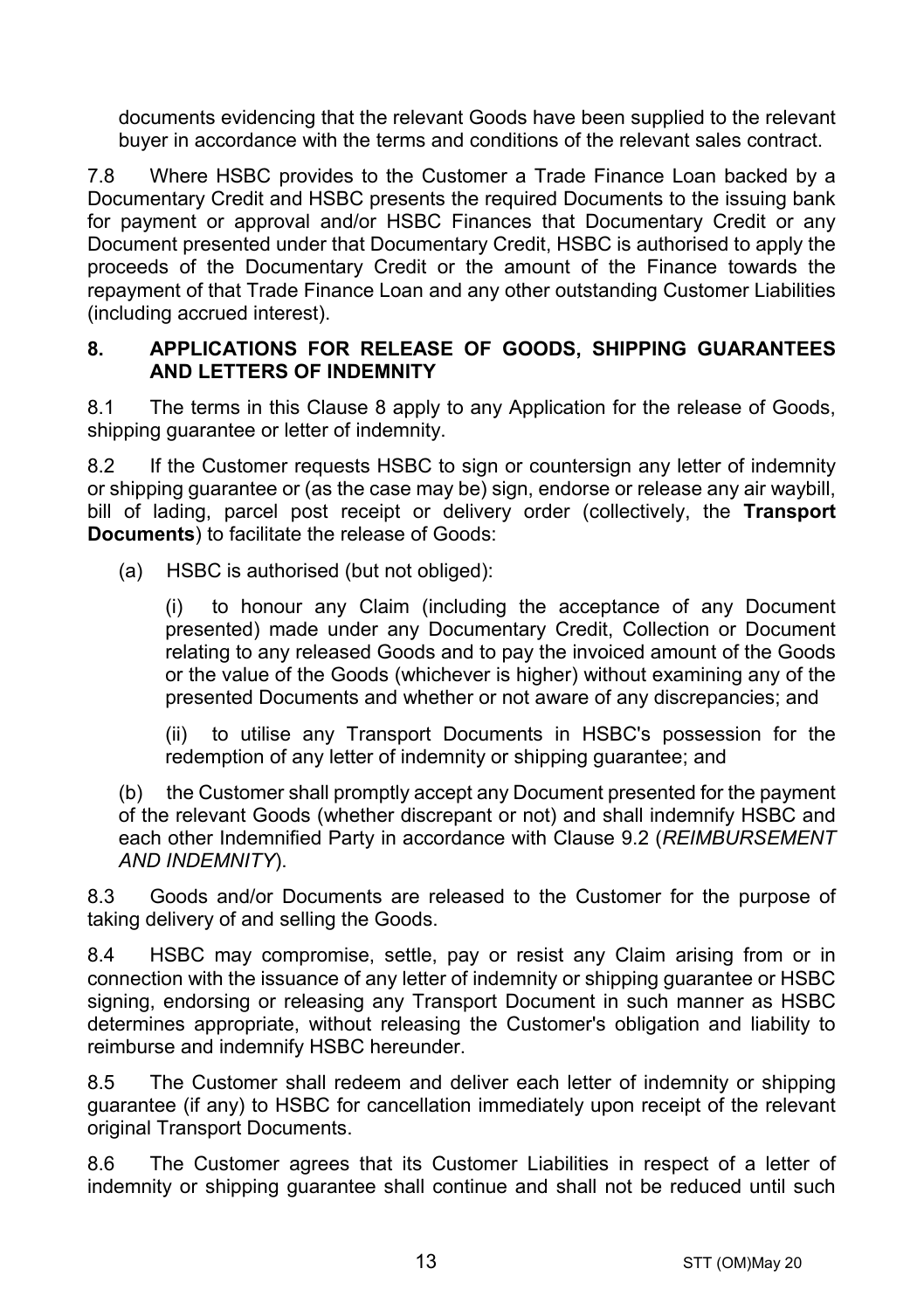letter of indemnity or shipping guarantee has been returned to HSBC and HSBC has been released from all its liabilities under such letter of indemnity or shipping guarantee.

# **SECTION 2 – REIMBURSEMENT, INDEMNITY AND OTHER RIGHTS**

# <span id="page-13-0"></span>**9. REIMBURSEMENT AND INDEMNITY**

9.1 The Customer shall upon demand reimburse or pay to HSBC all sums paid (in whatever manner) or due to be paid by HSBC to any person in respect of any Trade Service and shall upon demand pay to HSBC all sums owing at any time by the Customer to HSBC including any principal, interest, commissions, fees, Increased Costs, taxes, customs duties and charges in respect of such Trade Services and any costs and expenses incurred by HSBC in connection with providing such Trade **Services** 

<span id="page-13-1"></span>9.2 The Customer shall indemnify HSBC, each HSBC Group member, and their officers, employees and delegates (each, an **Indemnified Party**) on demand against all direct, indirect and consequential liabilities and losses, payments, damages, demands, claims, expenses and costs (including legal fees and fees, claims, demands and liabilities from a beneficiary or any other person on a full indemnity basis), proceedings, actions and other consequences (collectively, the **Losses**) which any Indemnified Party may suffer, sustain or incur under or in connection with any Trade Service and the enforcement of its rights under these Terms (except where any such Loss is caused by the Indemnified Party's fraud, gross negligence or wilful misconduct). The Customer shall on demand pay to the Indemnified Party the full amount of the Losses.

9.3 The Customer shall, upon request by any Indemnified Party, forthwith appear and defend at the Customer's own cost and expense any action which may be brought against such Indemnified Party in connection with any Trade Service and to provide such assistance as such Indemnified Party may reasonably require.

9.4 HSBC may, at any time and without notice, debit from any bank account which the Customer holds with any HSBC Group member, or deduct from any proceeds held or received by HSBC which are due to the Customer, any Customer Liabilities outstanding at that time (even if such debit or deduction would cause the relevant bank account to become overdrawn).

9.5 The indemnities contained in these Terms shall not be in any way discharged or diminished, nor shall the liability of the Customer be affected by reason of HSBC or any person from time to time, varying, realising or releasing any of the same, or granting any time, indulgence or concession or compounding with any person, or concurring in accepting or varying any compromise, arrangement or settlement, or omitting to claim or enforce payment, or determining, varying, reducing or extending the terms of any Trade Service, or by anything done or omitted which, but for this provision, might operate to discharge or otherwise exonerate the Customer.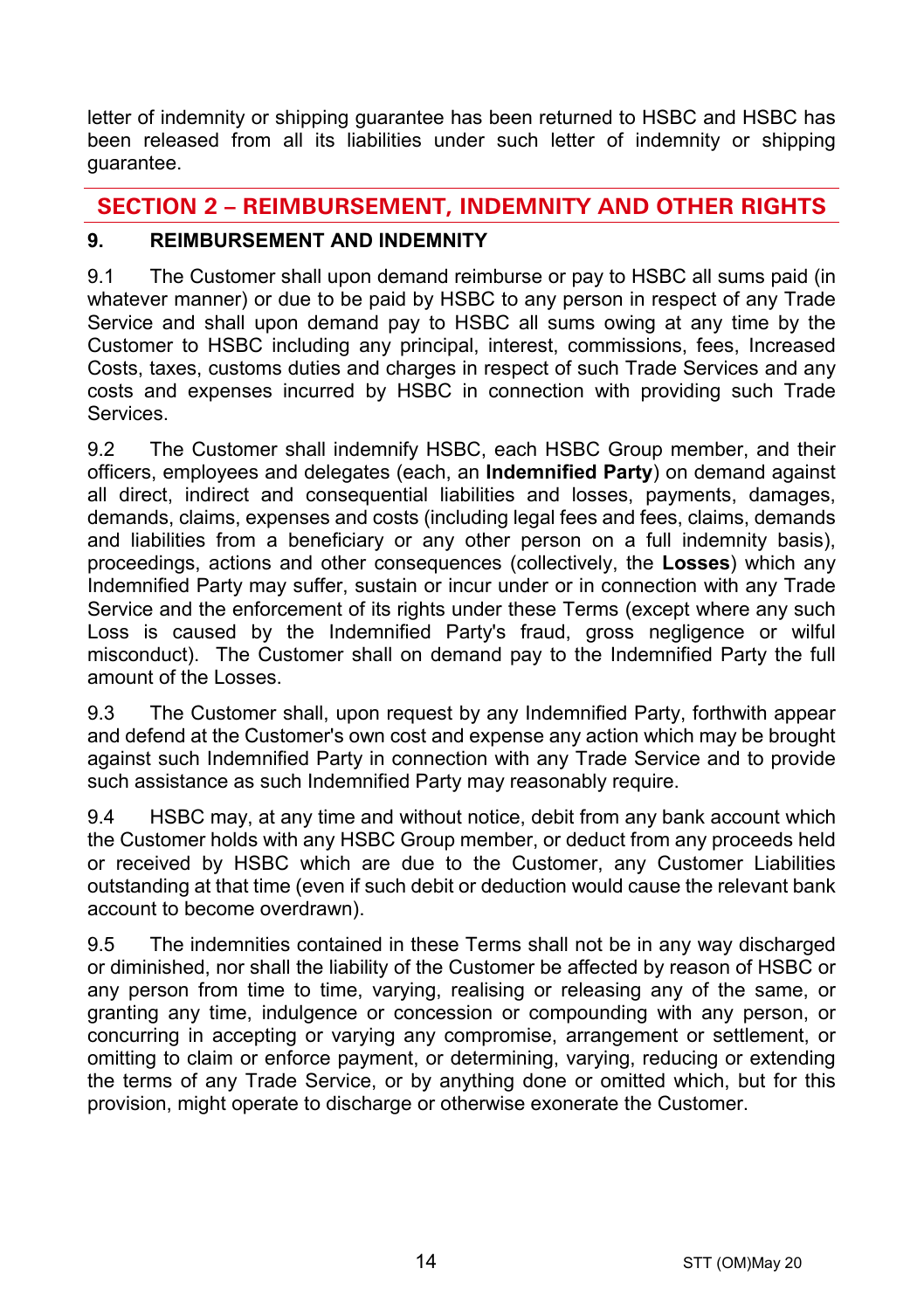# <span id="page-14-1"></span>**10. CASH COLLATERAL**

10.1 The Customer shall upon demand pay to such bank account as HSBC may direct cash cover in an amount sufficient to cover the Customer Liabilities or such lesser amount if agreed by HSBC (such amount paid, being **Cash Collateral**).

10.2 If required by HSBC, the Customer will grant to HSBC, in form and substance satisfactory to HSBC, a security interest which is customary in the Governing Jurisdiction in respect of the bank account and such Cash Collateral, and the Customer shall undertake any filing, registration, recording or enrolment of such security interest for it to be perfected and enforceable against the Customer and shall pay any related fees.

10.3 HSBC may, at any time without notice or demand, apply (whether by way of set-off, transfer or otherwise) any or all Cash Collateral towards the payment of any Claim, the repayment of any Trade Finance Loan and/or the satisfaction of any or all other Customer Liabilities.

10.4 Unless HSBC otherwise agrees:

(a) Cash Collateral shall not constitute a debt owed by HSBC to the Customer or any other person and shall not be repayable or refundable (in whole or in part) by HSBC to the Customer or any other person, in each case, until and unless HSBC is satisfied that all the Customer Liabilities have been unconditionally and irrevocably paid and discharged in full; and

(b) no interest shall accrue on Cash Collateral.

10.5 The Customer shall not create or permit to subsist any mortgage, charge, pledge, lien or other security interest or encumbrance over the Cash Collateral, or any bank account in which such Cash Collateral is held (except for any security in favour of HSBC) or assign, transfer or otherwise deal with the same.

## <span id="page-14-0"></span>**11. PLEDGE**

11.1 The Customer will pay to HSBC on demand all Customer Liabilities.

11.2 The Customer hereby, to the extent permissible, pledges to HSBC as a continuing security for the Customer Liabilities all Documents and Goods which are at any time in actual or constructive possession or control of HSBC or held on trust for, or to the order of, HSBC whether for custody, collection, security, the making of a Claim or any other reason and whether or not in the ordinary course of banking business and whether in the Governing Jurisdiction or elsewhere.

11.3 To the extent required by HSBC, the Customer shall do all acts (including entering into such further documents) to create, evidence and give the full effect of a pledge over the Documents and Goods as security for the Customer Liabilities.

11.4 If, in the Governing Jurisdiction a pledge (or its equivalent) is required to be registered, filed or otherwise publicly recorded for it to be enforceable, upon request of HSBC the Customer shall take all reasonable action to so register, file and/or record such pledge (including making payment of any related fees).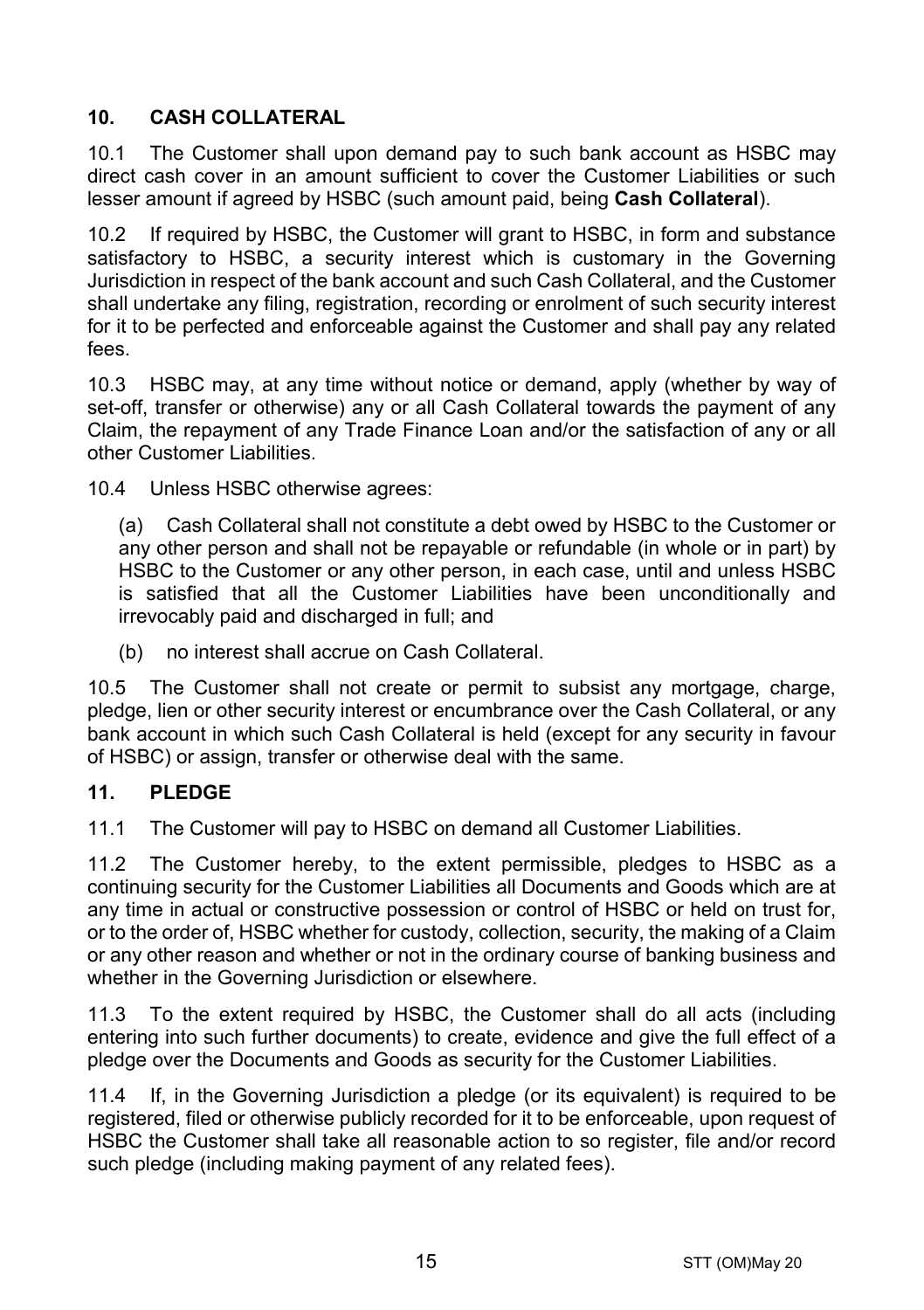11.5 Any restriction on the right of consolidating securities shall not apply to the pledge under this Clause [11.](#page-14-0)

11.6 The risk in any Documents and Goods pledged shall remain with the Customer and neither HSBC nor any other HSBC Group member shall be responsible for any loss or damage or depreciation in value of any Documents or Goods held by HSBC as security.

11.7 If:

(a) the Customer fails to pay any Customer Liabilities when due or demanded;

(b) the Customer does not comply with any other provision of these Terms;

(c) any representation made by the Customer under these Terms is or proves to have been incorrect when made or deemed to have been made;

(d) the Customer is unable or admits inability to pay its debts as they fall due or the Customer is or is deemed to be insolvent or bankrupt under the laws of its jurisdiction of establishment and/or incorporation (as applicable); or

(e) the Customer enters into or becomes subject to a reorganisation, a composition or other arrangement with one or more creditors, a winding-up, or any other form of bankruptcy or insolvency process or proceeding,

HSBC may enforce its pledge and may, without demand, notice, legal process or any other action with respect to the Customer or any other person, realise, sell, negotiate or otherwise dispose of all or some of the Documents and the Goods at any time and in any way which it deems expedient free from any restrictions and claims and HSBC shall not be liable for any loss arising out of such realisation, sale, negotiation or disposal.

11.8 All monies received, recovered or otherwise realised by HSBC following the enforcement of the pledge may be credited to a separate interest-bearing suspense account for so long as HSBC determines in order to preserve HSBC's rights towards discharge of the whole of the Customer Liabilities.

## **12. TRUST RECEIPTS**

12.1 Whilst any Customer Liabilities remain outstanding in respect of any Trade Service provided in relation to any Documents or Goods, if any such Documents or Goods are held by or released to the Customer or to its order, the Customer:

(a) will hold such Documents and Goods (and the proceeds of sale and/or any insurance) on trust for HSBC (or, if a trust is not recognised and enforceable, hold to the order of HSBC) exclusively for the purpose agreed between HSBC and the Customer from time to time in respect of the Trade Service being provided;

(b) will keep such sale and/or insurance proceeds, and store such Goods, separate from any other property of the Customer and capable of being identified;

(c) confirms that such Documents and Goods will continue to be subject to the pledge in Clause [11](#page-14-0) (*[PLEDGE](#page-14-0)*) but at the risk of the Customer;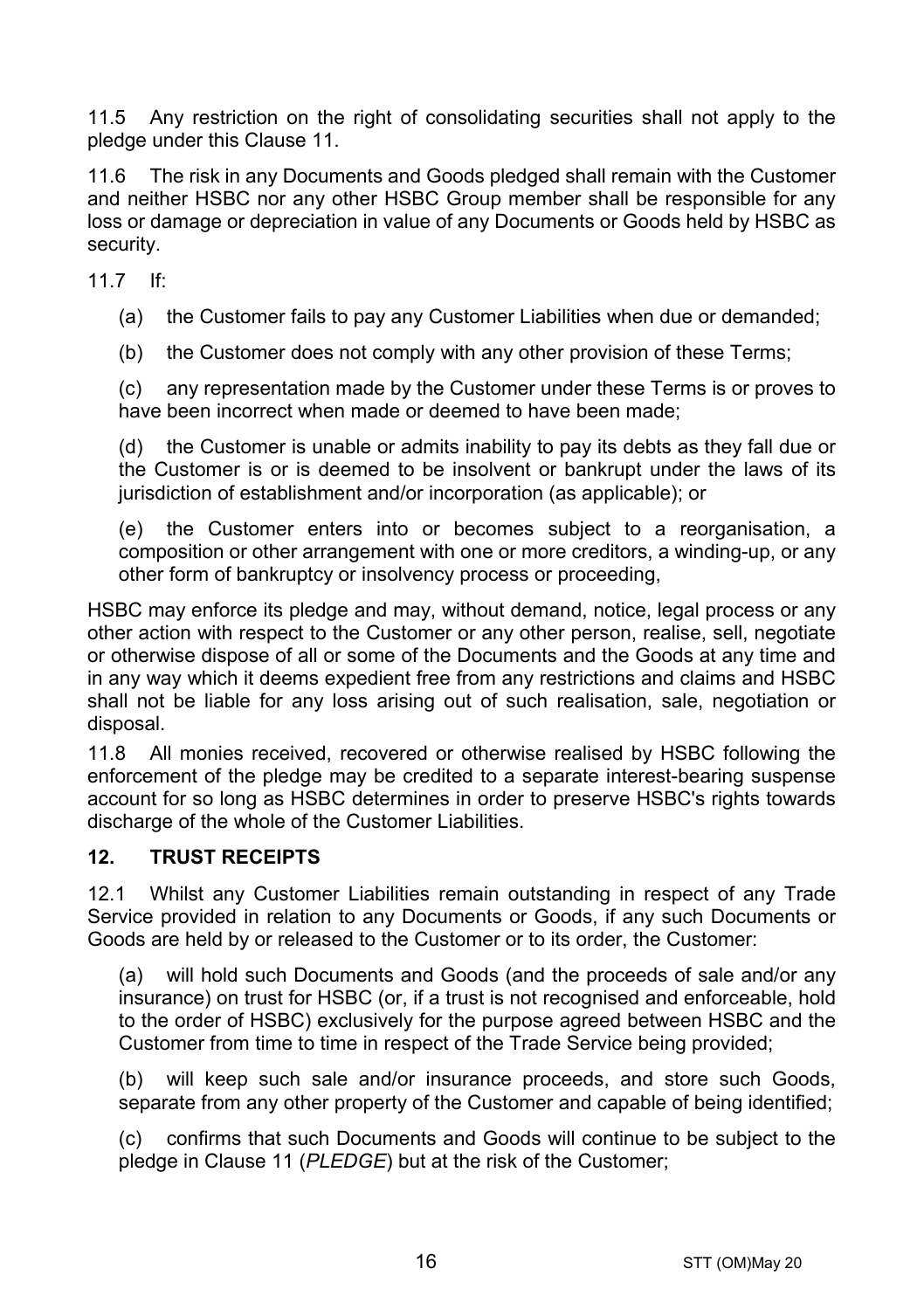(d) will, at the request of HSBC, execute and deliver to HSBC trust receipts in form and substance satisfactory to HSBC together with any other documentation HSBC may require:

(e) will comply promptly and fully with any instructions or request which HSBC may give to the Customer in relation to such Documents and Goods;

(f) will, upon receipt, promptly pay to HSBC the proceeds of sale and/or insurance of the Goods; and

(g) acknowledges that HSBC may at any time take possession and dispose of the Goods, Documents and/or sale and/or insurance proceeds of the Goods.

# **13. SET-OFF**

13.1 HSBC may, at any time and without notice, combine or consolidate all the bank accounts of the Customer held with HSBC and/or set-off any Customer Liabilities against any obligation owed by HSBC to the Customer (including in respect of any Cash Collateral, or proceeds received or held by HSBC), regardless of the place of payment, booking branch or currency of either obligation.

13.2 To effect any set-off HSBC may convert to a currency any amount which is in a different currency at the relevant Exchange Rate.

13.3 If any Customer Liabilities are unliquidated or unascertained, HSBC may apply or set off an amount estimated by it in good faith to be the amount of that liability.

## **14. SUPPLEMENTARY RIGHTS**

14.1 HSBC's rights under these Terms are to be in addition to and are not to be in any way prejudiced or affected by any one or more other indemnities, guarantees, securities or other obligations which HSBC may now or subsequently hold whether from the Customer or any other person.

14.2 HSBC may enforce its rights under these Terms or in respect of any other indemnities, guarantees, securities or other obligations which HSBC may now or subsequently hold whether from the Customer or any other person in any order it chooses and the Customer waives any rights it may have which provide otherwise.

# **SECTION 3 – FEES AND PAYMENTS**

## <span id="page-16-0"></span>**15. FEES, COMMISSION, INTEREST AND CHARGES**

15.1 Unless otherwise agreed in writing with the Customer:

(a) fees and other charges (other than interest and commission) shall be payable by the Customer to HSBC in respect of each Trade Service at the rates, in the amounts, and at the times agreed in the relevant Application, Facility Agreement or Tariff Book or as otherwise in accordance with HSBC's standard practices;

(b) interest shall be payable by the Customer to HSBC upon demand in respect of any Trade Finance Loan or Finance, shall accrue on the amount of such Trade Finance Loan or Finance for the period from the date HSBC provides such Trade Finance Loan or Finance to the date such Trade Finance Loan or Finance is repaid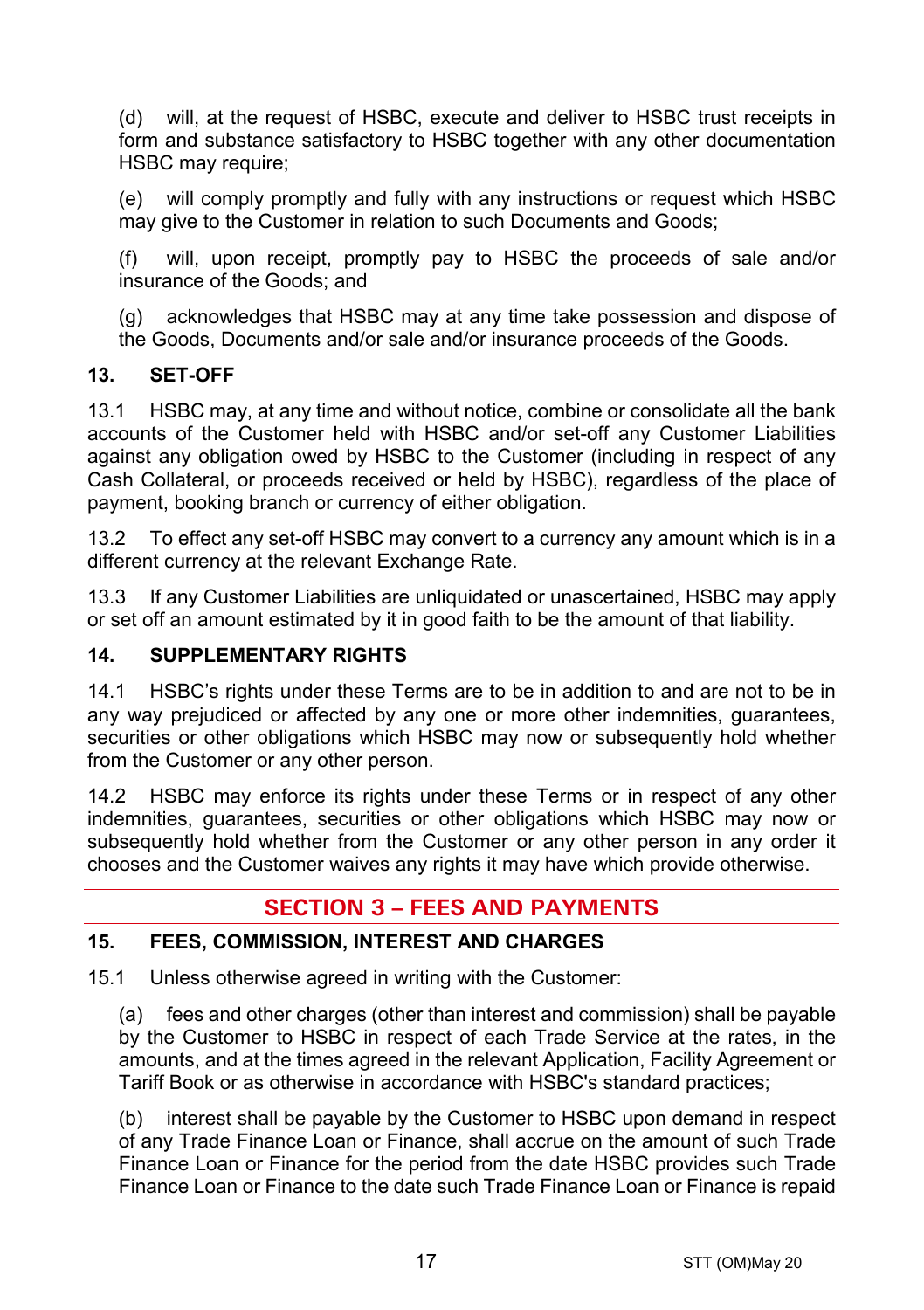or settled in full, and shall be calculated by reference to the rates agreed in the relevant Application, Facility Agreement or Tariff Book or as otherwise in accordance with HSBC's standard practices;

(c) interest shall be payable by the Customer to HSBC upon demand in respect of any Claim paid by HSBC, shall accrue on the amount of the Claim for the period from the date HSBC pays such Claim to the date the Customer Liabilities resulting from such Claim are reimbursed in full, and shall be calculated by reference to the rates agreed in the relevant Application, Facility Agreement or Tariff Book or as otherwise in accordance with HSBC's standard practices; and

(d) commission shall be payable by the Customer to HSBC upon demand in respect of any Documentary Credit or Instrument and shall be calculated by reference to the face value of such Documentary Credit or Instrument and the rates agreed in the relevant Application, Facility Agreement or Tariff Book or as otherwise in accordance with HSBC's standard practices.

15.2 Any fee, interest or commission accruing in respect of a Trade Service will accrue from day to day and is calculated on the basis of the actual number of days elapsed and a year of 365 days or, in any case where the market practice in the relevant Governing Jurisdiction differs, in accordance with that market practice.

15.3 Any fee, commission, interest or charge payable by the Customer to HSBC is non-refundable.

15.4 If the Customer fails to pay any amount payable by it under these Terms on its due date, default interest shall accrue on the overdue amount from the due date up to the date of actual payment (both before and after judgment) at the rate agreed in the relevant Application, Facility Agreement or Tariff Book or as otherwise in accordance with HSBC's standard practices.

## **16. PAYMENTS**

16.1 Payments by the Customer shall be made to HSBC in immediately available, freely transferable, cleared funds and as specified by HSBC, without any set-off, counterclaim, withholding or conditions of any kind unless compelled by law.

16.2 All amounts paid or payable to HSBC in respect of any Trade Service are expressed on a Tax-exclusive basis. The Customer must pay any relevant Tax (as necessary) on any amount that the Customer is required to pay HSBC.

16.3 If any deduction or withholding is required by law (including on account of any Tax), the Customer must:

(a) increase the sum payable so that, after making the minimum deduction or withholding required, HSBC will receive and be entitled to retain a net sum at least equal to the sum that HSBC would have received had that deduction or withholding not been made; and

(b) within 30 days of such payment, forward to HSBC the confirmation in writing from the relevant tax authority evidencing receipt by the relevant tax authority of that deduction or withholding.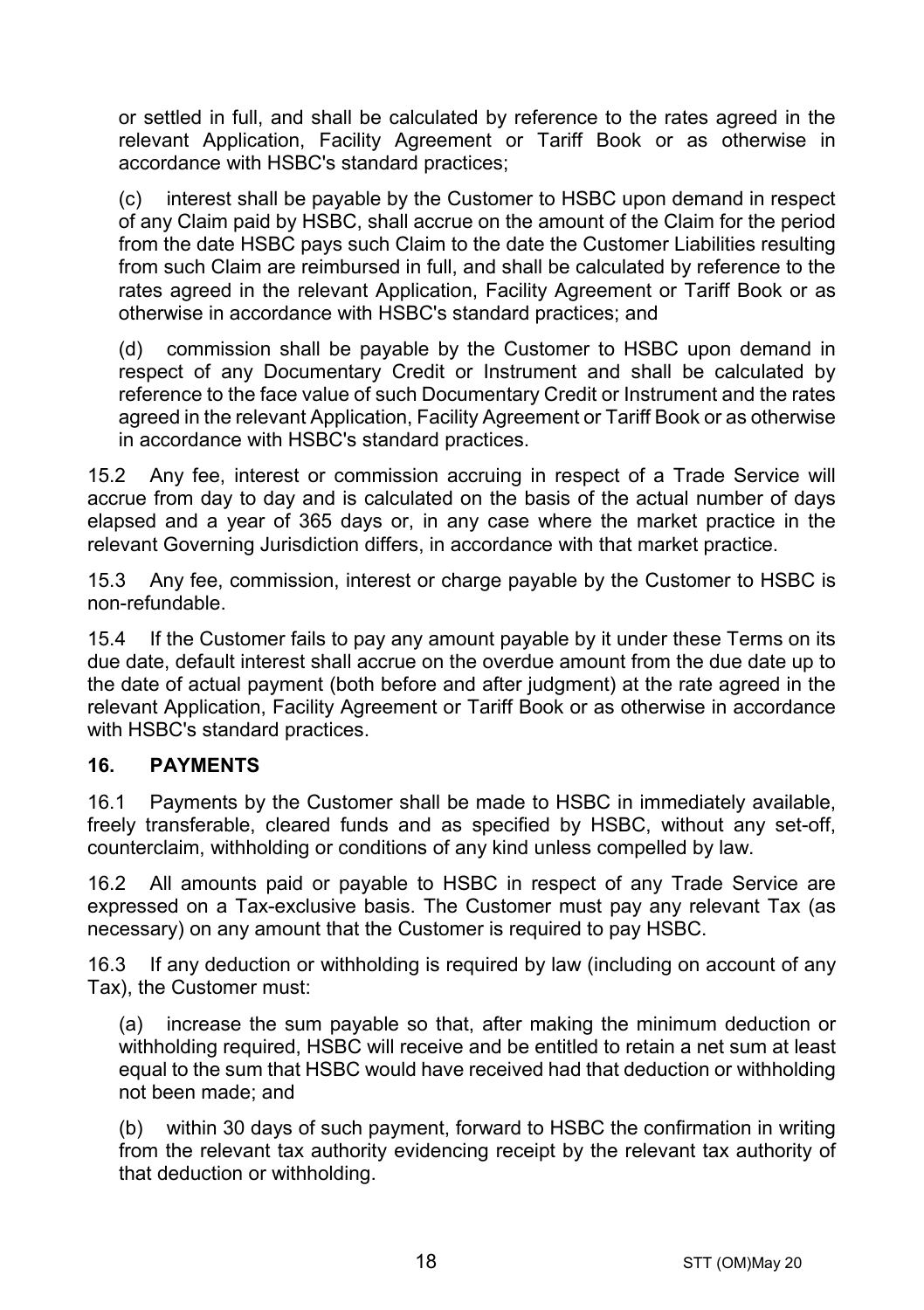16.4 Unless HSBC agrees otherwise, each payment by the Customer to HSBC shall be made in the currency of the relevant Customer Liability for which that payment is being made and the Customer waives any right it may have in any jurisdiction to pay such payment in another currency. If HSBC receives a payment from the Customer or any other person in a currency which is not the currency in which that payment was due or if any Cash Collateral needs to be converted into another currency so that HSBC may apply it to satisfy any outstanding Customer Liabilities in another currency, HSBC shall undertake that conversion using the relevant Exchange Rate (or, if applicable, pursuant to the terms of any hedging agreement that the Customer and HSBC may have entered into for these purposes). Where HSBC undertakes any currency conversion permitted by these Terms, the Customer shall indemnify HSBC for any cost, loss or liability incurred by HSBC in undertaking the conversion.

16.5 If any payment due from the Customer, or any order, judgment or award given or made in relation to any payment due from the Customer, has to be converted into another currency for the purpose of making or filing a claim or proof against the Customer or any other person, or obtaining or enforcing an order, judgment or award, the Customer shall indemnify HSBC against any cost, loss or liability arising out of or as a result of the conversion.

16.6 Any notice from, or determination by, HSBC of a rate or amount under these Terms, a Trade Service or any document referred to in these Terms shall (unless it contains an obvious error) be conclusive evidence of that rate or amount. In any legal proceedings connected with these Terms and/or a Trade Service, the account entries of HSBC are prima facie evidence of the matters to which they relate.

16.7 Any moneys paid to HSBC in respect of the Customer Liabilities may be applied in or towards satisfaction of the same or credited to a separate suspense account for so long as HSBC determines in order to preserve HSBC's rights towards discharge of the whole of the Customer Liabilities.

16.8 Moneys received by HSBC shall be applied by it (unless otherwise mandatorily required by law):

(a) first, in discharging all costs, fees and expenses (including legal fees) owing by the Customer to HSBC;

(b) second, in or towards the discharge of any interest or other amounts (not being principal) owing to HSBC; and

(c) thirdly in or towards the discharge of any principal owing by the Customer to HSBC.

16.9 If any moneys paid to HSBC in respect of the Customer Liabilities are required to be repaid by virtue of any law relating to insolvency, bankruptcy or liquidation or for any other reason, HSBC may enforce these Terms and the relevant Trade Service as if such moneys had not been paid.

16.10 Any sums that would fall due on a day other than a Business Day will be due on the next Business Day. In such event, interest and commission calculations will be adiusted accordingly.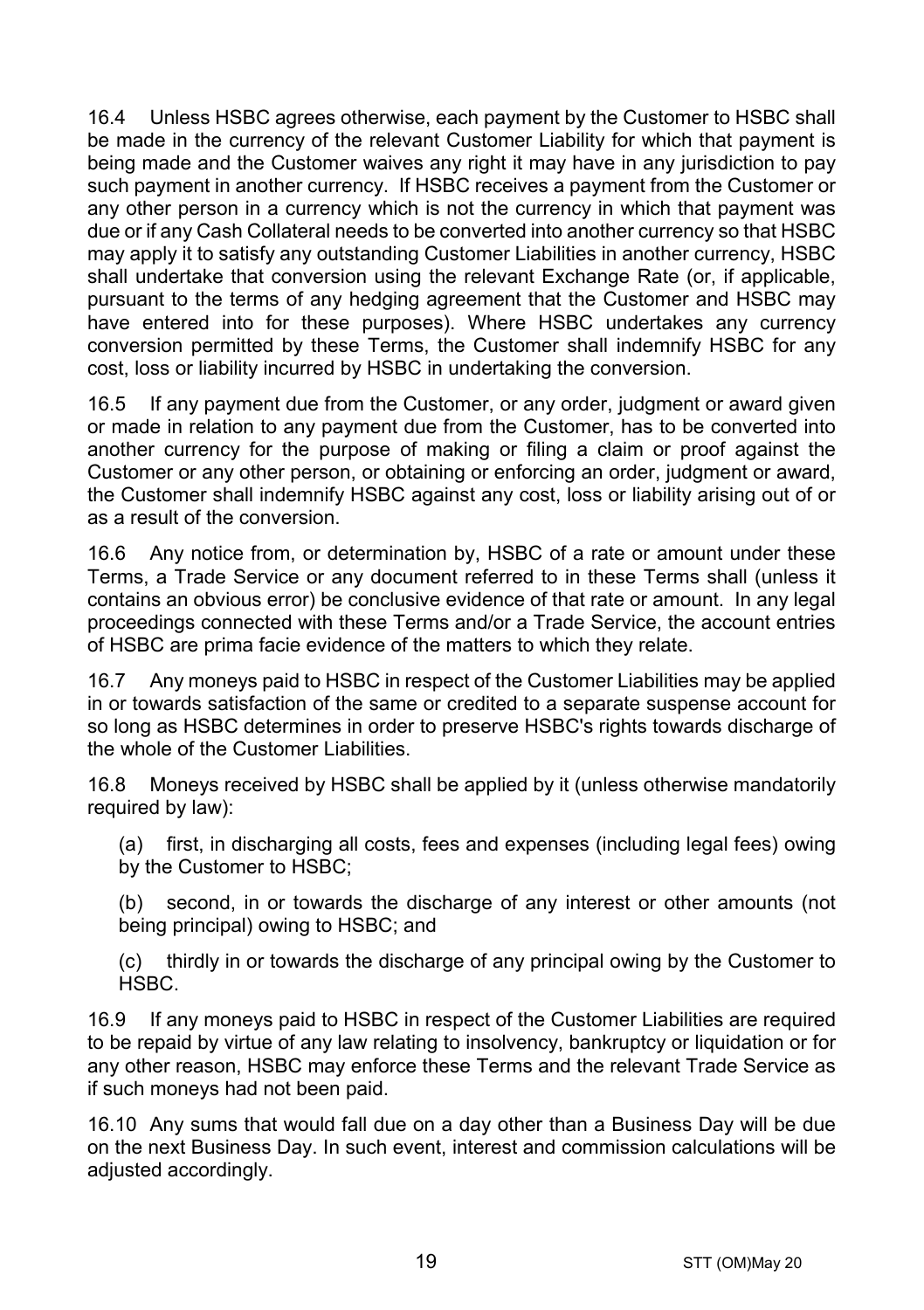16.11 If any amount to be paid by the Customer to HSBC in connection with a Trade Service is calculated by reference to a published benchmark interest rate (such as a central bank reference rate) and that rate is less than zero per cent at the time of calculation, such rate shall be deemed to be zero per cent.

# **SECTION 4 – REPRESENTATIONS, UNDERTAKINGS AND SANCTIONS**

## **17. REPRESENTATIONS AND WARRANTIES**

17.1 In addition to other representations and warranties made by the Customer to HSBC, the Customer represents and warrants to HSBC that:

(a) it is duly established and/or incorporated under the laws of its jurisdiction of establishment and/or incorporation (as applicable), is validly existing and has full power to carry on its business as now being conducted, to own its assets and to enter into and perform its obligations under these Terms, and shall promptly notify HSBC of any change to its constitution or existence;

(b) the obligations expressed to be assumed by it in these Terms and in each Trade Transaction which it may enter into from time to time are legal, valid, binding and enforceable obligations;

(c) all authorisations, consents, approvals, resolutions, licences, exemptions, filings, notarisations or registrations required or desirable to enable it lawfully to enter into, exercise its rights and comply with its obligations under these Terms and each Trade Transaction have been obtained or effected and are in full force and effect;

(d) these Terms and each Trade Transaction which it may from time to time enter into do not and will not conflict with its constitutional documents or any agreement or instrument binding upon it or any of its assets or constitute a default or termination event (however described) under any such agreement or instrument;

(e) each Trade Service requested by or for the Customer relates to a genuine Trade Transaction as described in the documents pertaining to such Trade Transaction and all documents and information (including in any Application) provided by the Customer to HSBC in relation to each Trade Service or these Terms is/are complete, accurate, genuine and valid;

(f) it has not taken any corporate action, or any other steps and no legal proceedings have been commenced for its liquidation, judicial management, receivership, or any similar or analogous proceedings or for the appointment of a receiver and manager, judicial manager, liquidator or similar officer of it or of all or any material part of its assets or revenues;

(g) any Documents, Goods or proceeds of sale in which HSBC has or is purported to have an interest are free from any security interest(s) and encumbrance(s) (other than in favour of HSBC) and the Customer is the sole and beneficial owner of any such Documents, Goods or proceeds of sale;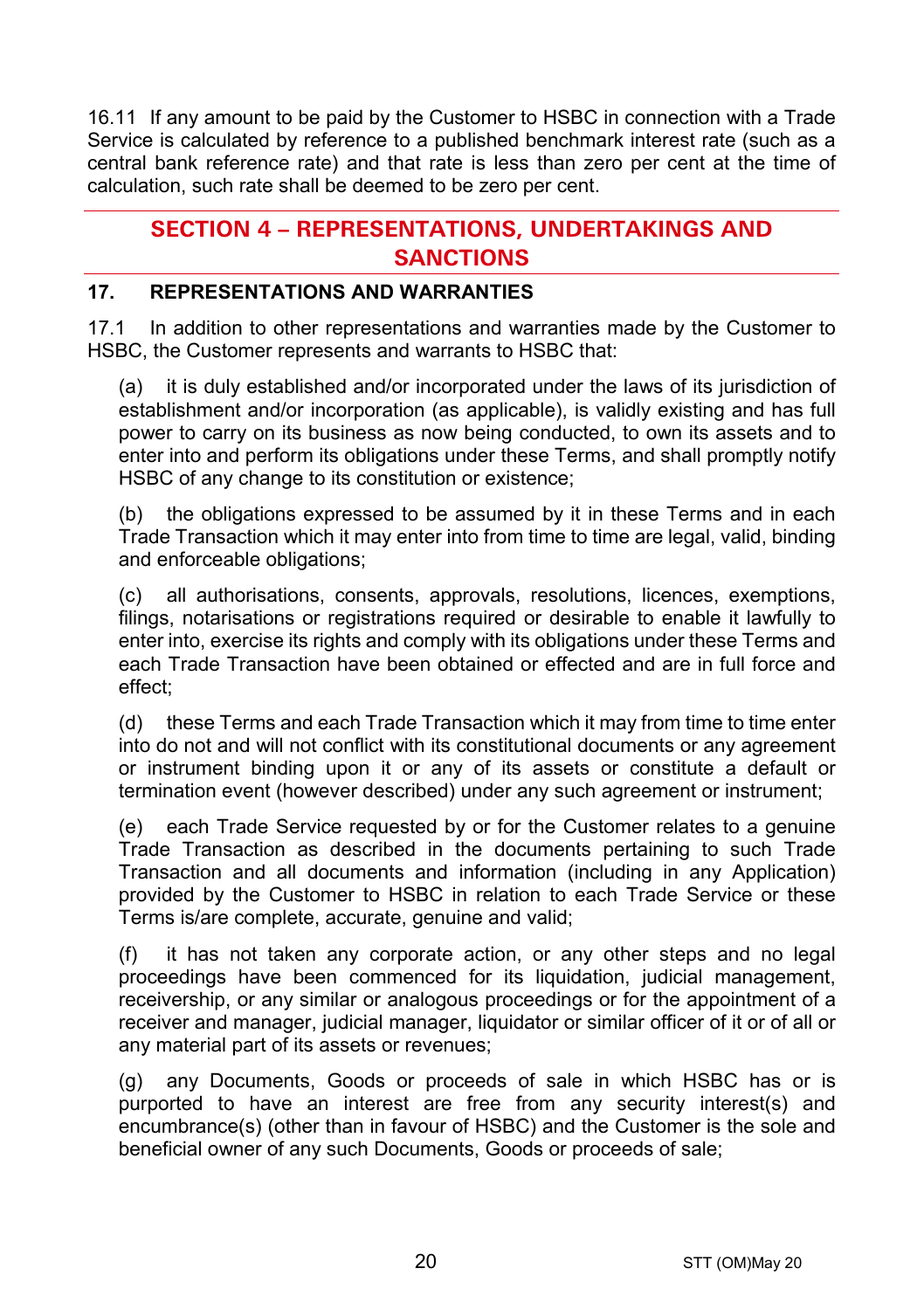(h) as at the date HSBC provides Finance to the Customer in respect of a Document or Documentary Credit, it is not aware of any dispute (actual, pending or threatened) in respect of that Document or Documentary Credit or the relevant Trade Transaction; and

(i) as at the date HSBC provides Finance to the Customer in respect of a Document or Documentary Credit or provides a Trade Finance Loan to the Customer, it has not received any financing in respect of that Document, Documentary Credit or the relevant Trade Transaction from any person other than HSBC.

17.2 All representations and warranties in these Terms are deemed to be made on each day (a) an Application is made and is being processed, (b) any Trade Service is outstanding and (c) any Customer Liabilities remain outstanding.

17.3 The Customer acknowledges that HSBC will rely on any representations and warranties made by the Customer including when HSBC assesses whether or not to provide a Trade Service to the Customer.

17.4 The Customer shall promptly notify HSBC on becoming aware of any representation or warranty becoming untrue, or the Customer being unable to make any representation or warranty when repeated.

#### **18. UNDERTAKINGS**

#### **General Undertakings**

18.1 The Customer shall at the request of HSBC:

(a) provide HSBC with such information concerning a Trade Transaction (including copies of sale contracts, purchase order and invoices), Documents and Goods and any proposed sale of Goods as HSBC may require and promptly notify HSBC if any Trade Transaction is cancelled or terminated for any reason or if any material dispute arises in respect of a Trade Transaction;

(b) provide HSBC with such information regarding the financial condition, assets and operations of the Customer and its affiliates as HSBC may reasonably require;

(c) provide HSBC with any information required by HSBC to satisfy its "*know your customer*" or similar identification procedures;

(d) keep HSBC informed of the whereabouts of the Goods and of any change in the condition, quality or quantity of the Goods;

(e) co-operate fully with HSBC and render to HSBC all assistance it requires in the collection and enforcement of any payments under or in connection with any Trade Service whether by legal proceedings or otherwise; and

(f) promptly do all such acts or execute all such documents at its own cost as HSBC may specify:

(i) for the purpose of the creation, perfection, protection or maintenance of any interest conferred or intended to be conferred on HSBC by, pursuant to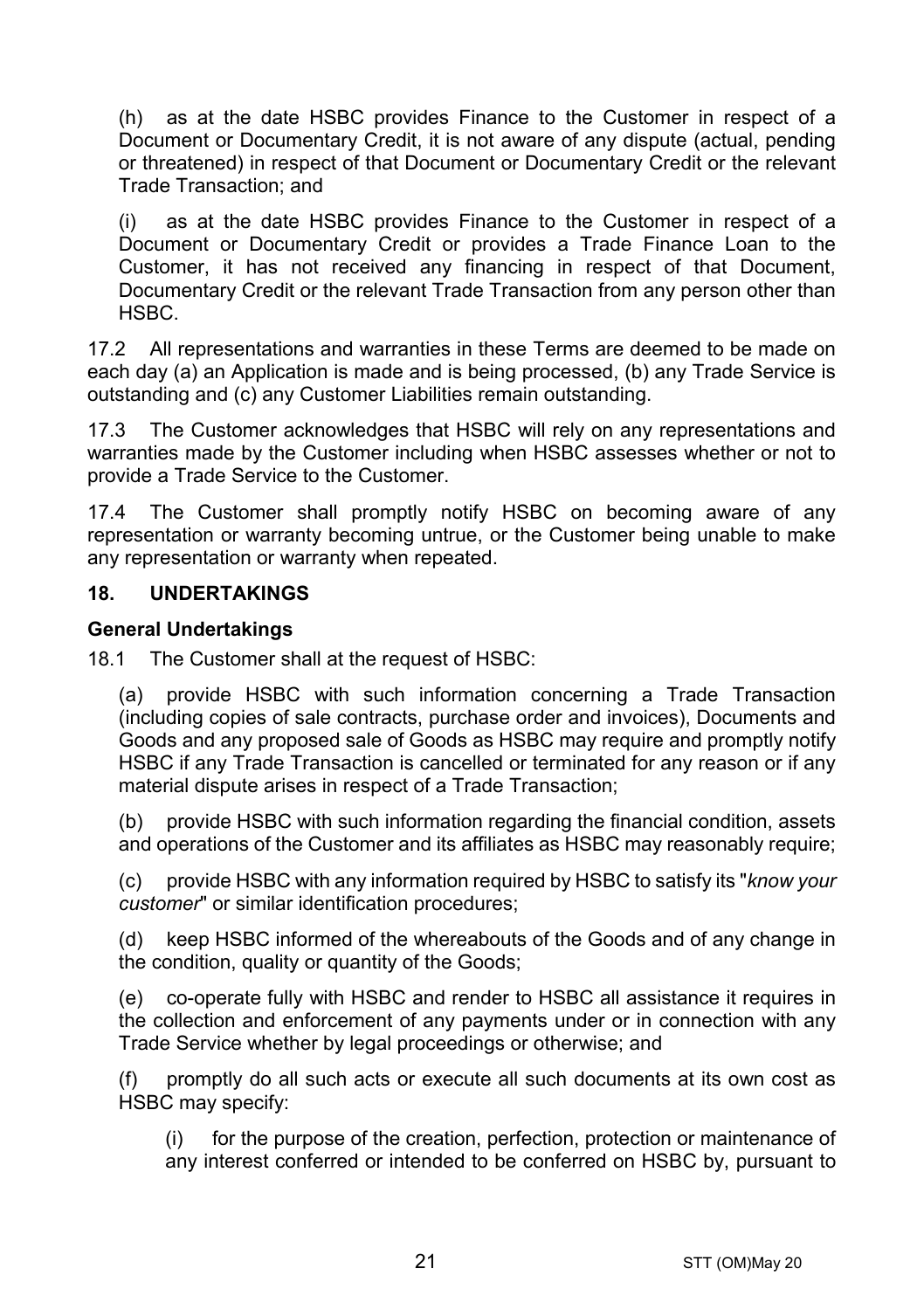or in connection with these Terms (including in respect of any Cash Collateral, Documents, Goods or sale proceeds);

(ii) for the exercise of any rights, powers and remedies of HSBC provided by, pursuant to or in connection with these Terms or by law; and

(iii) to facilitate the realisation by HSBC of any Documents or Goods in which HSBC is, or is intended to be, interested.

#### **Trade Service Undertakings**

18.2 The Customer shall, to the extent applicable to a Trade Service and/or where HSBC has or is purported to have an interest in the relevant Documentary Credit, Documents, Goods or proceeds of sale referred to:

(a) ensure that the Documentary Credit, Documents, Goods or proceeds of sale (as applicable) are free from any mortgage, charge, pledge, lien or other security interest, encumbrance or claim except for any trust, pledge or other form of security in favour of HSBC or which has been expressly permitted by HSBC;

(b) for so long as the Customer has title to the Goods or if as a condition to the Trade Service the Customer is required to procure the insurance of the Goods:

(i) insure the Goods for such value against such insurable risks as is stipulated in the relevant condition or, in the absence of any such condition, as is customary for those Goods;

(ii) promptly following (and in any event within ten days of) the date of the Application for the relevant Trade Service, provide to HSBC copies of the relevant insurance policies; and

(iii) promptly notify HSBC of any claims made on the relevant insurance policies and direct the insurer to pay to HSBC all insurance proceeds in respect of the Goods;

(c) if so requested by HSBC:

(i) promptly arrange for HSBC's interest in the Goods to be endorsed on any relevant insurance policy; and

(ii) promptly submit claims in respect of the Goods to relevant insurer;

(d) promptly pay to HSBC all insurance proceeds received by it in respect of the Goods and, pending payment, hold such proceeds on trust for HSBC (or, if a trust is not recognised and enforceable, hold to the order of HSBC);

(e) promptly endorse all Documents in favour of HSBC, deposit all Documents with HSBC or to its order and note in its records the interest of HSBC in all Documents and the Goods;

(f) promptly pay all freight, warehouse, dock, transit and other charges, rent and all other costs of and in connection with the Documents and/or Goods;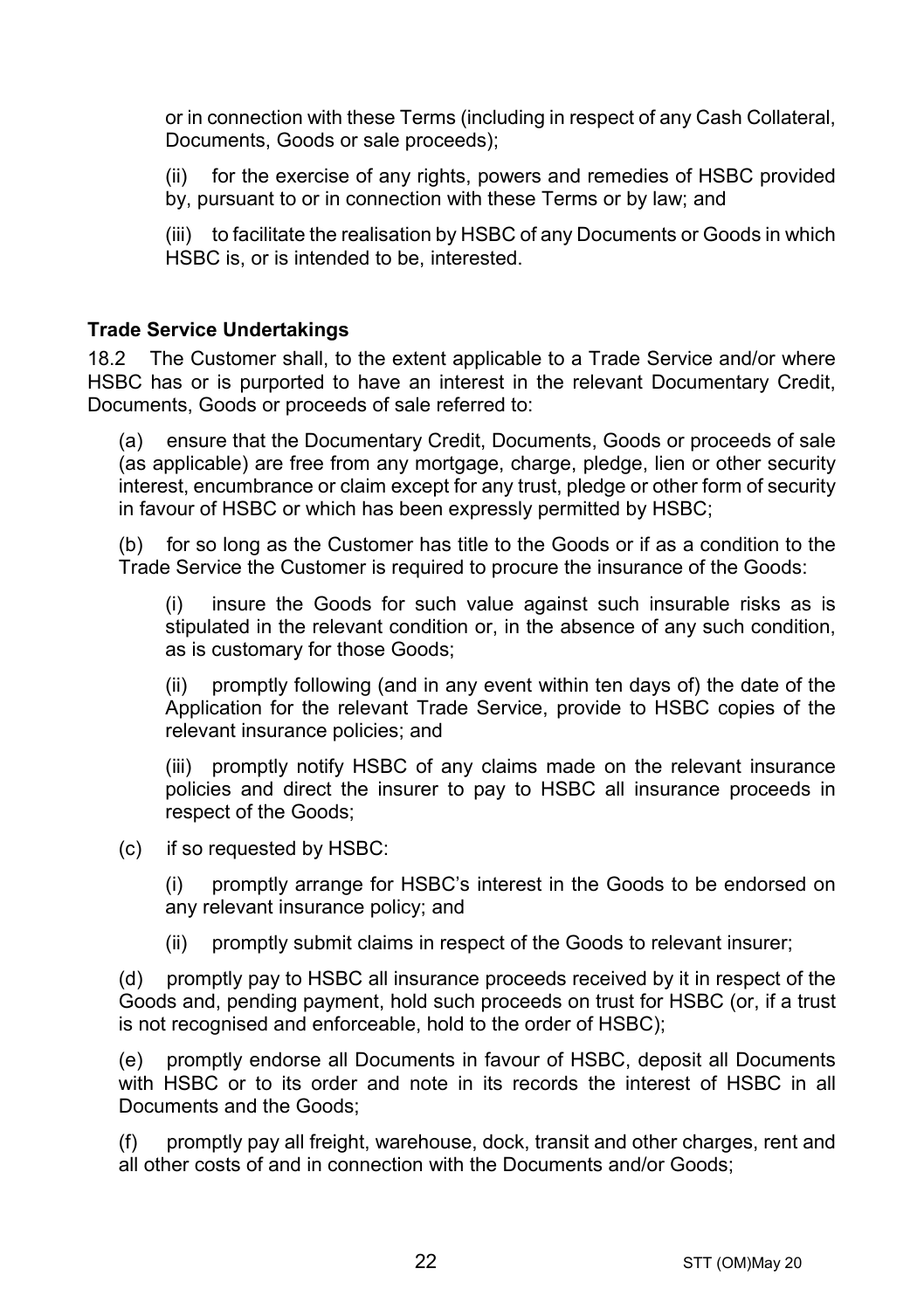(g) not permit the Goods to be processed or altered without the prior written consent of HSBC;

(h) not take any action, which might prejudice the value of the Goods or the effectiveness of any pledge or trust under these Terms;

(i) promptly inform HSBC of any event of which it becomes aware that may adversely affect the liability of a buyer to complete the purchase of the Goods or any change or deterioration in the state or quality or otherwise of the Goods;

(j) promptly inform HSBC if it becomes aware of any theft, fraud, illegal activity, loss, damage or other misuse of or in relation to any Goods or Documents;

(k) permit HSBC (or any delegate) access to any premises at which the Goods are stored or located for the purpose of inspecting, taking possession of, or otherwise protecting its interest in the Goods;

(l) not attempt to factor, transfer, sell, dispose of or otherwise deal with the Documents, Goods or proceeds of sale (as applicable), Documentary Credit (or any confirmation (whether given on a disclosed or undisclosed basis)), except as agreed between HSBC and the Customer from time to time in respect of the Trade Service(s) being provided;

(m) not present the Documents to any other bank, financial institution or similar type of financing entity or obtain any form of financing and/or borrowing in respect of the same Trade Transaction;

(n) not agree to any amendment to the Documentary Credit, SBLC or Document without the prior written consent of HSBC; and

(o) procure the prompt release of HSBC from any guarantee, indemnity or other commitment that HSBC may have provided in respect of the Documents or the Goods,

and HSBC (or any delegate) is authorised to take such steps and to make any payments, on behalf and at the cost of the Customer, to ship, collect, land, store, insure or inspect the Goods and/or to demand and collect any proceeds of sale.

#### <span id="page-22-0"></span>**19. COMPLIANCE WITH LAWS AND SANCTIONS**

19.1 The Customer represents and warrants that:

(a) neither the Customer nor any of its subsidiaries, directors, officers, employees, agents, or affiliates is a person or entity that is, or is owned or controlled by any person or entity that is:

(i) the subject of any sanctions issued, administered or enforced by the US Department of the Treasury's Office of Foreign Assets Control, the US Department of State, the United Nations Security Council, the European Union, Her Majesty's Treasury, the Hong Kong Monetary Authority or any other sanction issuing or enforcement body that may be applicable to HSBC, the Customer, a Trade Service or a Trade Transaction (the **Sanctions**); or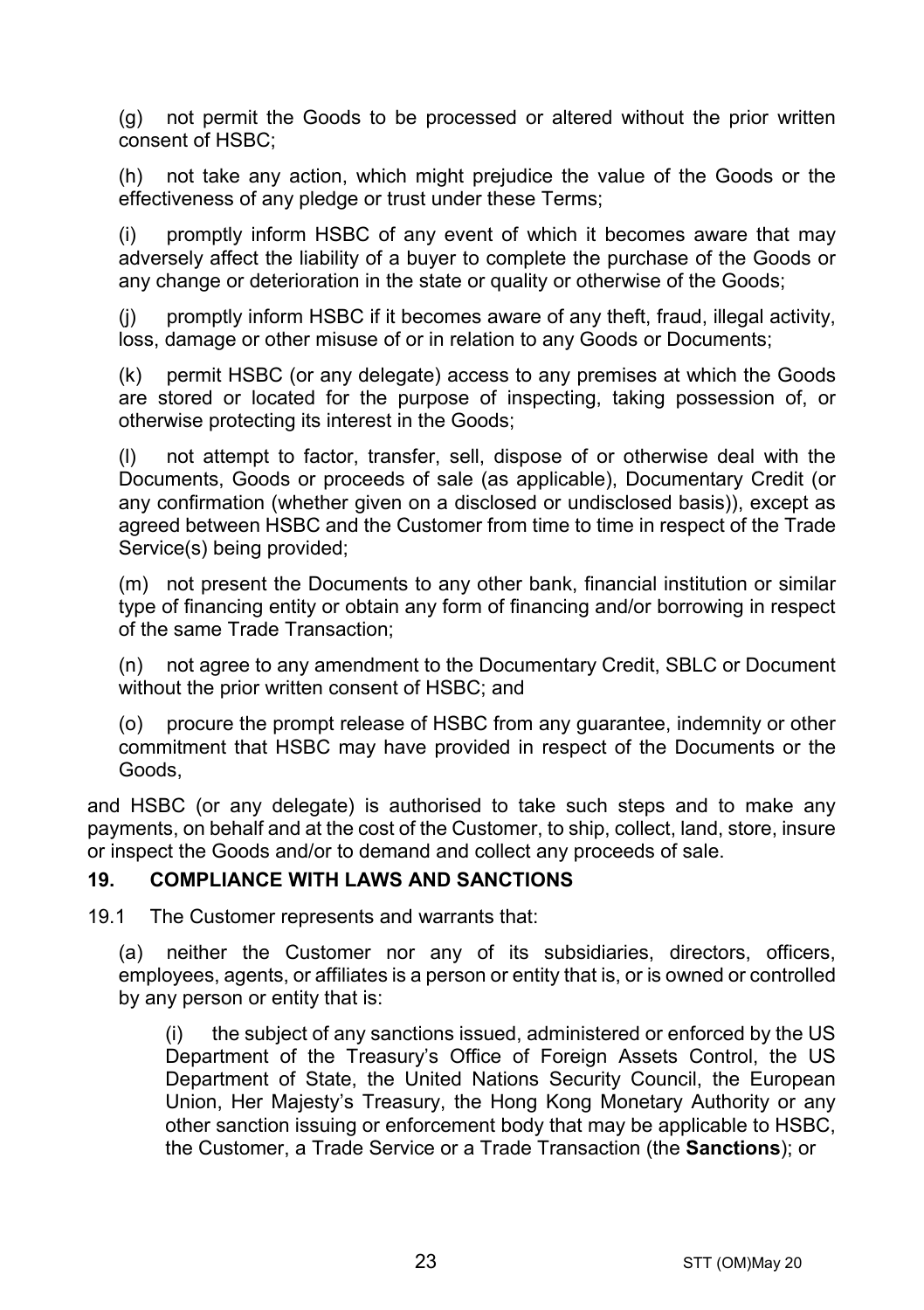(ii) located, organised or resident in a country or territory that is, or whose government is, the subject of Sanctions;

(b) any required import or export licenses applicable to each Trade Transaction have been obtained and, if the Customer is aware that HSBC may require an export license or other authorisation for the provision of the relevant Trade Service for the Customer, the Customer will notify HSBC prior to HSBC providing the Trade Service; and

(c) the Customer is compliant in all material respects with foreign and domestic laws and regulations pertaining to each jurisdiction in which it operates and to each Trade Transaction and the subject matter of such Trade Transaction including, if applicable, the shipment and financing of the goods described in such Trade Transaction or the associated documents.

19.2 The Customer acknowledges and agrees that:

(a) HSBC Group and its service providers are required to act in accordance with the laws and regulations of various jurisdictions, including those which relate to Sanctions, export controls and the prevention of money laundering, terrorist financing, bribery, corruption and tax evasion;

(b) at any time, HSBC may require the Customer to immediately provide to HSBC information related to any Trade Transaction, including the underlying contract or other documentation;

(c) HSBC may take, and may instruct other HSBC Group members to take, to the extent it is legally permitted to do so under the laws of its jurisdiction, any action (a **Compliance Action**) which it considers appropriate to act in accordance with Sanctions or domestic and foreign laws and regulations. Such Compliance Action may include:

(i) the interception and investigation of any payment, communication or instruction;

(ii) the making of further enquiries as to whether a person or entity is subject to any Sanctions or export control restrictions; and/or

- (iii) the refusal to:
	- (A) issue, renew, extend, transfer or assign a Trade Service;
	- (B) make payment of any Claim; or

(C) process a Trade Service or instruction that does not conform with Sanctions, export controls or domestic and foreign laws or regulations; and

(d) neither HSBC nor any HSBC Group member will be liable for any loss, damage, delay, or a failure of HSBC to perform its duties under these Terms or a Trade Service:

(i) arising out of or relating to any Compliance Action taken by HSBC, its service providers, or any HSBC Group member; and/or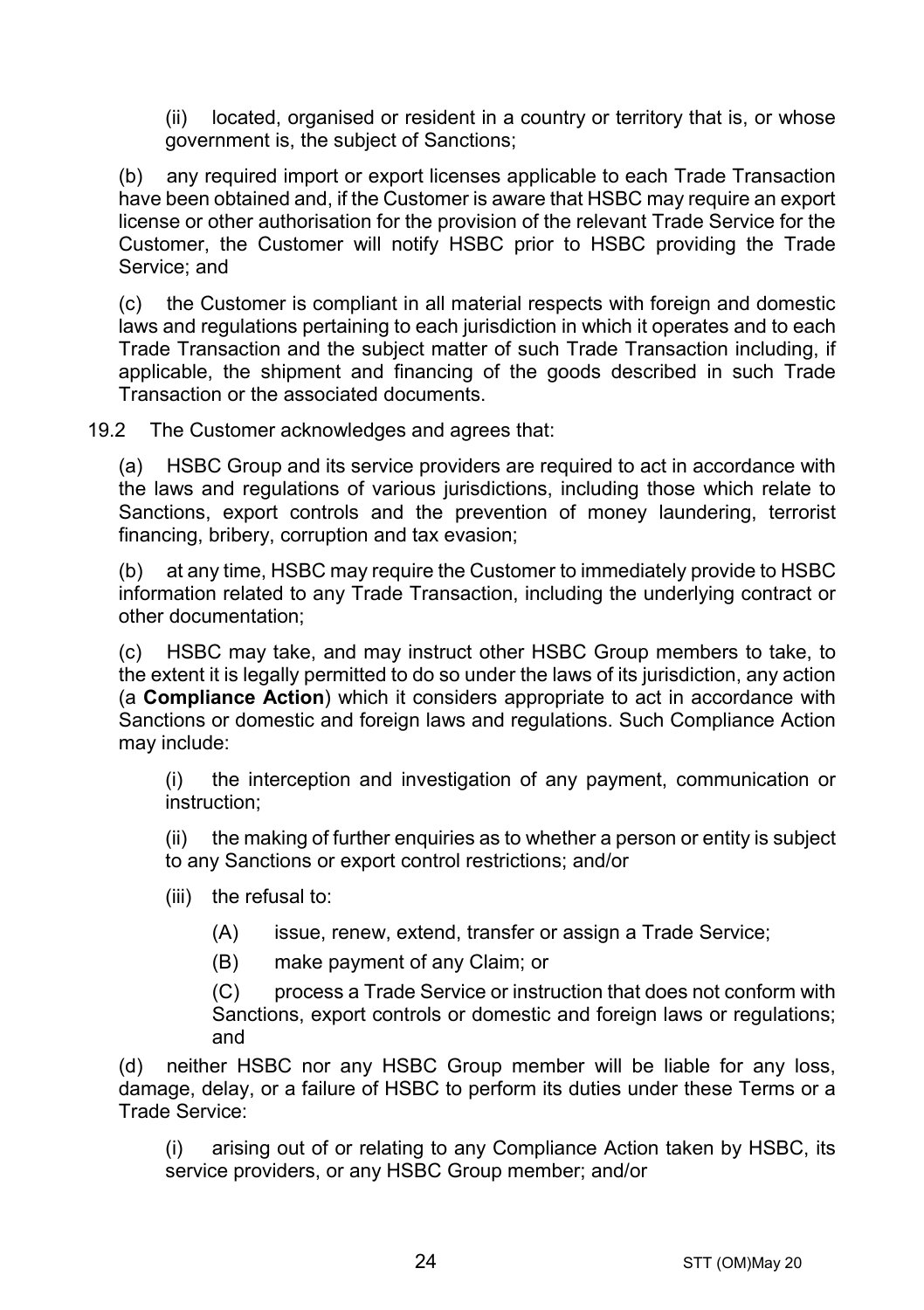(ii) being prevented from paying any Claim in respect of a Trade Service or sending or receiving any message or data or taking any other action in connection with any Trade Service because of an applicable law, regulation or ruling of any governmental agency.

# **SECTION 5 – INSTRUCTIONS AND ELECTRONIC PLATFORMS**

#### <span id="page-24-0"></span>**20. INSTRUCTIONS**

20.1 HSBC is authorised to accept, act and rely upon, and treat as valid and accurate:

(a) all communications, demands and instructions (including any Applications) given or purporting to be given by the Customer to HSBC (an **Instruction**);

(b) all communications and any Claims made or purported to be made by any person; and

(c) any documents provided to HSBC,

including, in each case, those made or given by way of or through a Platform, email, facsimile, telecopier, telex, cable, telephone or such other electronic means (in each case, an Electronic Means) and is under no obligation to enquire as to the authorisation or validity of any such Instruction, communication, Claim or Document.

20.2 The Customer acknowledges and accepts the risk that communications, Instructions, Claims and documents sent to or from HSBC by Electronic Means may be intercepted, monitored, amended, corrupted, contain viruses or be otherwise interfered with by third parties and acknowledges and agrees that HSBC is not responsible or liable to the Customer or any other person for, and the Customer waives any and all claims in respect of, any Losses arising from the same.

20.3 If the Customer communicates, gives an Instruction, makes a Claim or sends a document by Electronic Means, or instructs HSBC to permit a beneficiary or any other person to do the same, the Customer shall indemnify, and hold HSBC harmless from and against, any and all Losses that HSBC may incur (including in respect of any payment made where the relevant Instruction or Claim was unauthorised).

20.4 Where the Customer has made an Application for any Trade Service to be provided for the benefit of an affiliate of the Customer:

(a) the Customer agrees (and will procure the concurrent written agreement of its affiliate) that HSBC has no obligation to obtain instructions from the affiliate and HSBC can deal solely with the Customer on behalf of the affiliate;

(b) the definition of "Trade Transaction" shall be construed to refer to such affiliate rather than the Customer, and the definitions of "Documents" and "Goods" shall be construed accordingly;

(c) references in these Terms to the Customer presenting, handling, disposing, transferring, dealing with or using (however so described) the relevant Documents, Goods or proceeds of sale shall include the affiliate undertaking any such action;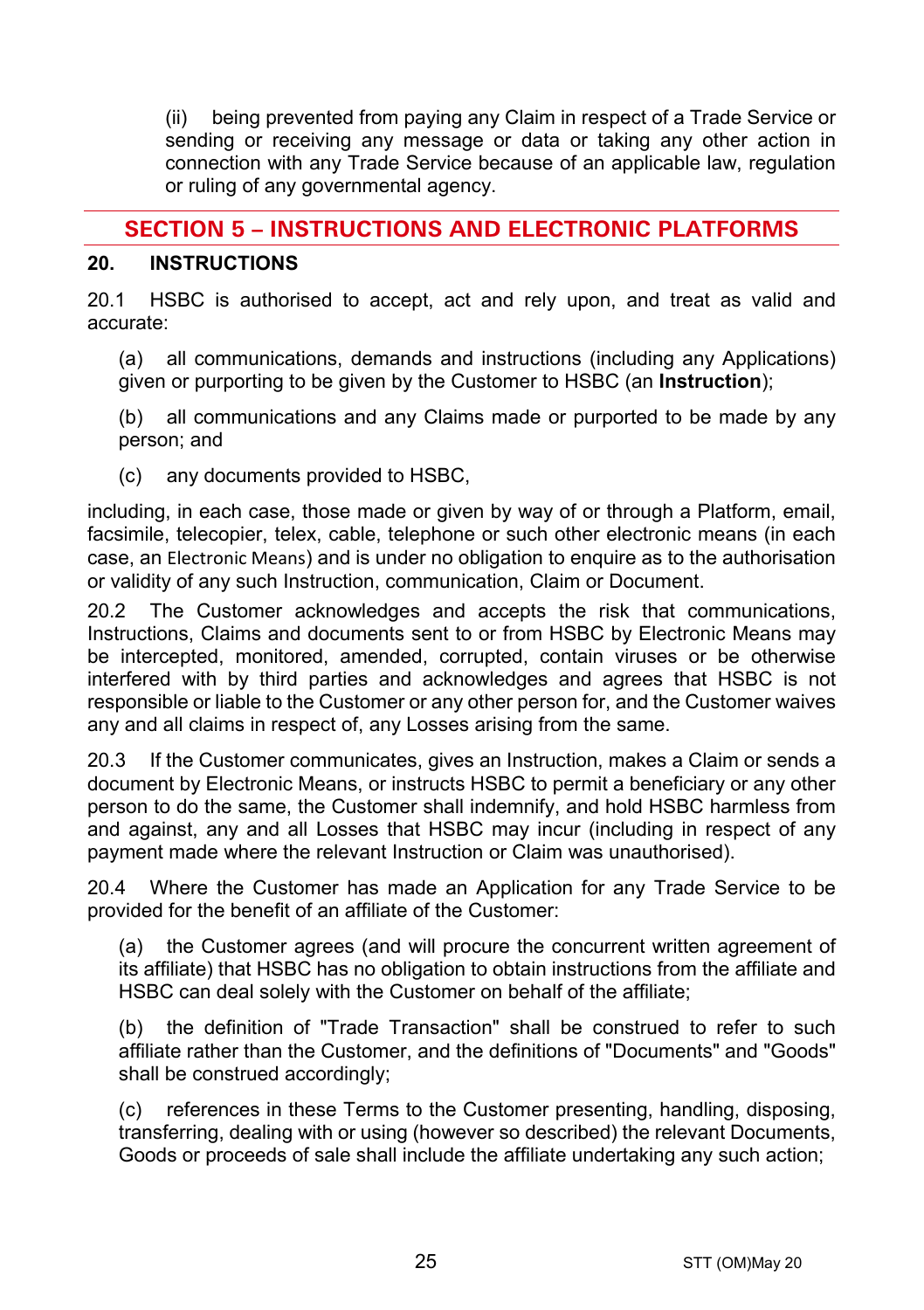(d) the Customer shall procure that the affiliate complies with all undertakings in these Terms in respect of the relevant Trade Transaction, Documents, Goods and proceeds of sale; and

(e) each representation in these Terms made by the Customer shall be made by the Customer for itself and on behalf of the affiliate or, where it can only be made in respect of the affiliate (due to factual circumstances), by the Customer for and on behalf of the affiliate.

20.5 HSBC has no obligation to:

(a) verify the identity or authority of any person communicating, giving an Instruction, making a Claim or providing a document by Electronic Means**;**

(b) verify the authenticity of any signature(s) (whether electronic or otherwise) on any communication made, Instruction given, Claim made or document provided by Electronic Means; or

(c) seek the Customer's prior approval before acting on any communication made, Instruction given, Claim made or document provided by Electronic Means,

however HSBC may, in its absolute discretion, take steps to ascertain the validity, authenticity and origin of any communication, Instruction, Claim or document (including requiring telephone verification of any Instructions) and take any steps that may be mandated by an External Provider and may, where it is unable to ascertain the validity, authority or origin of any communication, Instruction, Claim or document, delay or refuse to act upon any communication, Instruction, Claim or document or suspend or terminate any Trade Service at any time.

## **21. PLATFORMS**

21.1 The Customer acknowledges and agrees that:

(a) HSBC may rely on External Providers to provide Platforms so that HSBC can perform its obligations under these Terms (or any other applicable terms and conditions) and provide Trade Services;

(b) External Providers are independent from HSBC and may independently charge the Customer fees for use of their Platform and those fees are the sole responsibility of the Customer;

(c) HSBC's obligations under these Terms and any Trade Service shall be subject to HSBC's rights under External Terms and Conditions and the availability of any Platform provided by such External Providers;

(d) HSBC has no obligation to inform the Customer of, or provide the Customer with, any External Terms and Conditions;

(e) HSBC has no control over the electronic processes used by a Platform provided by an External Provider to process, handle and/or send data or messages;

(f) it shall inform HSBC of all External Terms and Conditions applicable to or any charges imposed by any Platform which it uses (or intends to use) in respect of any Trade Service and shall promptly notify HSBC of any changes; and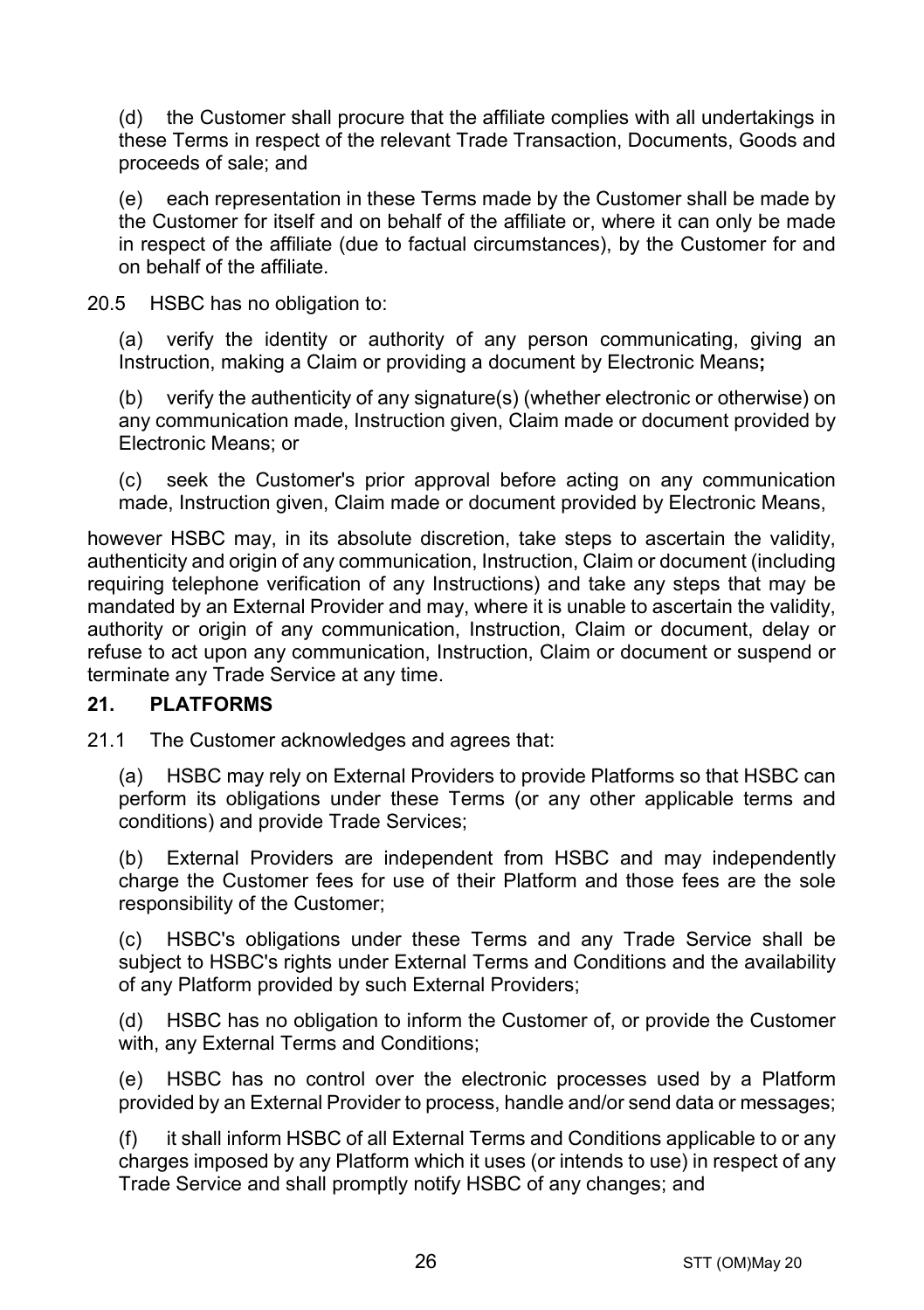(g) it shall promptly provide all information concerning any Platform used by the Customer that HSBC may reasonably request.

21.2 HSBC assumes no liability or responsibility to the Customer or to any other person for any loss or damage that is suffered or incurred as a result of:

the unavailability of any Platform to the Customer, HSBC or any other person for any reason whatsoever; or

(b) the Customer's use of or connection with any Platform, any External Provider or the services provided by HSBC or any External Provider to the Customer involving any Platform.

#### 21.3 The Customer:

(a) shall comply with all security procedures of HSBC and each External Provider and any other reasonable requests HSBC or any External Provider may issue to the Customer regarding the security of any Platform, including instructions on steps to remedy any breach of security; and

(b) acknowledges and agrees that it is the Customer's responsibility to set up, maintain and regularly review all security arrangements concerning access to and use of each Platform and information stored on the Customer's computing and communications systems, and confirms that it has assessed the security arrangements of each Platform and has determined that they are adequate to protect the Customer's interests;

(c) shall take all reasonable precautions to prevent fraudulent or unauthorised use of or access to each Platform;

(d) shall ensure that neither the Customer nor its employees do anything which may result in the security of any Platform or the systems or security of HSBC being compromised; and

(e) shall notify HSBC, as soon as reasonably possible upon becoming aware, of any actual or attempted unauthorised access to any Platform or any unauthorised transaction or attempt to execute an unauthorised Instruction. This notification must be by telephone but must be followed by written notice within forty-eight hours of the telephone call.

# **SECTION 6 - OTHER**

#### **22. LIMITATION ON LIABILITY**

<span id="page-26-0"></span>22.1 Neither HSBC nor any other HSBC Group member shall be liable for any loss, damages, payments, demands, claims, expenses or costs suffered or incurred by the Customer (or any of its affiliates) arising from or in connection with these Terms or any Trade Service other than where such loss, damage, payment, demand, claim, expense or cost arises as a direct result of HSBC's or such other HSBC Group member's gross negligence or wilful misconduct.

<span id="page-26-1"></span>22.2 Notwithstanding Clause [22.1,](#page-26-0) in no circumstance whatsoever will HSBC or any HSBC Group member be liable to the Customer (or any of its affiliates) for: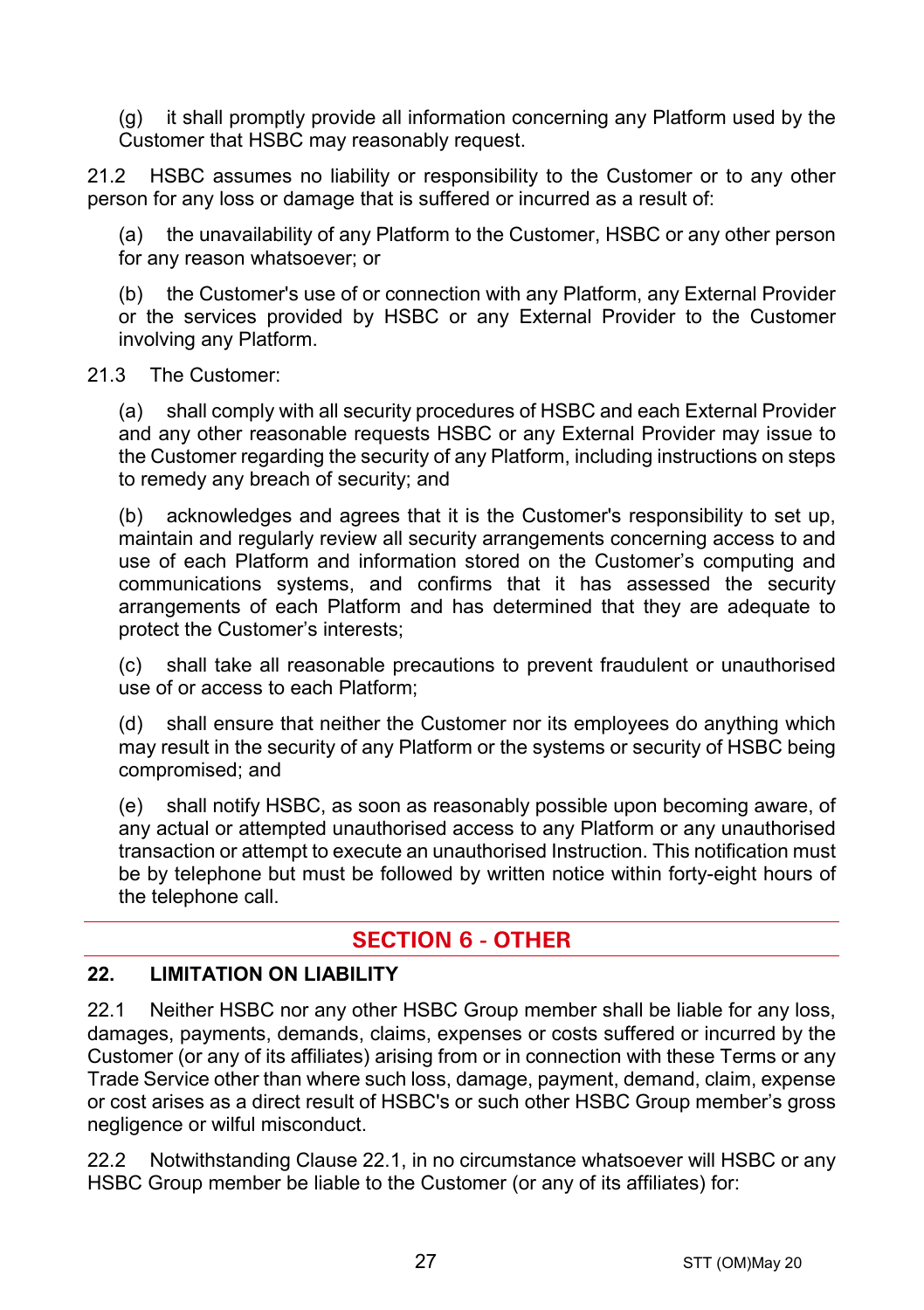- (a) any loss of business, profits or data; or
- (b) indirect, consequential or special loss or damage,

whether or not HSBC or any HSBC Group member has been advised of the possibility of such loss or damage.

22.3 Without limiting Clauses [22.1](#page-26-0) and [22.2,](#page-26-1) HSBC shall not be responsible or liable for, and the Customer waives all claims against HSBC in respect of:

(a) any act, omission, loss or delay relating to forwarding documents or payments to any person or correspondent bank, or any suspense, act, omission, insolvency or bankruptcy of any correspondent bank;

(b) any delay and/or loss in transit of any messages, letters or documents sent by mail, as an electronic communication, through a Platform or a telecommunication channel, or for any delay, mutilation or other errors arising in the transmission or delivery of any communications by third parties and the Customer acknowledges that, notwithstanding any contrary instruction, HSBC may send a document by any method that it considers appropriate;

(c) any delay in performing or failure to perform any of its obligations under these Terms due to any cause beyond its reasonable control, including, but not limited to, the failure, malfunction or unavailability of telecommunications, data communications and computer systems and services over which HSBC has no control, war, hostilities, invasion, civil unrest, strikes, lock-outs or other industrial action or trade disputes (whether involving HSBC's employees or any other person) or any law or government order (whether or not having the force of law);

(d) any failure by HSBC to pay a Claim or other HSBC's act or failure to act because of any domestic or foreign law, regulation, ruling or interpretation of any domestic or foreign court or governmental agency;

(e) the form, sufficiency, correctness, genuineness, authority of any person signing or endorsing (including any person making presentations, demands, giving Instructions (including by Electronic Means) to HSBC purportedly on the authority of the Customer or a beneficiary), falsification, or the legal effect of, any documents if such documents on their face reasonably appear to be in order;

(f) the source, accuracy, validity, authenticity, falsification or legal effect of any data, documents or statements made, presented or received from any Platform or any party to a Trade Transaction, any related documents, or the description, quantity, weight, quality, condition, packing, delivery, value or existence of the goods, services or other performance to which such data, documents or statements relates, or for the good faith or acts or omissions, solvency, performance or standing of any party to a Trade Transaction, the consignor, carrier, forwarder, consignee, insurer of the goods, or any other person;

(g) any improper acts of the beneficiary, including breach of contract in respect of a Trade Transaction, in which circumstances the Customer shall assume and undertake all such risks; and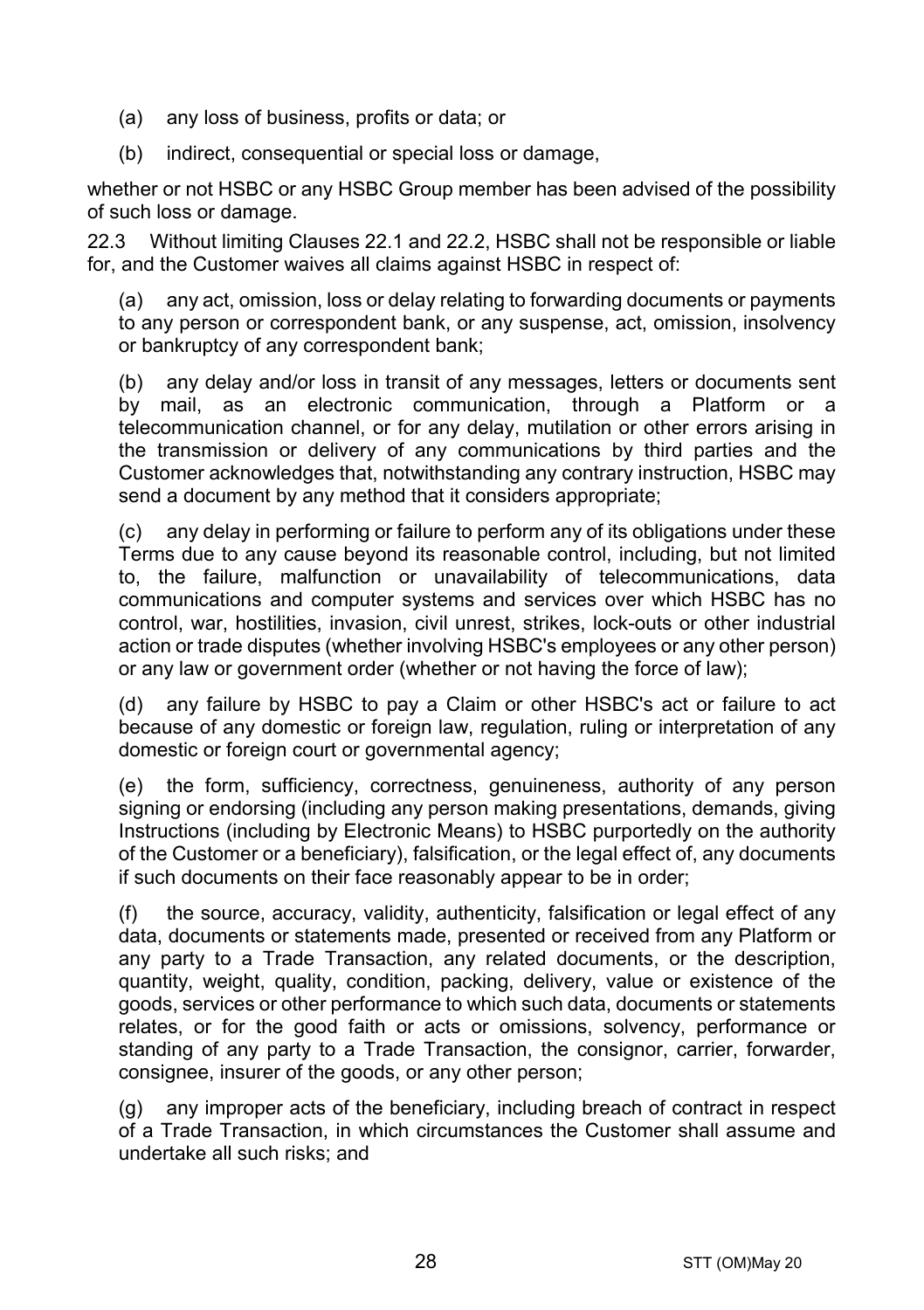(h) the Customer acting or relying on any advice received from HSBC whether or not such advice was requested by the Customer.

22.4 If HSBC uses the services of another party, correspondent bank, agent or Platform for the purposes of issuing an Instrument or Documentary Credit, making payment, handling Goods or Documents or for any other purpose to support the services contemplated by these Terms, HSBC shall do so for the Customer's account and at the Customer's risk and HSBC shall assume no liability or responsibility should any instructions which HSBC gives to any such other party not be carried out even if the choice of such other party was HSBC's. Additionally, HSBC shall not be liable for any act, failure to act, default, suspension, bankruptcy or insolvency of such other party.

22.5 Where HSBC performs a review of any Document at the request of the Customer, such review is indicative only and not final or conclusive and HSBC shall not be responsible or liable for, and the Customer waives all claims against HSBC in respect of, an omission by or failure of HSBC to identify any discrepancies during any such review.

22.6 Where HSBC agrees to advise a Documentary Credit or any Instrument which is not issued by a bank or present any Document in respect of, or otherwise handle, such Documentary Credit or Instrument, the Customer acknowledges and agrees that:

(a) such Documentary Credit or Instrument may not be an independent third party undertaking and may not quarantee payment by the issuer or applicant;

(b) the applicable ICC Rules may not address, cover or extend to such type of Documentary Credit or Instrument;

(c) HSBC may not be able to pursue the issuer for payment in the same manner as it would be able to in respect of a Documentary Credit or Instrument issued by a bank; and

(d) the Customer should seek independent legal advice,

and the Customer assumes all such risks and waives all claims against HSBC for losses, damages, costs, fees, claims, actions or demands with respect to such Documentary Credit or Instrument including any claims that HSBC failed to alert the Customer that it was advising such type of Documentary Credit or Instrument, failed to pay such Documentary Credit or Instrument in the manner of a Documentary Credit or Instrument issued by a bank, or failed to collect payment from the issuer of such Documentary Credit or Instrument.

22.7 Subject to the provisions above, where any liability of HSBC or any HSBC Group member to the Customer (or any of its affiliates) arises under these Terms or in connection with any Trade Service, such liability shall not exceed USD 1,000,000 in aggregate in any calendar year.

## <span id="page-28-0"></span>**23. DISCLOSURE, CONFIDENTIALITY AND PRIVACY**

23.1 Without limiting any other terms between the Customer and HSBC or any HSBC Group member, HSBC is authorised: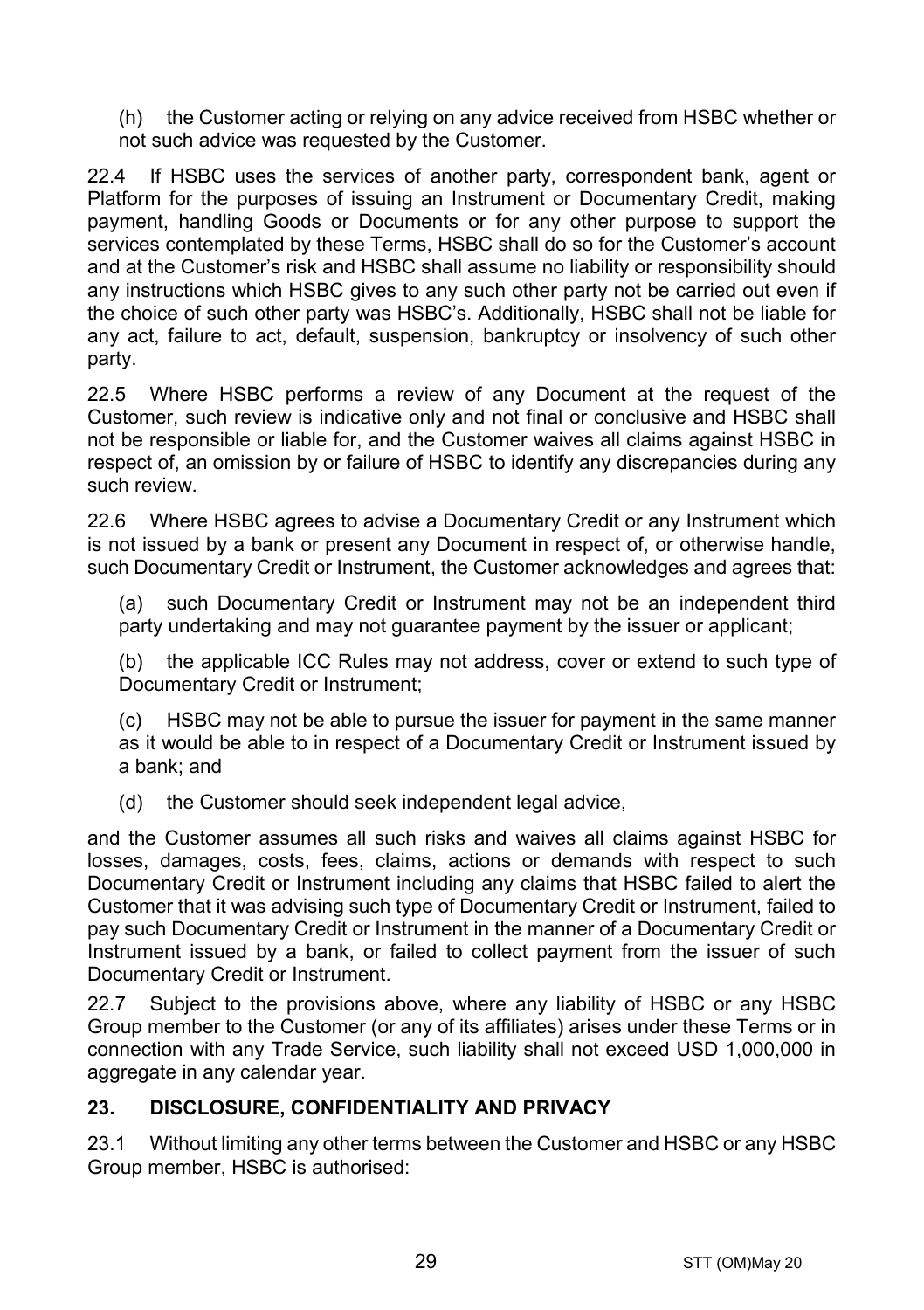<span id="page-29-0"></span>(a) to appoint any other person as its correspondent, nominee or agent in connection with these Terms and any Trade Service and HSBC may delegate any of its powers under these Terms or a Trade Service to such person;

(b) to notify any other person of its interest in any Documents, Goods or proceeds of sale; and

(c) to transfer and disclose any Customer Information to the following recipients (who may also process, transfer and disclose such Customer Information):

(i) any HSBC Group member and any of its or their officers, directors, employees, professional advisors, insurers, brokers, auditors, partners, subcontractors, correspondents, nominees, agents, delegates, service providers (including External Providers and Platforms) and associates;

(ii) any Authorities;

(iii) anyone acting on the Customer's behalf, payment recipients, beneficiaries, account nominees, intermediary, correspondent and agent banks, clearing houses, clearing or settlement systems, market counterparties, upstream withholding agents, swap or trade repositories, stock exchanges, and companies in which the Customer has an interest in securities (where such securities are held by HSBC for the Customer);

(iv) any person or entity who acquires (or may acquire) an interest in or assumes (or may assume) risk in or in connection with any Trade Service;

(v) any other financial institutions, credit reference agencies or credit bureaus, for obtaining or providing credit references; and/or

(vi) any person or entity in connection with any HSBC Group business transfer, disposal, merger or acquisition, wherever located, including in jurisdictions which do not have data protection laws that provide the same level of protection as the jurisdiction in which the Trade Service is supplied,

including where the recipient of any such appointment, notification, transfer or disclosure is located outside of the relevant Governing Jurisdiction.

23.2 HSBC will not be liable for the acts or omissions of any External Provider as to the collection, use or disclosure by that External Provider of Customer Information.

23.3 Where the Customer has given HSBC information about natural persons (such as authorised signatories), the Customer confirms that those natural persons have authorised the Customer to do so (and to receive any data protection notices on their behalf) and have consented to HSBC's collection, use, storage, processing, transfer and disclosure of their Personal Data and data for the purpose of HSBC carrying out any action contemplated by these Terms or providing a Trade Service to or for the Customer.

23.4 The Customer shall ensure that any information that the Customer asks HSBC to forward to third parties is complete, accurate and will not give rise to any claim against HSBC (including any claim in defamation, in relation to privacy, banking secrecy or data protection or for infringement of any other third party rights) and the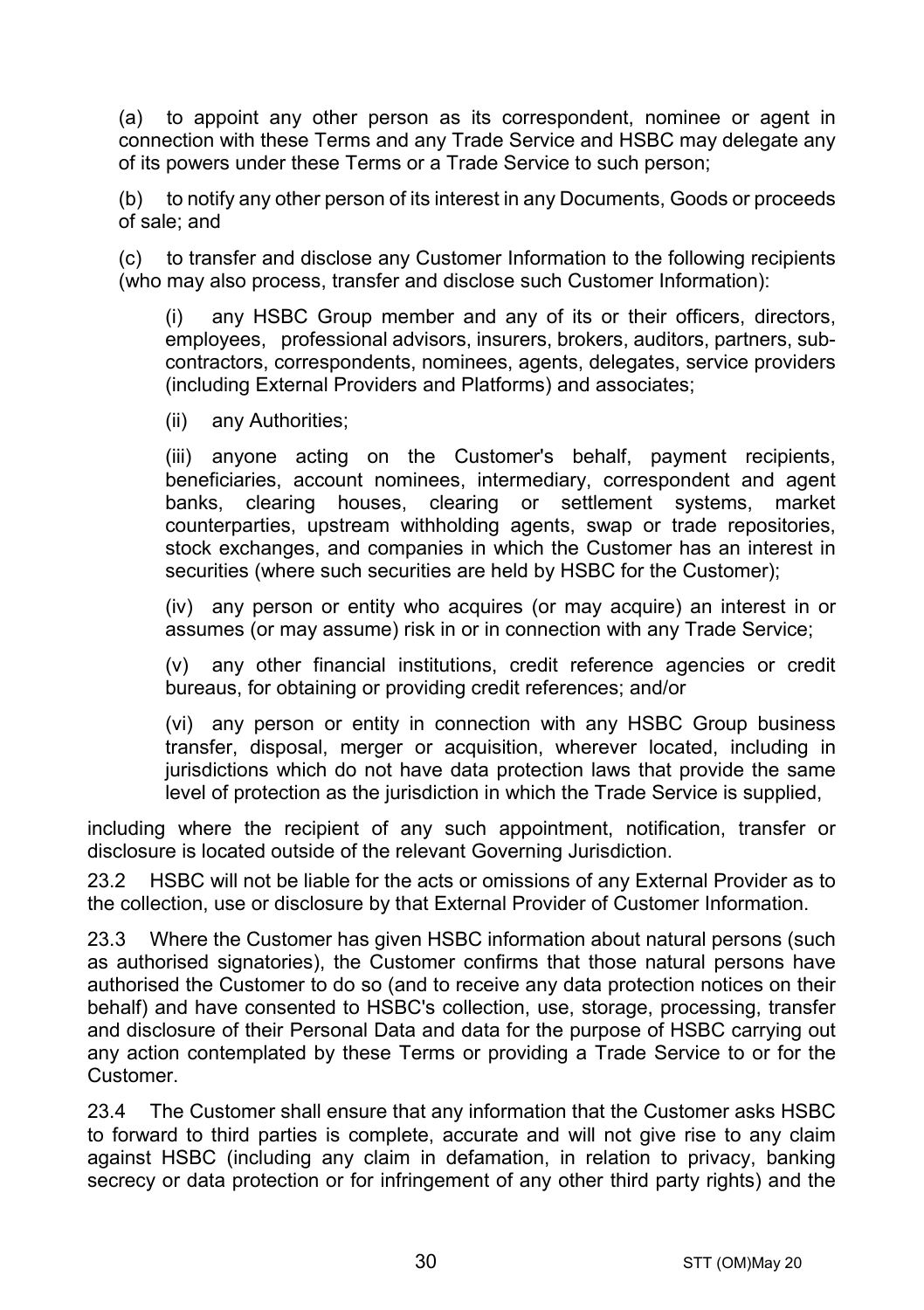Customer confirms and represents that it has obtained the requisite consent and/or waiver (where required) for HSBC to forward such information.

# **24. MISCELLANEOUS**

24.1 Other than a Trade Service which has been provided on an irrevocable or committed basis, HSBC may at any time withdraw a Trade Service or refuse to provide a Trade Service in its absolute discretion.

24.2 Any waiver, release or consent by HSBC under or in respect of these Terms or a Trade Service will only be effective if made in writing (which may be made through a Platform).

24.3 HSBC may at any time change these Terms by providing the Customer with at least 30 days' written notice and any Trade Service requested on or after the effective date in such notice shall be subject to the amended Terms.

24.4 HSBC is authorised to take such steps and to make such payments as it considers necessary, at the cost of the Customer, to remedy any default by the Customer in respect of its obligations under these Terms or any Trade Service.

24.5 Neither HSBC's failure to exercise, nor HSBC's delay in exercising, any of its rights or remedies under these Terms or in respect of a Trade Service shall operate as a waiver of any such right or remedy, nor shall any single or partial exercise of any right or remedy prevent any further or other exercise of any other right or remedy.

24.6 The Customer may not assign or transfer any of its rights or obligations under these Terms or a Trade Service. HSBC may assign, transfer or create security over any of its rights under or in respect of these Terms or a Trade Service without restriction or notice.

24.7 Without prejudice to Claus[e 20](#page-24-0) (*[INSTRUCTIONS](#page-24-0)*), any notices by the Customer in connection with these Terms or a Trade Service must be given to HSBC in writing at the address of HSBC most recently advised by HSBC to the Customer. HSBC may give notice to the Customer in person, by telephone or facsimile, by post, through a Platform or, if agreed by the Customer, through another electronic channel at the address or number most recently notified by the Customer to HSBC. A notice sent by post will be deemed to have been received 7 calendar days after posting if within the same country, or 15 calendar days after posting if cross border.

24.8 Each of the provisions of these Terms is severable and distinct from the others and, if one or more of such provisions is or becomes illegal, invalid or unenforceable, the remaining provisions shall not be affected in any way.

24.9 If the Customer includes two or more persons, the obligations and liabilities of these persons under or in respect of a Trade Service and these Terms shall be joint and several.

24.10 Nothing in these Terms shall be deemed to create any partnership, joint venture or relationship of principal and agent between HSBC and the Customer or create or give rise to any fiduciary relationship of any nature.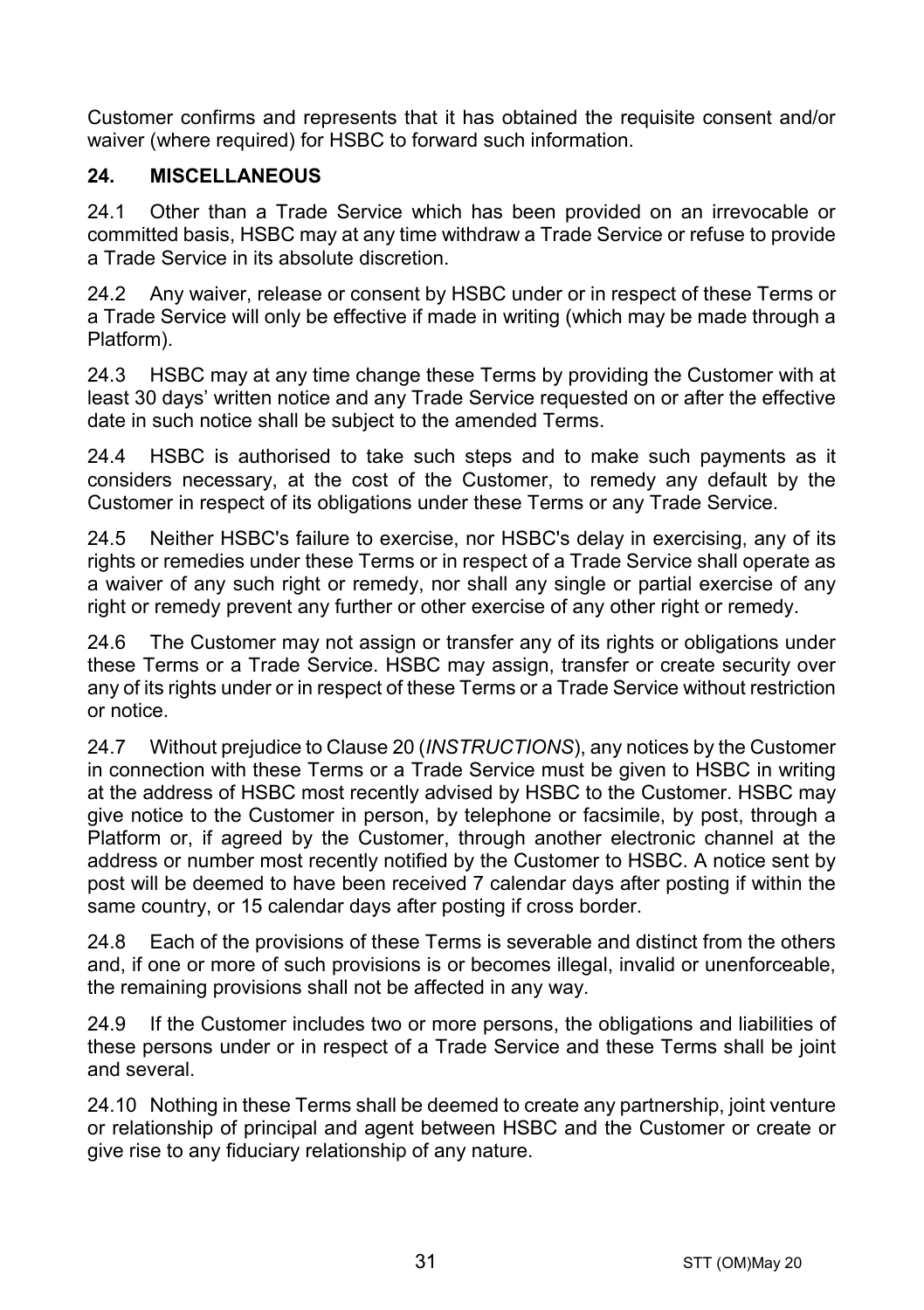24.11 To the extent permitted by the laws of the Governing Jurisdiction, the Customer irrevocably waives any right of sovereign immunity from suit, jurisdiction or adjudication (including in respect of pre-judgement interim relief and execution of any judgement) that it may have in the Governing Jurisdiction or otherwise, whether that immunity relates to itself or to any commercial or non-commercial assets (including land, bank accounts or other assets held in the name of a diplomatic mission or otherwise or belonging to the Customer's central bank or other monetary authority).

24.12 These Terms are for the benefit of the Customer, HSBC and each HSBC Group member, and are not intended to benefit any other third party or be enforceable by any other third party. Any rights of HSBC to bring to an end or change these Terms or any contract to which they form part are not subject to the consent of any other third party.

# **25. GOVERNING LAW AND JURISDICTION**

25.1 For the purposes of a Trade Service:

(a) that Trade Service and these Terms will be governed by the laws of the Governing Jurisdiction; and

(b) the courts of the Governing Jurisdiction shall have non-exclusive jurisdiction to settle any disputes that may arise out of, or in connection with, that Trade Service and these Terms, their interpretation or any non-contractual obligations arising from or connected with them.

25.2 If a process agent is specified in an Application or Facility Agreement in respect of a Trade Service, service of any legal process on the person whose name and address is specified in such Application or Facility Agreement shall constitute service on the Customer.

25.3 If no process agent has been appointed by the Customer, upon request from HSBC the Customer will, within five Business Days, appoint a process agent (with an office in the Governing Jurisdiction) for service of all legal process relating to these Terms and the relevant Trade Service on the Customer and the Customer will notify the process agent's address to HSBC. If the Customer does not do this, HSBC may appoint a process agent on the Customer's behalf and at its expense and shall, as soon as practicable, notify the Customer of such appointment.

# **SECTION 7 – DEFINITIONS AND INTERPRETATION**

## **26. DEFINITIONS AND INTERPRETATION**

26.1 In these Terms:

**Application** means an application, instruction or request by the Customer for a Trade Service (whether for itself or for another person) using an application form, or pursuant to the terms of a Facility Agreement or made using a Platform.

**Authorities** includes any judicial, administrative, public or regulatory body (including any self-regulatory body), any government, any tax authority, any securities or futures exchange, any court, any central bank or law enforcement body, or any of their agents, with jurisdiction (direct or indirect) over any part of the HSBC Group at any time.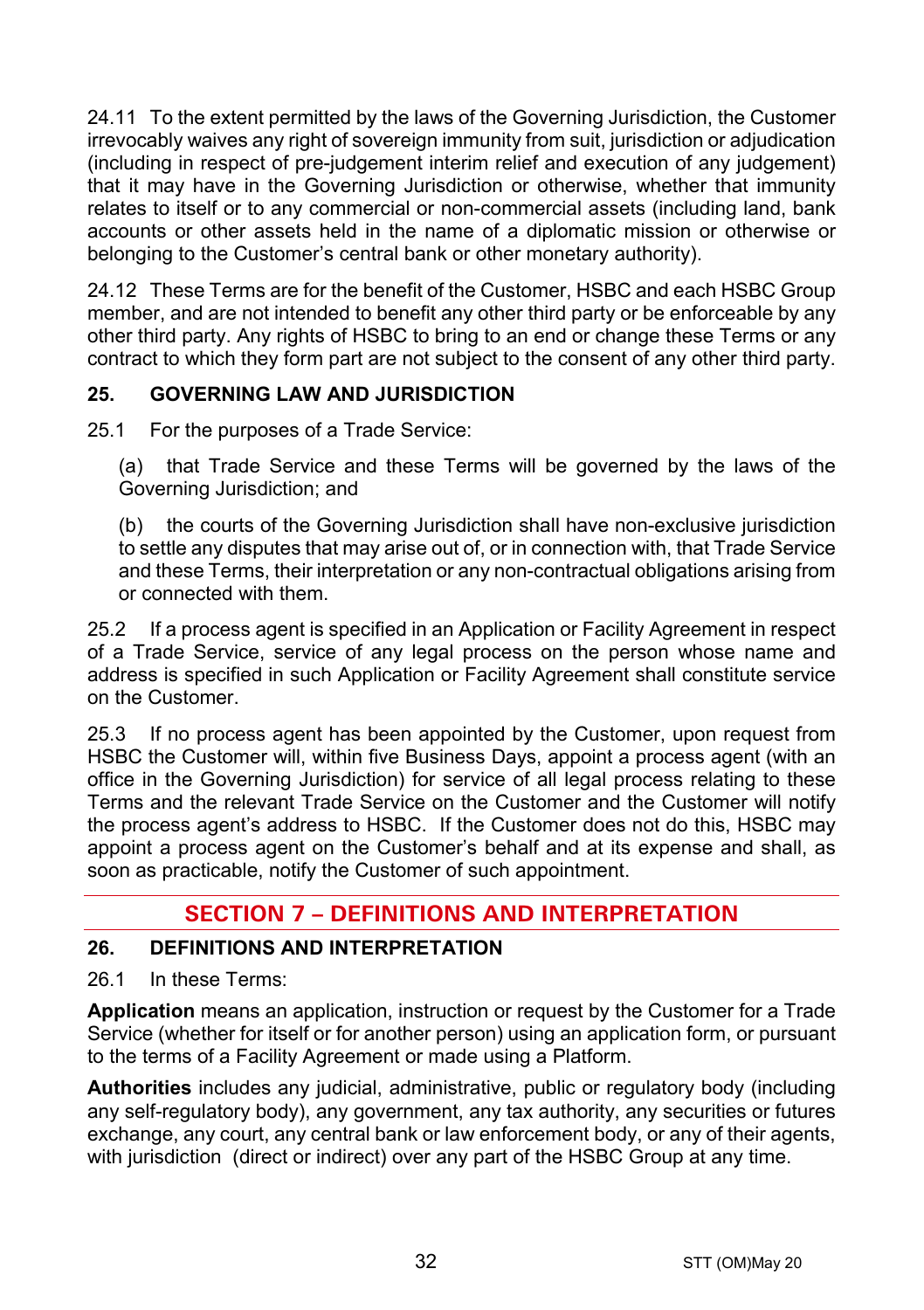**Back-to-Back Documentary Credit** has the meaning given to it in Clause [3.14](#page-5-0) (*[DOCUMENTARY CREDITS](#page-3-0)*).

**Business Day** means, in respect of a Trade Service, a day on which banks are open for general business in the Governing Jurisdiction.

**Cash Collateral** has the meaning given to it in Clause [10](#page-14-1) (*[CASH COLLATERAL](#page-14-1)*).

**Claim** means any demand, request for payment or for acceptance and payment, claim, presentation or drawing made in respect of a Trade Service by a beneficiary, the Customer or any other person.

**Collection** means a collection transaction in respect of the handling of Documents where HSBC may act as either a remitting bank, collecting bank or presenting bank.

**Compliance Action** has the meaning given to it in Clause [19](#page-22-0) (*[COMPLIANCE WITH](#page-22-0)  [LAWS AND SANCTIONS](#page-22-0)*).

**Country Conditions** means HSBC's additional terms and conditions for the country in which the HSBC entity providing the relevant Trade Service is located.

**Customer** means the person who requests the relevant Trade Service and with whom HSBC contracts with respect to the provision of that Trade Service (and, without limitation, as may be specified in the relevant Application). If HSBC provides a Trade Service to a person that is not a customer of HSBC, references in these Terms to the "Customer" shall apply to that person even though that person is not a customer of HSBC.

**Customer Information** means any Personal Data, confidential information, and/or Tax Information (including accompanying statements, waivers and consents) of either the Customer, or a person or entity whose information (including any Personal Data or Tax Information) which the Customer provides, or which is provided on the Customer's behalf, to any HSBC Group member in connection with the provision of any Trade Service.

**Customer Liabilities** means at any time:

(a) all liabilities of the Customer to HSBC or any HSBC Group member (including arising under or in connection with any Trade Service and these Terms) incurred in any currency and in any capacity and whether present or future, actual or contingent, direct or indirect, or incurred alone or jointly with any other person;

(b) interest on such liabilities (both before and after any demand or judgment) to the date on which HSBC or any such HSBC Group member receives payment, at the rates payable by the Customer or which would have been payable but for any circumstances which restricts payment;

(c) any costs and expenses incurred by HSBC or any HSBC Group member in making payment under or in respect of a Trade Service on behalf of the Customer (but without HSBC being under any obligation to do so) as a result of failure by the Customer to make such payment when due or demanded; and

(d) all costs and expenses (including legal fees on a full indemnity basis) of HSBC or any HSBC Group member in perfecting or enforcing its rights under or in respect of a Trade Service and these Terms.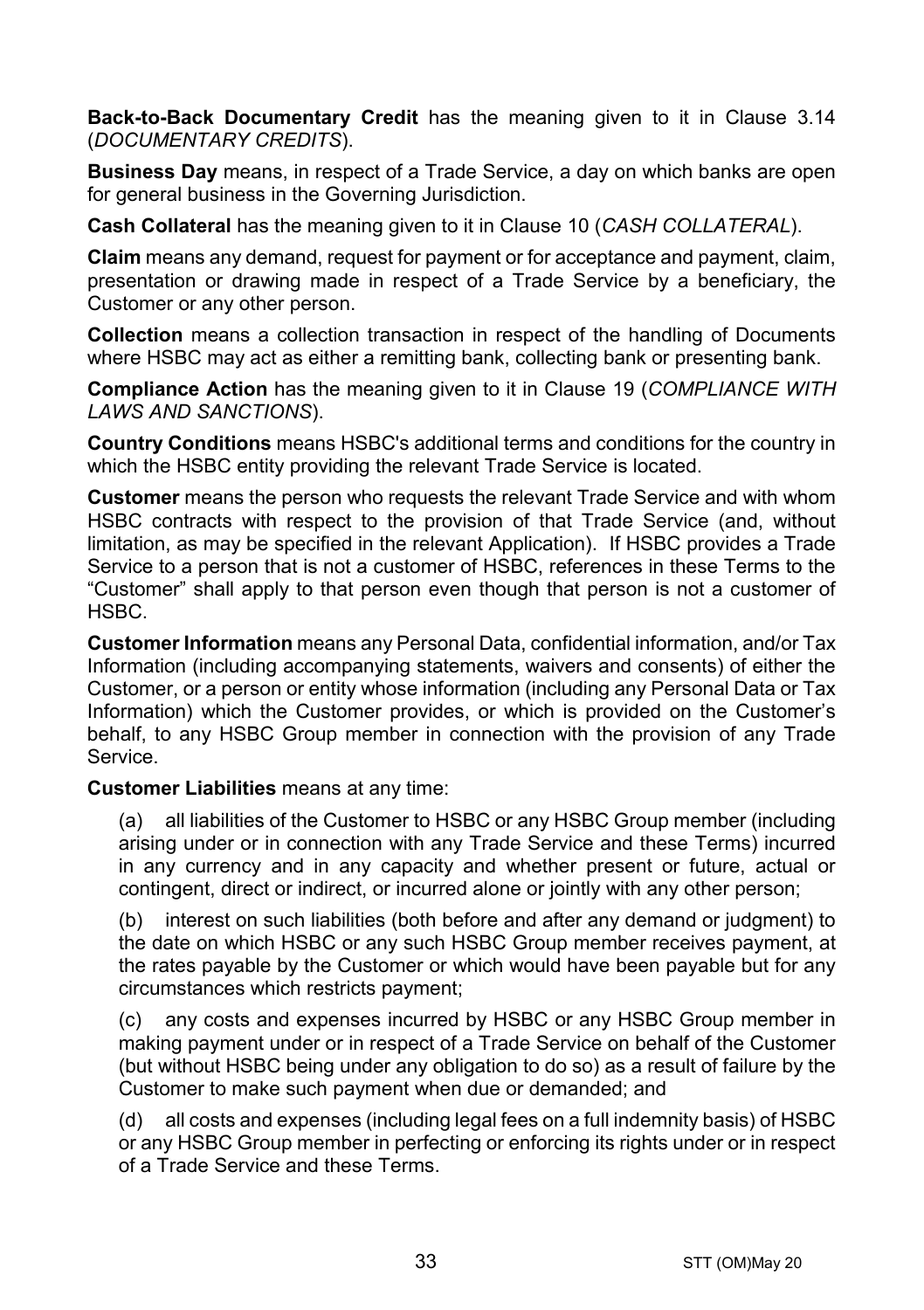**Documentary Credit** means a documentary credit or letter of credit or any commitment to issue a documentary credit or letter of credit (including any extension, renewal or amendment of the same).

**Documents** means any drafts, bills of exchange, promissory notes, cheques, documents of title, certificates, invoices, statements, transport documents, insurance policies, warehouse warrants, warehouse receipts or any other similar instruments relating to a Trade Transaction in respect of which HSBC has provided Trade Service(s) to the Customer.

**Electronic Means** has the meaning given to it in Clause [20](#page-24-0) (*[INSTRUCTIONS](#page-24-0)*).

**Exchange Rate** means HSBC's spot rate of exchange (or if HSBC does not have an available spot rate of exchange for the relevant currency, any other publicly available spot rate of exchange selected by HSBC) for the purchase of the required currency in the relevant foreign exchange market at the relevant time using the currency in which the relevant payment was paid (where any such spot rate of exchange shall be selected by HSBC acting reasonably in the circumstances).

**External Provider** means a person (other than HSBC) that makes any Platform available to HSBC and/or the Customer.

**External Terms and Conditions** means any agreement which is entered into between an External Provider and either HSBC or the Customer setting out the terms and conditions applicable to HSBC's or the Customer's use of a Platform.

**Facility Agreement** means a letter or agreement between the Customer and HSBC pursuant to which HSBC agrees to provide to the Customer a facility in respect of Trade Services.

**Finance** means discounting, negotiating, purchasing, prepaying, early paying or endorsing a Document (whether or not drawn under a Documentary Credit or Collection) or Documentary Credit and **Financed** and **Finances** shall be construed accordingly. For the avoidance of doubt, **Finance** does not include a Trade Finance Loan.

**Goods** means the goods or products which are the subject of a Trade Transaction in respect of which HSBC has provided Trade Service(s) to the Customer.

**Governing Jurisdiction** means the jurisdiction in which the relevant HSBC entity providing the Trade Service is located or such other jurisdiction agreed in writing between the Customer and HSBC or specified in the relevant Country Conditions.

**HSBC** means the HSBC Group member (or, if applicable, the branch of such HSBC Group member) providing the relevant Trade Service, and its successors and assigns and, where the context permits, includes any person appointed by HSBC under Clause [23.1\(a\)](#page-29-0) (*[DISCLOSURE, CONFIDENTIALITY AND PRIVACY](#page-28-0)*).

**HSBC Group** means HSBC Holdings plc and its subsidiaries and affiliates from time to time.

**ICC** means the International Chamber of Commerce.

**Increased Costs** means a reduction in the rate of return from a Trade Service or on HSBC's overall capital, an additional or increased cost or a reduction of any amount due and payable under these Terms or in respect of a Trade Service, which is incurred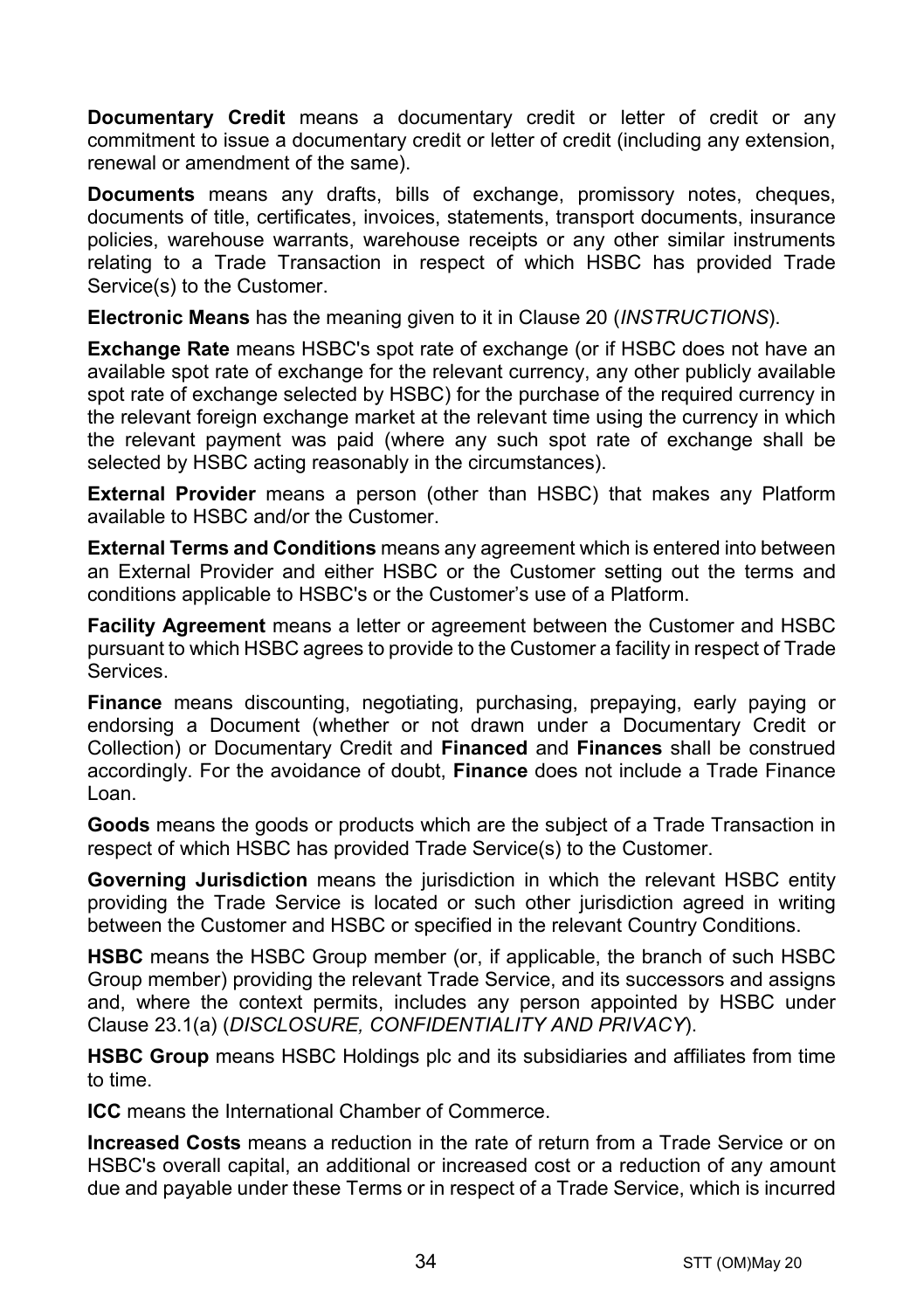or suffered by HSBC to the extent that it is attributable to HSBC performing its obligations under these Terms or a Trade Service.

**Indemnified Party** has the meaning given to it in Claus[e 9](#page-13-0) (*[REIMBURSEMENT AND](#page-13-0)  [INDEMNITY](#page-13-0)*).

**Instruction** has the meaning given to it in Clause [20](#page-24-0) (*[INSTRUCTIONS](#page-24-0)*).

**Instrument** means any SBLC, demand guarantee (including an avalisation, coacceptance or acceptance of a Document), bond, counter-guarantee, counter-SBLC, or similar independent payment obligation (including any extension, renewal or amendment of the same).

**Losses** has the meaning given to it in Clause [9](#page-13-0) (*[REIMBURSEMENT AND](#page-13-0)  [INDEMNITY](#page-13-0)*).

**Master Documentary Credit** has the meaning given to it in Clause [3.14](#page-5-0) (*[DOCUMENTARY CREDITS](#page-3-0)*).

**Personal Data** means any information relating to an individual from which such individual can be identified, including sensitive personal data, name(s), residential address(es), contact information, age, date of birth, place of birth, nationality, citizenship, personal and marital status.

**Platform** means any electronic platform (a) used by HSBC, the Customer or any other person for giving or receiving any Instruction, Claim or other communication in relation to any Trade Service, and/or (b) used by HSBC or any other person for issuing or providing any Trade Service, and shall include HSBCnet.

**Recourse Event** means in respect of a Trade Service:

(a) any misrepresentation, alleged or actual fraud, illegality or unauthorised act of the Customer and/or any other party to the Trade Transaction;

(b) any alleged or actual invalidity, non-compliance or unenforceability of the Documentary Credit, SBLC, Document(s) or Trade Transaction (as applicable); or

(c) any injunction, court order, law, regulation or Sanctions which restrict any payment (whether to or from HSBC and/or not subsequently discharged).

**SBDC** means a standby documentary credit.

**SBLC** means a standby letter of credit (which includes an SBDC).

**Sanction** has the meaning given to it in Clause [19](#page-22-0) (*[COMPLIANCE WITH LAWS AND](#page-22-0)  [SANCTIONS](#page-22-0)*).

**Security Agreement** means any document creating security or quasi-security over any of the Customer's rights and/or assets in support of any obligations which the Customer may have to any HSBC Group member from time to time.

**Tariff Book** means, if applicable in the relevant jurisdiction, HSBC's tariff book setting out HSBC's fees, commissions, interest rates and other rates for Trade Services as is available upon request by the Customer and/or can be accessed online.

**Tax** includes goods and services tax, value added tax, sales tax, stamp duty or any tax, levy, impost, deduction, charge, rate, duty, compulsory loan or withholding which is levied or imposed by a government agency, and any related interest, penalty,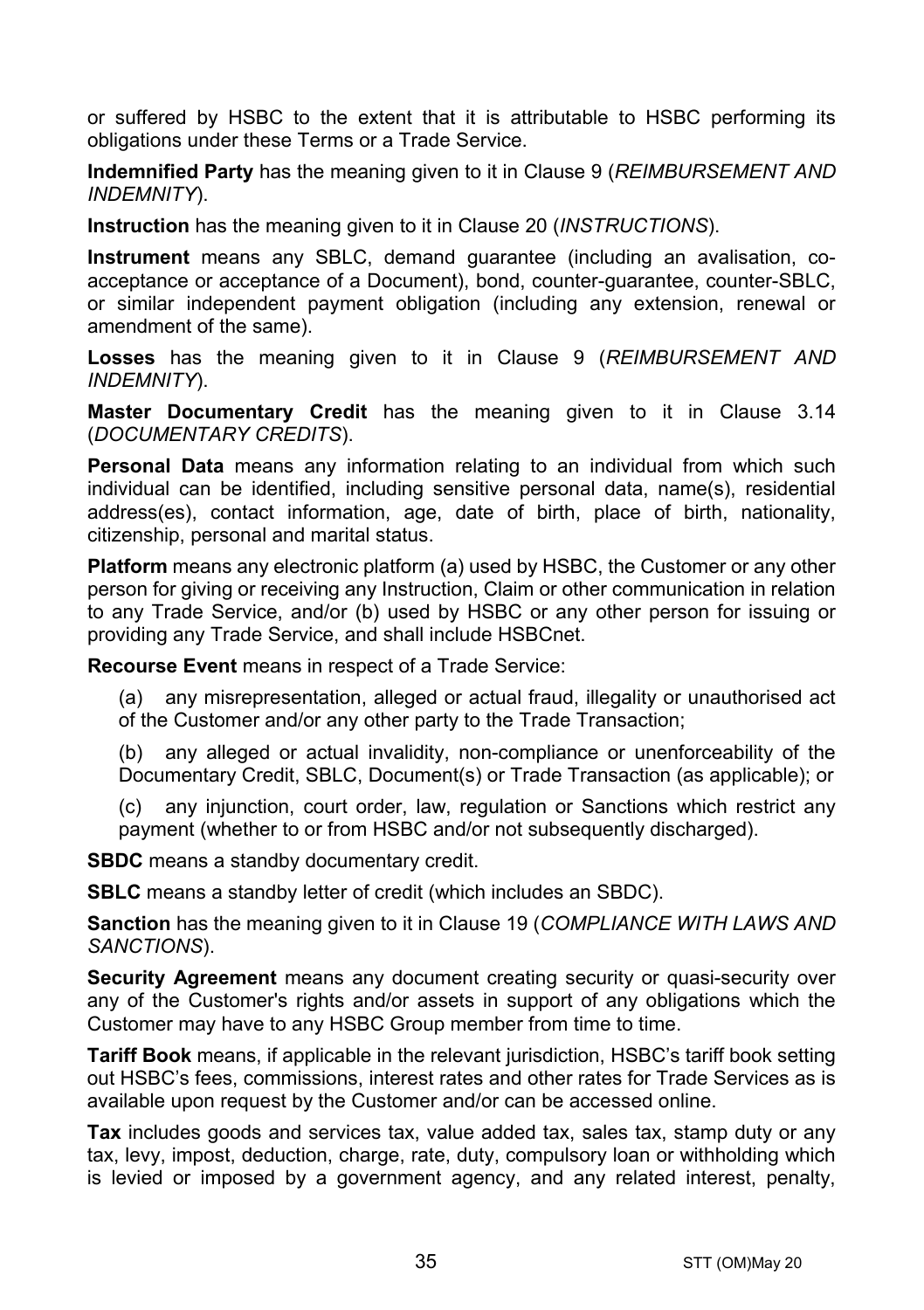charge, fee or other amount (but does not include tax on the overall net income of HSBC).

**Tax Information** means any documentation or information (and accompanying statements, waivers and consents) relating, directly or indirectly, to the Customer's tax status and the tax status of any owner, "controlling person", "substantial owner" or beneficial owner of the Customer.

**Trade Finance Loan** means a loan, advance, credit or other financial accommodation provided by HSBC to the Customer in respect of a Trade Transaction.

#### **Trade Service** includes:

(a) the issue of a Documentary Credit and instructing any advising bank, nominated bank or confirming bank in relation to such Documentary Credit;

(b) acting as the advising bank, nominated bank or confirming bank (on a disclosed or undisclosed basis) in relation to a Documentary Credit;

(c) the issue of an Instrument and/or instructing any correspondent bank in relation to, and issuing an counter-guarantee, counter-SBLC or indemnity in respect of, an Instrument;

(d) acting as the advising bank, confirming bank or correspondent bank in relation to an Instrument;

- (e) the handling of a Documentary Credit, Instrument or Document;
- (f) Collections;
- (g) the provision of any Finance;
- (h) the provision of a Trade Finance Loan;

(i) the issue of a letter of indemnity or shipping guarantee and/or the signing, endorsement or release of any Transport Document;

- (j) the release of Documents;
- (k) any other service or product relating to a Trade Transaction provided,

by HSBC to, at the request of, or in respect of the Customer.

**Trade Transaction** means a transaction involving the sale or purchase by the Customer of goods or services from/to a third party, and includes any contract(s) on which such transaction may be based.

**Transport Documents** has the meaning given to it in Clause [8](#page-12-0) (*[APPLICATIONS FOR](#page-12-0)  [RELEASE OF GOODS, SHIPPING GUARANTEES AND](#page-12-0) LETTERS OF INDEMNITY*).

**USD** means the lawful currency of the United States of America.

26.2 Unless contrary indication appears, any reference in these Terms to:

an **Application** or **Trade Service** (and any reference in an Application to a **Trade Service**) includes (where applicable) the contract created between the Customer and HSBC by HSBC accepting that Application by providing or undertaking that Trade Service;

(a) the **Customer**, **HSBC** or any other person shall be construed so as to include its successors in title, permitted assigns and permitted transferees to, or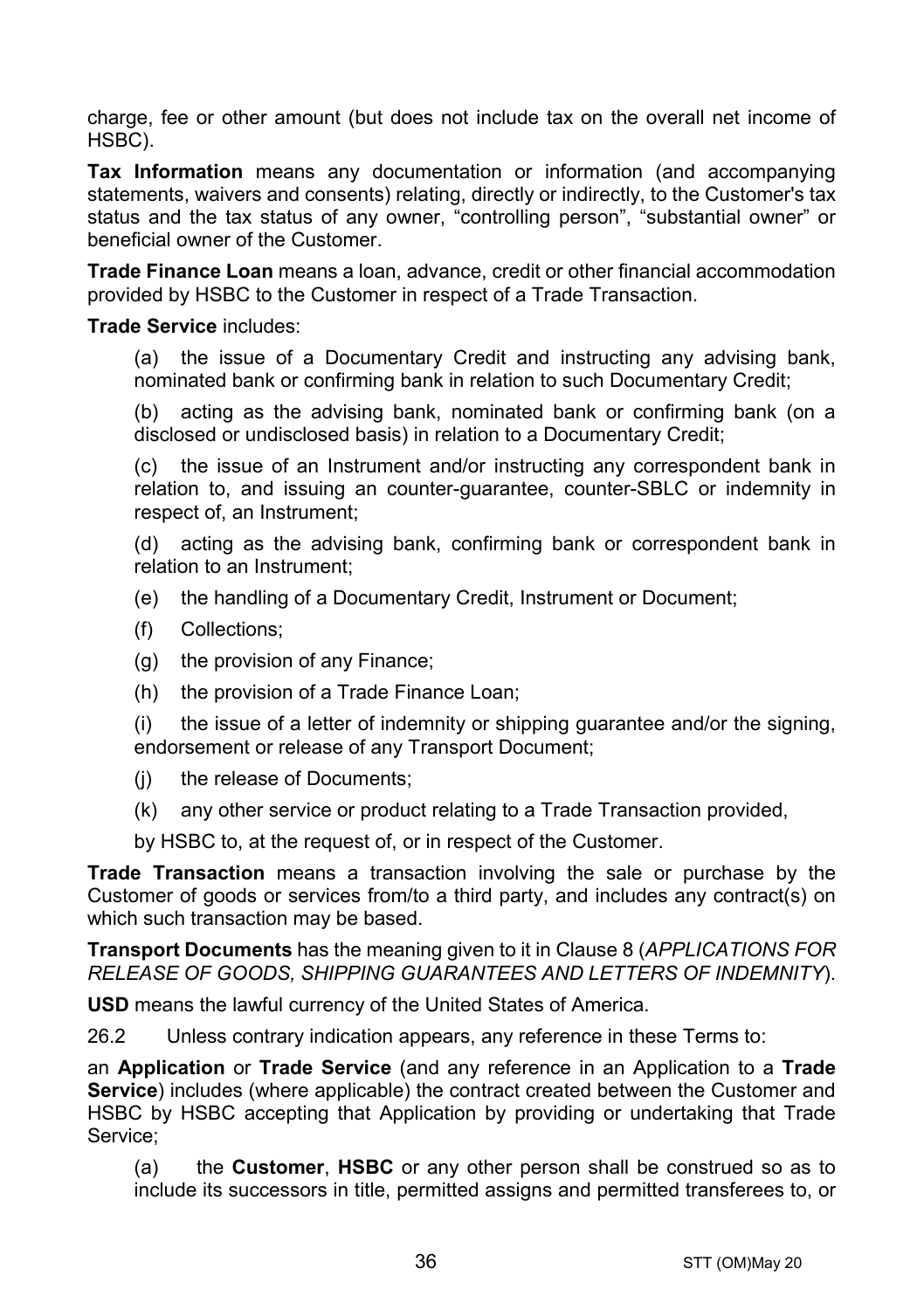of, its rights and/or obligations under these Terms, an Application, a Facility Agreement or Country Conditions:

(b) **include** or **including** means include or including "without limitation";

(c) HSBC making a determination or decision or undertaking an action means that HSBC is making or undertaking, and is permitted to make or undertake, such determination, decision or action in its sole discretion or opinion without reference to, or consent from, the Customer or any other person;

(d) an authorisation or confirmation by, or instruction from, the Customer means that such authorisation, confirmation or instruction is irrevocable unless waived by HSBC;

(e) a **person** includes any individual, firm, company, corporation, government, state or agency of a state or any association, trust, joint venture, consortium, partnership or other entity (whether or not having separate legal personality);

(f) a **regulation** includes any regulation, rule, official directive, request or guideline (whether or not having the force of law) of any governmental, intergovernmental or supranational body, agency, department or of any regulatory, self-regulatory or other authority or organisation;

(g) these **Terms** include the Country Conditions;

(h) these **Terms** or any other agreement or instrument is a reference to these Terms or, as the case may be, other agreement or instrument as amended, supplemented, novated and/or replaced from time to time;

(i) the singular shall include the plural and vice versa; and

(j) section and clause headings are for ease of reference only.

In addition to these Terms being incorporated into each Application, these Terms may also be incorporated by HSBC into a Facility Agreement or any other document or agreement.